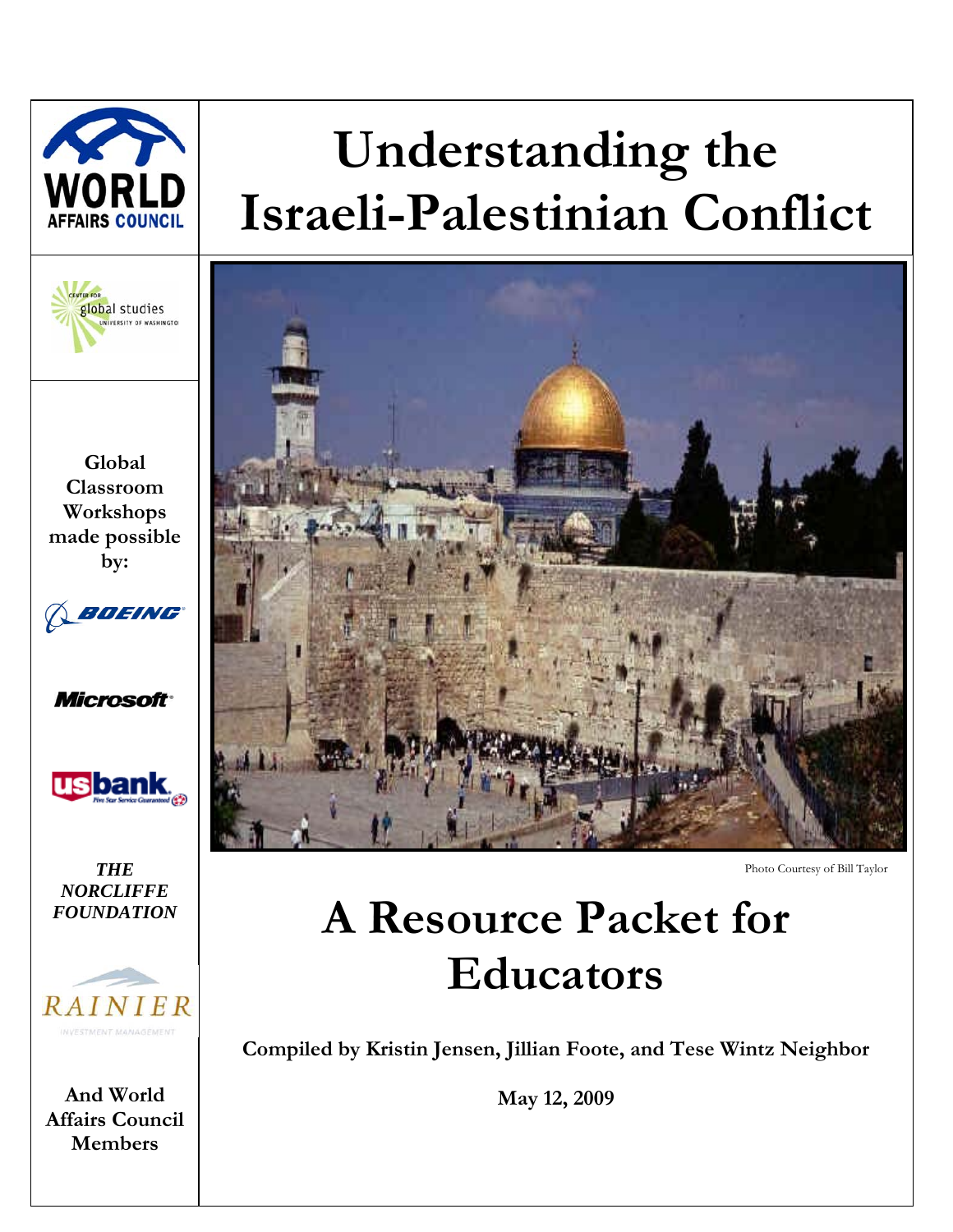# **HOW TO USE THIS RESOURCE GUIDE**

Please note: many descriptions were excerpted directly from the websites. Packet published: 5/11/2009; Websites checked: 5/11/2009



# **TABLE OF CONTENTS**

|                                                                                                                                        | 3              |
|----------------------------------------------------------------------------------------------------------------------------------------|----------------|
|                                                                                                                                        | $\overline{4}$ |
| GENERAL RESOURCES ON THE ISRAELI-PALESTINIAN CONFLICT_________________________5                                                        |                |
|                                                                                                                                        | 7              |
| CURRENT ARTICLES/EDITORIALS ON THE ISRAELI-PALESTINIAN CONFLICT__________________8<br>(Focus on International Policy and Peace-Making) |                |
| THE CRISIS IN GAZA                                                                                                                     | 9              |
|                                                                                                                                        | <b>10</b>      |
| RELATED REGIONAL ISSUES 11                                                                                                             |                |
| PROPOSED SOLUTIONS 13                                                                                                                  |                |
|                                                                                                                                        | 14             |
| TWO-STATE SOLUTION 14                                                                                                                  |                |
|                                                                                                                                        |                |
|                                                                                                                                        |                |
|                                                                                                                                        |                |
|                                                                                                                                        | 18             |
| NGOS INVOLVED IN ISRAELI-PALESTINIAN RELATIONS__________________________________                                                       | <b>20</b>      |
| LOCAL ORGANIZATIONS & RESOURCES 22                                                                                                     |                |
|                                                                                                                                        | 24             |
| <b>BOOKS</b><br><u> 1989 - Johann Stoff, deutscher Stoff, der Stoff, der Stoff, der Stoff, der Stoff, der Stoff, der Stoff, der S</u>  | 29             |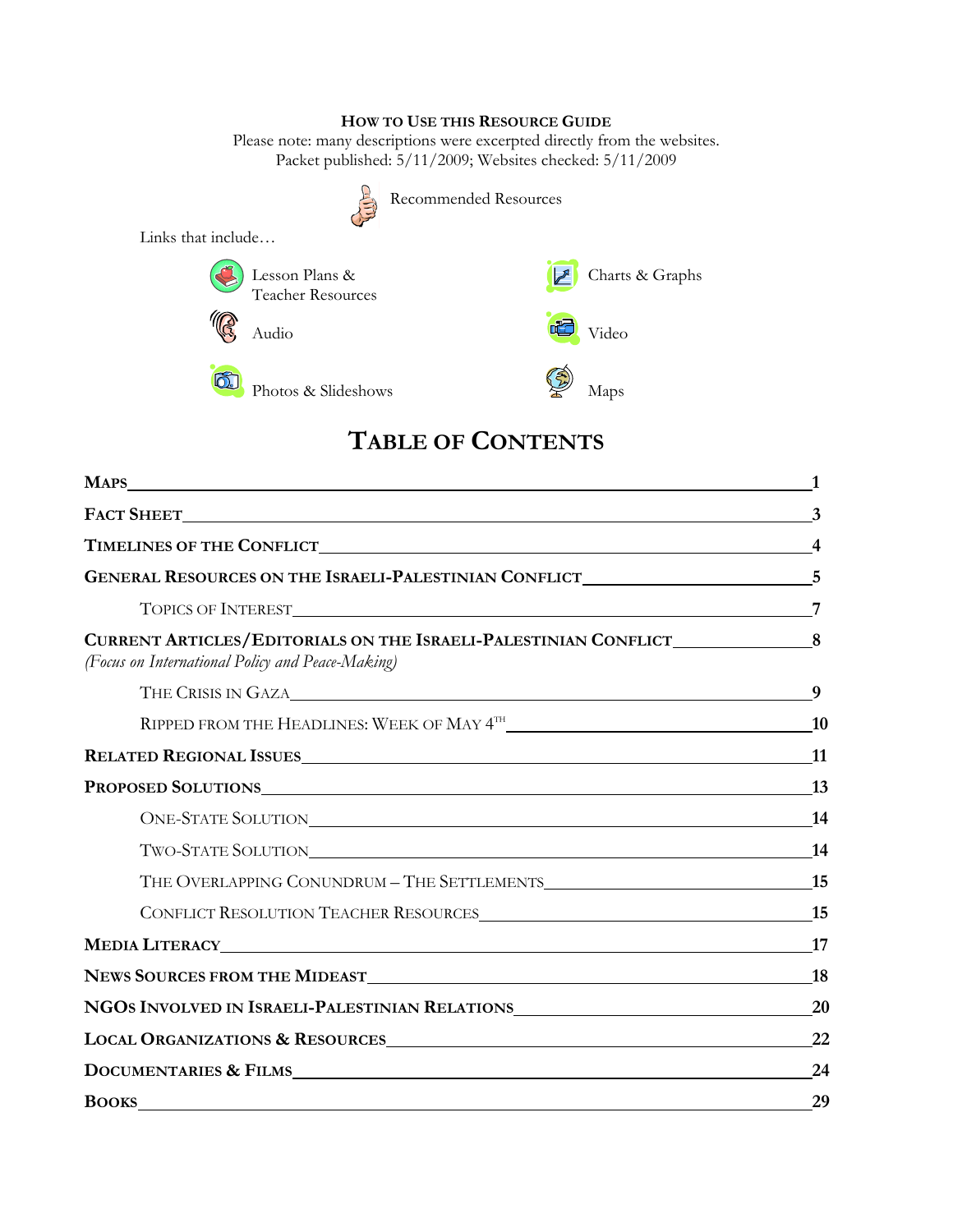

http://johomaps.com/as/mideast.html & www.cia.gov/library/publications/the-world-factbook/geos/is.html



# **Other excellent sources for maps:**

From the Jewish Virtual Library - http://www.jewishvirtuallibrary.org/jsource/History/maptoc.html Foundation for Middle East Peace - http://www.fmep.org/maps/ OR http://www.fmep.org/maps/all-maps Integrated Regional Information Networks - http://www.irinnews.org/maps.aspx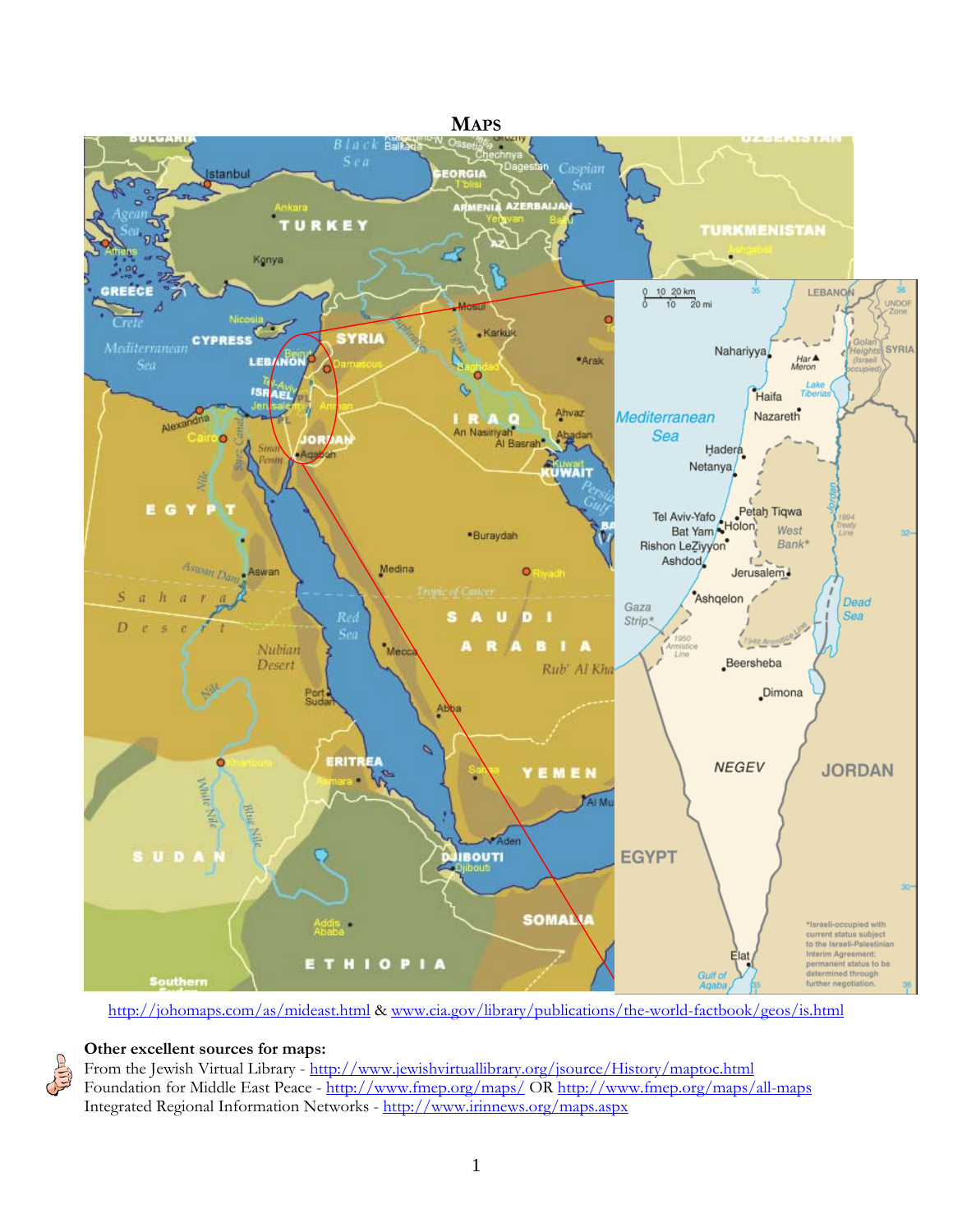





world-factbook/geos/is.html

 Source: CIA World Factbook https://www.cia.gov/library/publications/the-world-factbook/geos/we.html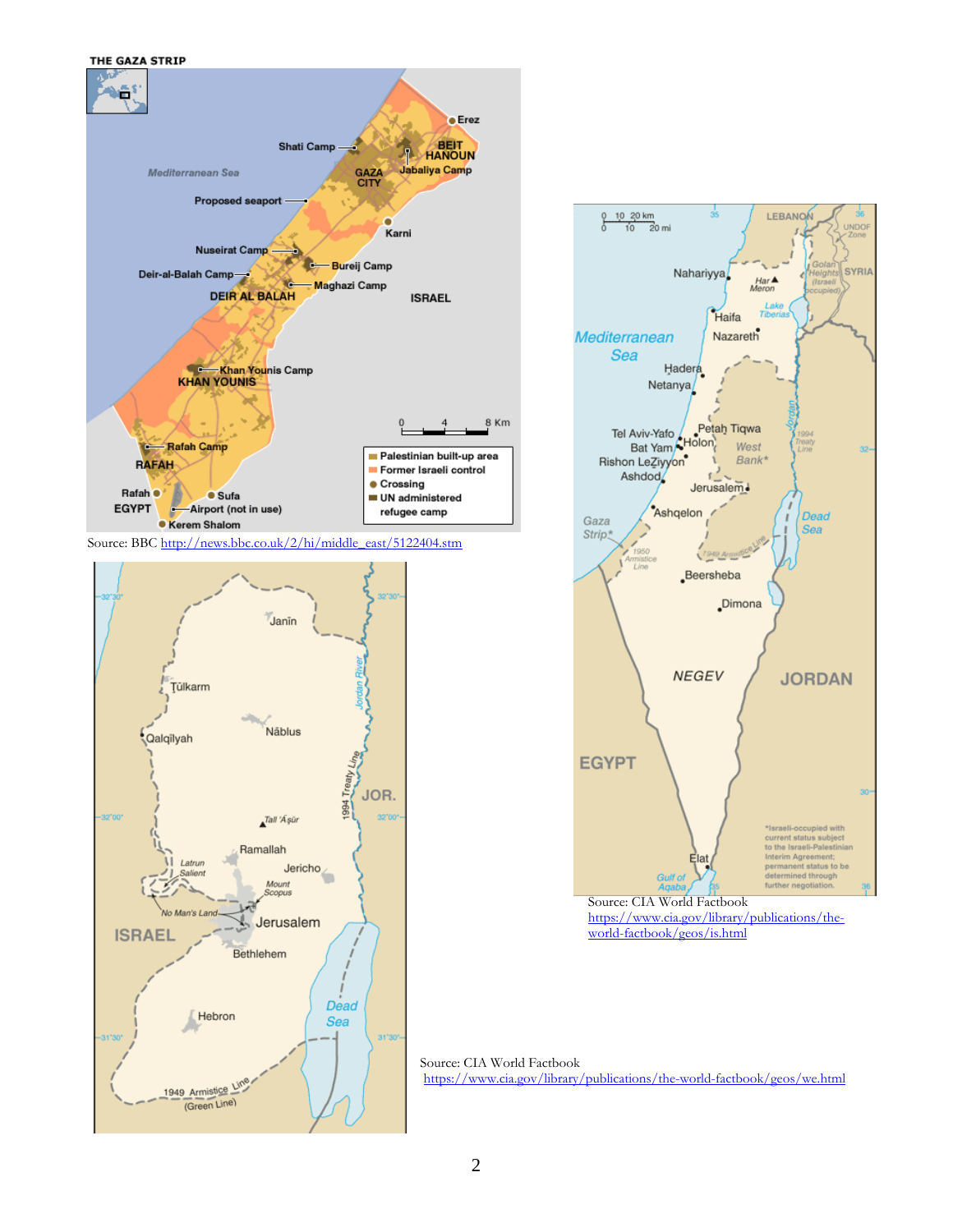# **FACT SHEET**

|  | Source: CIA World Factbook |
|--|----------------------------|
|  |                            |

|                                                            | <b>ISRAEL</b>                                                                                                                                                         | <b>WEST BANK</b>                                                                                                                                      | <b>GAZA STRIP</b>                                                                              | <b>UNITED STATES</b>                                                                                                                                                                 |
|------------------------------------------------------------|-----------------------------------------------------------------------------------------------------------------------------------------------------------------------|-------------------------------------------------------------------------------------------------------------------------------------------------------|------------------------------------------------------------------------------------------------|--------------------------------------------------------------------------------------------------------------------------------------------------------------------------------------|
| Area - Comparative                                         | slightly smaller than New<br>Jersey                                                                                                                                   | slightly smaller than<br>Delaware                                                                                                                     | slightly more than 2x<br>Washington, DC                                                        | Similar to China; more than 2x<br>the EU                                                                                                                                             |
| <b>Natural Resources</b>                                   | timber, potash, copper ore,<br>natural gas, phosphate rock,<br>magnesium bromide, clays,<br>sand                                                                      | arable land                                                                                                                                           | arable land, natural gas                                                                       | coal, copper, lead, phosphates,<br>uranium, bauxite, gold, iron,<br>mercury, nickel, potash, silver,<br>tungsten, zinc, petroleum,<br>natural gas, timber                            |
| Land Use                                                   | arable land: 15.45%<br>permanent crops: 3.88%<br>other: 80.67% (2005)                                                                                                 | arable land: 16.9%<br>permanent crops: 18.97%<br>other: 64.13% (2001)                                                                                 | arable land: 29%<br>permanent crops: 21%<br>other: 50% (2002)                                  | arable land: 18.01%<br>permanent crops: 0.21%<br>other: 81.78% (2005)                                                                                                                |
| <b>Renewable Water</b><br><b>Resources</b>                 | 1.7 cu km (2001)                                                                                                                                                      | no data                                                                                                                                               | no data                                                                                        | 3,069 cu km (1985)                                                                                                                                                                   |
| Population                                                 | 7,233,701<br>note: includes about 187,000<br>Israeli settlers in West Bank,<br>20,000 in the Israeli-occupied<br>Golan Heights, & 177,000 in<br>East Jerusalem (2009) | 2,461,267<br>note: in addition, there are<br>about 187,000 Israeli<br>settlers in the West Bank<br>and fewer than 177,000<br>in East Jerusalem (2009) | 1,551,859 (July 2009)                                                                          | 307,212,123 (2009)                                                                                                                                                                   |
| <b>Population Growth</b>                                   | $1.671\%$ (2009)                                                                                                                                                      | 2.178% (2009)                                                                                                                                         | 3.349% (2009 est.)                                                                             | $0.975\%$ (2009 est.)                                                                                                                                                                |
| <b>Urban Population</b>                                    | 92% of total pop. (2008)                                                                                                                                              | 72% of total pop. (2008)                                                                                                                              | 72% of total pop. (2008)                                                                       | 82% of total pop. (2008)                                                                                                                                                             |
| Life expectancy at Birth                                   | total population: 80.73 yrs                                                                                                                                           | total population: 74.54 yrs                                                                                                                           | total population: 73.42 yrs                                                                    | total population: 78.11 yrs                                                                                                                                                          |
| <b>Ethnic Groups</b>                                       | Jewish 76.4% (Israel-born<br>67.1%, Europe/America-<br>born 22.6%, Africa-born<br>5.9%, Asia-born 4.2%), non-<br>Jewish 23.6% (mostly Arab)<br>(2004)                 | Palestinian Arab and<br>other 83%, Jewish 17%                                                                                                         | Palestinian Arab                                                                               | white 79.96%, black 12.85%,<br>Asian 4.43%, Amerindian and<br>Alaska native 0.97%, native<br>Hawaiian and other Pacific<br>islander 0.18%, two or more<br>races 1.61% (2007)         |
| Religion                                                   | Jewish 76.4%, Muslim 16%,<br>Arab Christians 1.7%, other<br>Christian 0.4%, Druze 1.6%,<br>unspecified $3.9\%$ (2004)                                                 | Muslim 75%<br>(predominantly Sunni),<br>Jewish 17%, Christian &<br>other 8%                                                                           | Muslim (predominantly<br>Sunni) 99.3%, Christian<br>$0.7\%$                                    | Protestant 51.3%, Roman<br>Catholic 23.9%, Mormon 1.7%,<br>other Christian 1.6%, Jewish<br>1.7%, Buddhist 0.7%, Muslim<br>0.6%, other 2.5%, unaffiliated<br>12.1%, none $4\%$ (2007) |
| Literacy                                                   | total population: 97.1%<br>male: 98.5%<br>female: 95.9% (2004)                                                                                                        | total population: 92.4%<br>male: 96.7%<br>female: 88% (2004)                                                                                          | total population: 92.4%<br>male: 96.7%<br>female: 88% (2004)                                   | total population: 99%<br>male: 99%<br>female: 99% (2003)                                                                                                                             |
| <b>Government Type</b>                                     | parliamentary democracy                                                                                                                                               | Israel-occupied                                                                                                                                       | Israel-occupied                                                                                | Constitution-based federal<br>republic                                                                                                                                               |
| Suffrage                                                   | 18 y.o.; universal                                                                                                                                                    | no data                                                                                                                                               | no data                                                                                        | 18 y.o.; universal                                                                                                                                                                   |
| GDP per capita (PPP)                                       | \$28,200 (2008)                                                                                                                                                       | \$2,900 (2008)                                                                                                                                        | \$2,900 (2008 est.)                                                                            | \$47,000 (2008)                                                                                                                                                                      |
| Unemployment                                               | $6.1\%$ (2008)                                                                                                                                                        | 16.3% (June 2008)                                                                                                                                     | 41.3% (June 2008)                                                                              | 7.2% (Dec. 2008)                                                                                                                                                                     |
| Military Service Age and<br>Obligation                     | 18 y.o. for compulsory (Jews,<br>Druzes) & voluntary<br>(Christians, Muslims,<br>Circassians) service; both<br>sexes (2008)                                           | In accordance with peace<br>agreement; not permitted<br>conventional military<br>forces (2008)                                                        | In accordance with<br>peace agreement; not<br>permitted conventional<br>military forces (2008) | 18 years of age (17 years of age<br>with parental consent) for male<br>and female voluntary service                                                                                  |
| <b>Refugees and Internally</b><br><b>Displaced Persons</b> | IDPs: 150,000-420,000 (Arab<br>villagers displaced from<br>homes in northern Israel)<br>(2007)                                                                        | refugees (country of<br>origin): 722,000<br>(Palestinian Refugees<br>(UNRWA)) (2007)                                                                  | refugees: 1.017 million<br>(Palestinian Refugees<br>(UNRWA)) (2007)                            | refugees: U.S. admitted 62,643<br>during 04/05; 10,586 (Somalia);<br>8,549 (Laos); 6,666 (Russia);<br>6,479 (Cuba); 3,100 (Haiti);<br>2,136 (Iran) (2006)                            |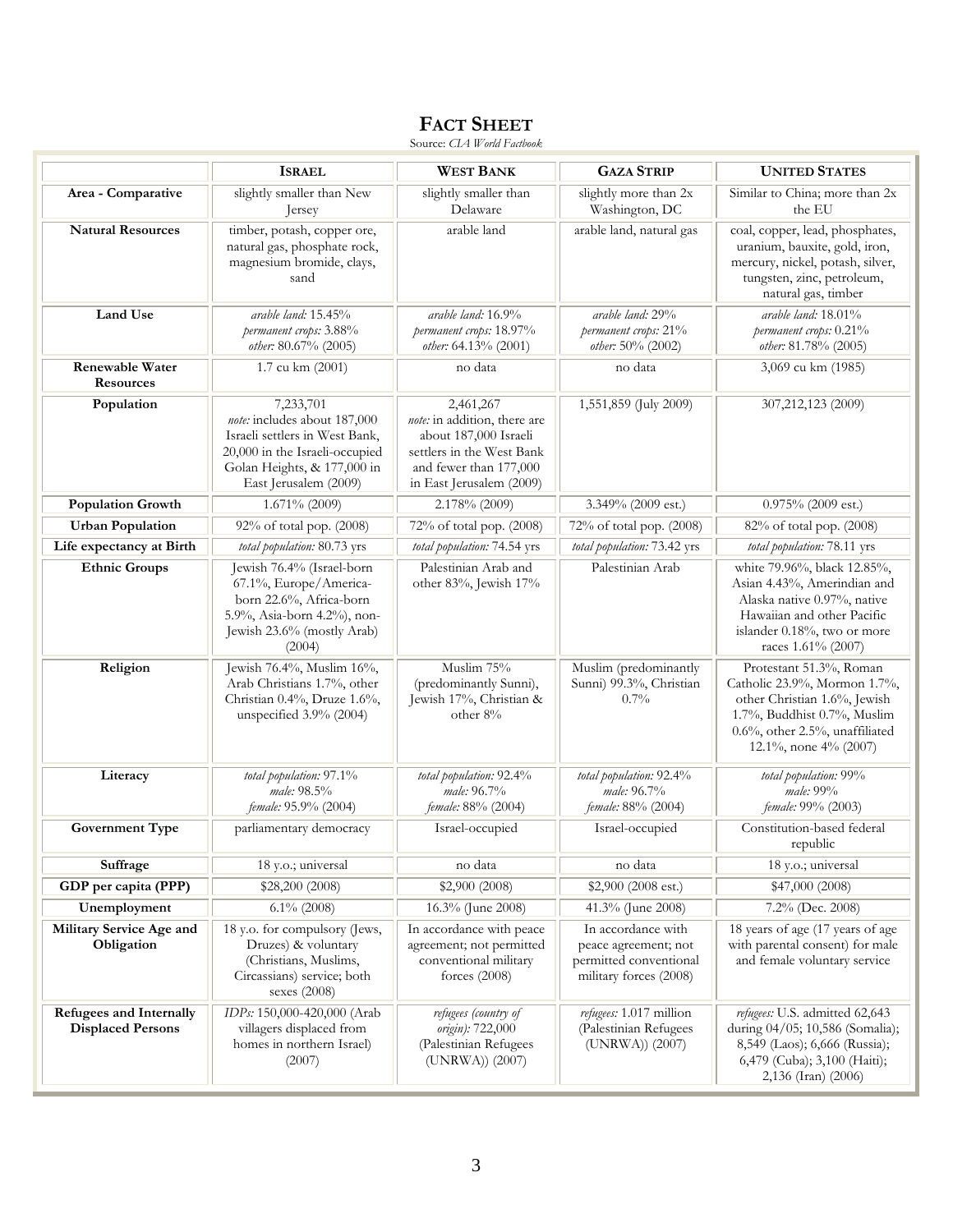# **"Peace cannot be achieved through violence; it can only be attained through understanding."**

*Ralph Waldo Emerson*

We all know there are two sides to any argument, but the key to discussing real prospects for peace is by truly understanding the other side's opinions, perspectives, and concerns without using volatile language, demonizing your adversary, or unfairly dominating the debate. Keeping an open mind and open ear can be extremely difficult when it comes to controversial topics, such as the Israel-Palestine conflict, but no solution will ever succeed unless we all try to step outside of our comfort zones and listen to opinions and ideas we may not agree with. We might then discover common ground we would not have found if the discussion had not taken place, and it can start with one person, one idea, one

discussion, one acknowledgement, just

*one*.

# **TIMELINES OF THE CONFLICT**

Below are links to timelines of the history of the Arab-Israeli conflict. Please be aware that any timeline is fraught with dangers. Israelis, Arabs, and Palestinians would develop very different timelines. Each would include events that would not be included on the others' timelines. And each would provide very different descriptions for events they all include. Therefore, it is important to consult a number of different timelines to get a sense of which events the various groups consider important and how they understand those events.

*- Professor Bill Taylor* 

# **A HISTORY OF THE ISRAELI-PALESTINIAN CONFLICT – <sup>P</sup>ROMISES PBS** (2001)

#### http://www.pbs.org/pov/pov2001/promises/promises-timeline.pdf

The history of the Palestinian-Israeli conflict is elastic; it changes dramatically depending on who is telling it and where they start the story. Therefore, it is important to note that a historic timeline of events concerning this conflict is always difficult to present in an objective manner. For this reason, as you read through the Timeline sections, certain events include both a Palestinian (in green) and an Israeli (in blue) perspective. To explore the Timeline, click one of the four highlighted sections: 1880-1936, 1947-1973, 1974-1988 or 1991-2001. *The information on the Israeli perspective was put together using the Israeli Government's official Web site, produced by Israel's Ministry of Foreign Affairs. Information on the Palestinian perspective was compiled using the Palestinian National Authority's official Web site and the Palestinian National Authority's Ministry of Information's Web site.* 

#### **Other History Sites:**

The Israeli-Palestinian conflict in a nutshell – *MidEast Web* http://www.mideastweb.org/nutshell.htm Israeli-Arab/Israeli-Palestinian Conflict Timeline 1967-2007 – *The Foundation for Middle East Peace* http://www.fmep.org/resources/reference/timeline.html Israel Factsheet – *The Economist* http://www.economist.com/countries/Israel/profile.cfm?folder=Profile-FactSheet Mideast Crisis – *BBC* http://news.bbc.co.uk/2/hi/in\_depth/middle\_east/2001/israel\_and\_the\_palestinians/default.stm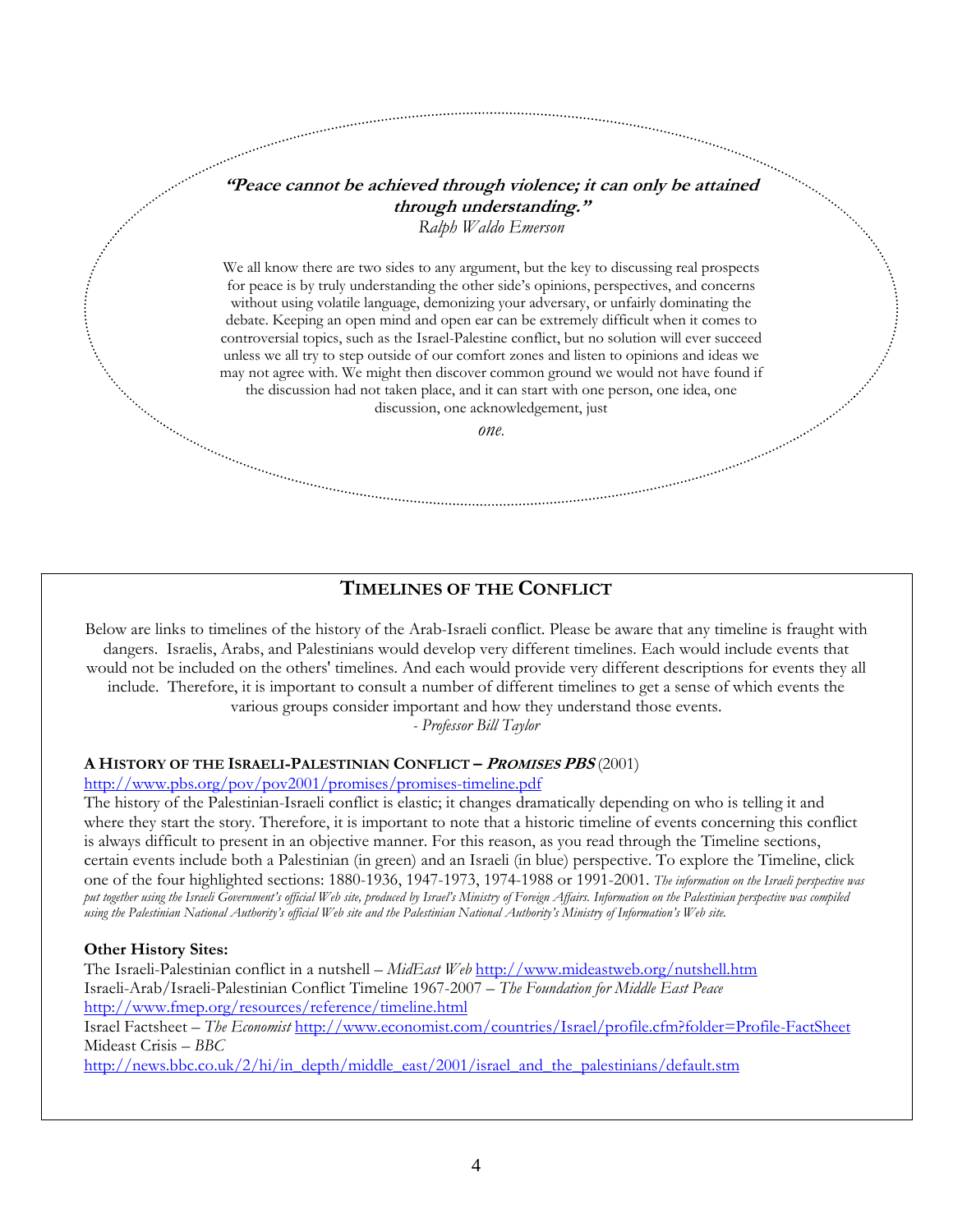# **GENERAL RESOURCES ON ISRAELI-PALESTINIAN CONFLICT**

*"More than ever before in human history, we share a common destiny. We can master it only if we face it together*." *Kofi Annan* 



## **TEN THINGS STUDENTS NEED TO KNOW ABOUT THE ORIGINS OF ISRAEL AND PALESTINE** (April 2008) http://www.fpri.org/footnotes/1304.200804.luxenberg.originsisraelpalestine.html

As the sixtieth anniversary of Israel's independence in May 2008 approaches, that country remains a focal point of world attention, as it has been since its birth. The state's origins do much to explain why the Arab-Israeli conflict has been so hard to resolve, but also provides a glimpse of the possibilities of peace. Here are ten things for students to know, along with ten things for them to research.

# **PROCON**

# http://israelipalestinian.procon.org/

Israeli-Palestinian ProCon.org presents statistics, maps, timelines, historical documents, photos, and pro and con statements on questions related to the Israeli-Palestinian conflict. For the best overview of the website, start with the three boxes on the main page entitled: *1-Minute Overview*, *Top 10 Pros and Cons*, and fun facts in *Did You Know*?



# **SHIFTING SANDS: BALANCING U.S. INTERESTS IN THE MIDDLE EAST – <sup>C</sup>HOICES CURRICULUM** http://www.choices.edu/resources/detail.php?id=24

The Choices Curriculum for the 21st Century Education Program is a national education initiative based at Brown University's Watson Institute for International Studies. This unit allows students to examine the Arab-Israeli conflict, the role of oil in geopolitics, the politicization of Islam, the significance of the Iranian Revolution, and other historical issues that have shaped U.S. ties to the Middle East. (\$16 download teacher's set; \$20 reproducible text, one teacher's guide.)

# **ARAB-ISRAELI CONFLICT: PRIMARY SOURCE DOCUMENTS/THE CONFLICT/THE ISRAELIS/THE PALESTINIANS**

# http://www.historyteacher.net/Arab-Israeli\_Conflict.htm

Although this site has not been updated since 2005, it provides access to a wealth of primary and secondary source documents about the Arab-Israeli conflict, ranging from the history of the conflict, to articles and opinions from both the Israeli and the Palestinian perspectives. (Primary source documents date from 1130 to 2005)

# **A HISTORY OF CONFLICT: ISRAEL AND THE PALESTINIANS**

http://news.bbc.co.uk/2/hi/in\_depth/middle\_east/2001/israel\_and\_the\_palestinians/default.stm

BBC News Online highlights some of the key dates of recent Middle East history and looks back at the origins and development of the Arab-Israeli conflict. It also provides links to current events stories on the conflict, video reports, and a variety of maps illustrating the conflict. It includes articles focusing on obstacles to peace including: Jerusalem; Borders and Settlements; Water; Refugees; and History of Failed Peace Talks.

# **20TH CENTURY MIDDLE EAST CONFLICT – <sup>E</sup>DTECHTEACHER.ORG**

http://www.besthistorysites.net/20thCentury\_MiddleEast.shtml#lesson Excellent educational source for activities, lesson plans, extensive historical information, links, and more.

# **COUNTRY BRIEFINGS: ISRAEL – <sup>T</sup>HE <sup>E</sup>CONOMIST**

http://www.economist.com/countries/Israel/

*The Economist* magazine online provides links to recent articles on Israel, a country profile, and lists relevant websites. **ISRAEL AND THE PALESTINIANS – <sup>T</sup>HE <sup>E</sup>CONOMIST**

http://www.economist.com/research/articlesBySubject/display.cfm?id=348984

This site provides links to articles and other news on the Israel and Palestine debate.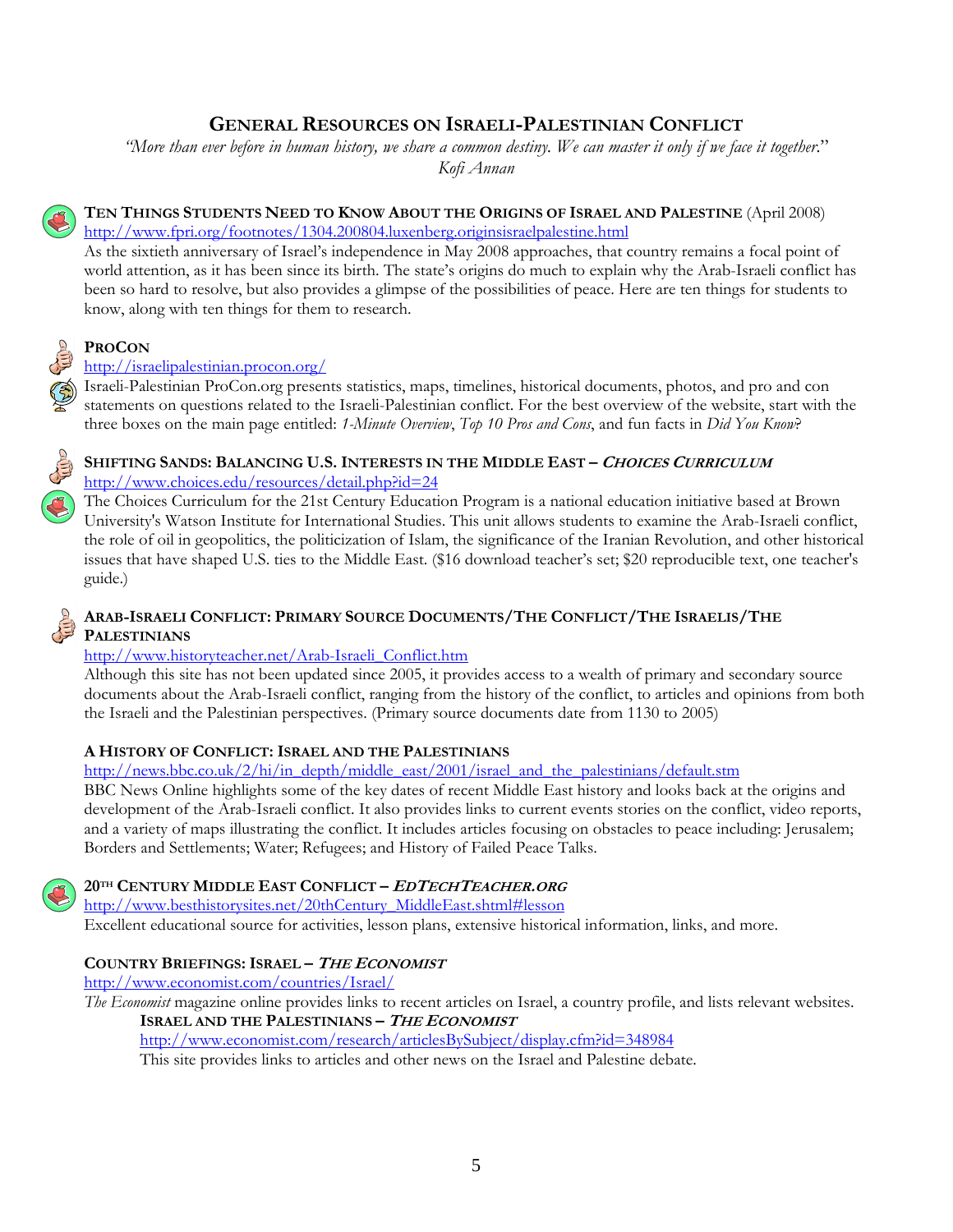

# **RELIGION, IDENTITY, AND MIDEAST PEACE – <sup>F</sup>OREIGN <sup>P</sup>OLICY RESEARCH INSTITUTE**

http://www.fpri.org/enotes/20050923.religion.rosen.religionidentitymideastpeace.html

This Tenth Annual Templeton Lecture on Religion and World Affairs was given by Rabbi David Rosen (director of Inter-religious Affairs for the American Jewish Committee in Jerusalem) in Sept., 2005. He discusses the issues of religion and identity in the Middle East, most notably Israel and Palestine. This is a discussion about the role that religion plays in the Israel-Palestine conflict and some peace movements between religious groups. Rabbi Rosen concludes, "Simply stated, if we do not want religion to be part of the problem, it has to be part of the solution—and where else more so than in the land that is holy and so significant for all three faiths, and where any accord between the local communities will have enormous ramifications not only for our region but indeed for the world as a whole." *The article is probably heavy reading for middle-school, but could certainly be used at the high school level or adapted for use at all levels.*

# **ISRAEL AND PALESTINE: THE FIGHT FOR PEACE**

# http://school.discovery.com/lessonplans/programs/ispal\_peace

The objectives of this high school lesson plan include: the student will research the history of the peace process and write a paper about the Israeli-Palestinian conflict. Set the stage for the lesson by showing students the video *Israel and Palestine: The Fight for Peace* (link to this video found within).



# **CRISIS GUIDE: THE ISRAELI-PALESTINIAN CONFLICT – <sup>C</sup>OUNCIL ON FOREIGN RELATIONS (CFR)** http://www.cfr.org/publication/13850/

Interactive timeline, detailed map, highlights of the diplomatic milestones, descriptions of all main players, and links to further resources. There is also narration for each slide and a short quiz you can take to test your knowledge.

# **QUESTION OF PALESTINE – <sup>U</sup>NITED NATIONS**

http://www.un.org/Depts/dpa/qpal/index.html

This web site is maintained by the Division for Palestinian Rights at the United Nations and contains history, multimedia, links, updated news and current events, resolutions, and much more.

# **BACKGROUND NOTE: ISRAEL – U.S. <sup>D</sup>EPT OF STATE**

http://www.state.gov/r/pa/ei/bgn/3581.htm Contains information on geography, people, politics, economics, foreign relations, basic facts, etc. **ISRAEL, THE WEST BANK AND GAZA: COUNTRY SPECIFIC INFORMATION** http://travel.state.gov/travel/cis\_pa\_tw/cis/cis\_1064.html

# **ISRAEL RESOURCES – <sup>C</sup>OLUMBIA <sup>U</sup>NIVERSITY MIDDLE EAST STUDIES**

http://www.columbia.edu/cu/lweb/indiv/mideast/cuvlm/Israel.html

Columbia University's collection of Israel Internet Resources is an on-going compilation of electronic bibliographic resources and research materials, created under the purview of the Middle East Studies Department.

# **PALESTINE RESOURCES**

http://www.columbia.edu/cu/lweb/indiv/mideast/cuvlm/Palestine\_.html

# **ISRAEL – <sup>E</sup>NCYCLOPEDIA BRITANNICA**

http://www.britannica.com/EBchecked/topic/296740/Israel

Information on the land, people, history, etc. from the free online version of the Encyclopedia Britannica.

# **PALESTINE**

http://www.britannica.com/EBchecked/topic/439645/Palestine

# **EXPLORING CONFLICT BETWEEN ISRAEL, HEZBOLLAH, AND THE COUNTRIES THAT SUPPORT THEM – NYT**

# http://www.nytimes.com/learning/teachers/lessons/20060719wednesday.html

In this lesson, students will explore the conflict between Israel and Hezbollah. They will then research various perspectives, discuss the events in context, and write statements from the perspective of a country or organization involved.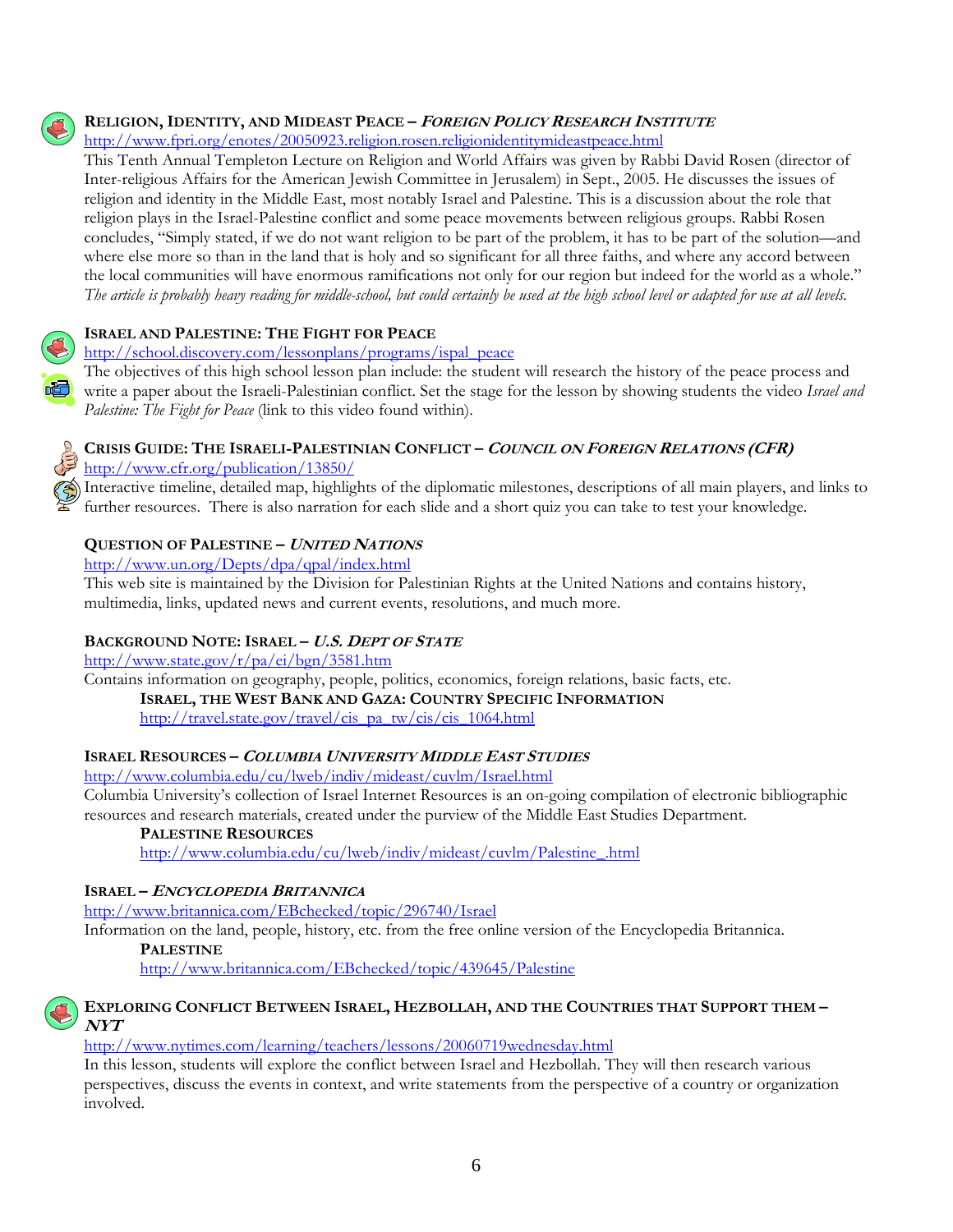# **A COUNTRY STUDY: ISRAEL – U.S. <sup>L</sup>IBRARY OF CONGRESS**

# http://lcweb2.loc.gov/frd/cs/iltoc.html

Like its predecessor, this study is an attempt to treat in a concise and objective manner the dominant social, political, economic, and military aspects of contemporary Israeli society. Sources of information include scholarly journals and monographs, official reports of governments and international organizations, foreign and domestic newspapers, and numerous periodicals. Chapter bibliographies appear at the end of the book; brief comments on some of the more valuable sources suggested as possible further reading appear at the end of each chapter.

# **THE MIDEAST: A CENTURY OF CONFLICT: A SEVEN-PART SERIES TRACES THE ISRAELI-PALESTINIAN DISPUTE** (Sept. 2002)

# http://www.npr.org/news/specials/mideast/history/

NPR presents this special series on the roots of the Israeli-Palestinian conflict to bring context and perspective to the story, and to help listeners understand the complex situation in the Mideast, the history, and the consequences of the confrontation. To accomplish this, NPR has gone to leading historians of the region to document the deep and conflicting roots of today's Middle East.

# TOPICS OF INTEREST

# **HAMAS – CFR**

# http://www.cfr.org/publication/8968/

What is Hamas? What are Hamas's origins? Who are Hamas's leaders? These, and many other questions, are answered on CFR's Backgrounder Guide on Hamas. Also found here are links to related materials on the CFR database.

# **ISRAEL'S BARRIER – NPR**

# http://www.npr.org/news/specials/2009/israelbarrier/index.html



This four-part multimedia series explores how the barrier has affected the lives of those who live there today - profiling workers, businessmen, settlers, and soldiers. It introduces Palestinian laborers, farmers, small-business owners, and school kids who, daily, have to navigate the barrier and its checkpoints to get to work and school -- and to see family and friends. It also looks at Jewish settlers who have mixed feelings about the barrier and who want to be included in the route of the controversial project. And it profiles other settlers who were left on the "wrong" side of the wall who now want to leave the West Bank -- if compensated by the government. The series captures the realities of life along the barrier, including the struggles of the people who find good and bad in it everyday.

# **U.S. FOREIGN AID TO ISRAEL – CRS & CFR**

# http://www.cfr.org/publication/14816/crs.html

This report provides an overview of U.S. foreign assistance to Israel. It includes a review of past aid programs, data on annual assistance figures, and an analysis of current issues. The report will be updated annually to reflect developments over the previous year.

# **BUDGET SUMMARY: ISRAEL – USAID**

# http://www.usaid.gov/policy/budget/cbj2006/ane/il.html

"The close bilateral relationship that the United States has with Israel serves the national security interests of both countries. The Government of Israel's (GOI) political and economic stability continues to be a key objective of U.S. foreign policy in the Middle East."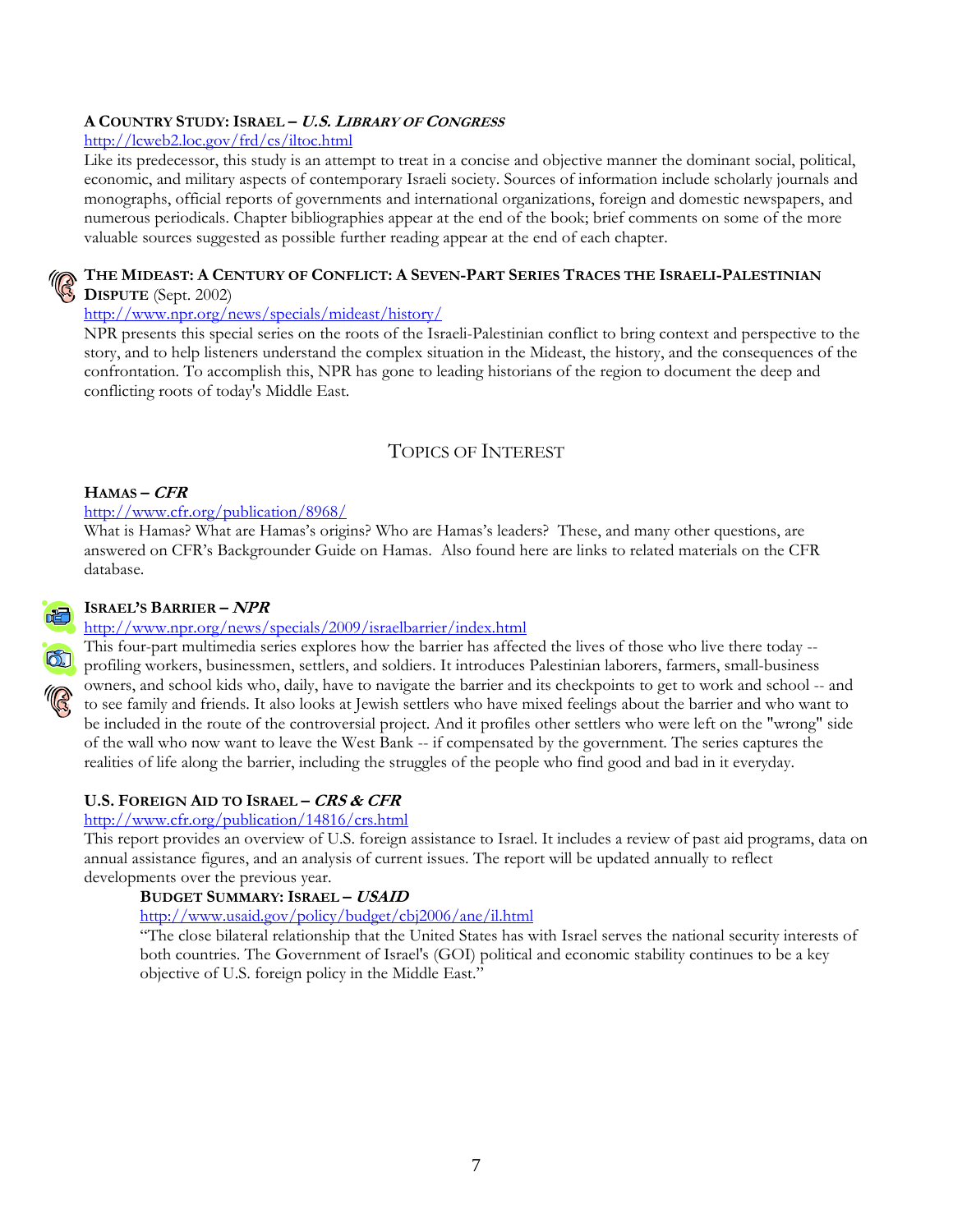# **CURRENT ARTICLES/EDITORIALS ON THE ISRAELI-PALESTINIAN CONFLICT**

*(Focus on International Policy and Peace-Making)* 

# **KING: CORE MIDDLE EAST PROBLEM MUST BE RESOLVED – NPR** (April 2009)

# http://www.npr.org/templates/story/story.php?storyId=103354609

In an interview with NPR, King Abdullah of Jordan said he thinks the new approach will be to try to restart Israeli-Palestinian talks and, simultaneously, to work on the Israeli-Lebanese and Israeli-Syrian tracks. The ultimate "prize" for the Israelis, King Abdullah said, is recognition by the 57 Arab and Muslim nations that don't have relations with the Jewish state. He says Israel is at a critical juncture now and has to decide whether it wants to be "integrated into the neighborhood" or continue to be "fortress Israel."

# **CLINTON'S MIDEAST PIROUETTE – NYT** (April 27, 2009)

http://www.nytimes.com/2009/04/27/opinion/27iht-

edcohen.html?\_r=1&scp=1&sq=Clinton's%20Mideast%20Pirouette%20&st=cse

The criticism of the center-right government of Prime Minister Benjamin Netanyahu has come from an unlikely source: Secretary of State Hillary Clinton. She's transitioned with aplomb from the calculation of her interests that she made as a senator from New York to a cool assessment of U.S. interests. These do not always coincide with Israel's.

# **NEW POLICIES AND OLD REALITIES IN THE MIDDLE EAST** (Jan. 2009)

http://www.fpri.org/enotes/200901.sicherman.newoldmiddleeast.html

Podcast: http://www.fpri.org/multimedia/20081211.sicherman.uspolicymiddleeast.html

This essay by Harvey Sicherman, President of FPRI and a former aide to three U.S. secretaries of state, is based on his talk given December 11, 2008. "Let me begin by noting that the U.S. literature on American policy in the Middle East is hypercritical. In reading it, one could conclude that the sky is falling down or that the sky will fall down tomorrow or that it fell down yesterday, but Washington is too dense to understand it. I propose that, although we have failed to reach our ultimate goals, we have come a very long way and quite successfully. Since 1948, all U.S. administrations have eventually settled on three vital American interests: (1) access to oil at a tolerable price, (2) the security of the State of Israel, and (3) preventing the region from coming under the domination of a hostile power."

# **A REAL PRO-ISRAEL POLICY HELPS PALESTINIANS, TOO – <sup>Y</sup>ES!** (2008)

http://www.yesmagazine.org/article.asp?ID=2683

The Israel-Palestine conflict isn't inevitable. Here's how both sides could gain by building on their common interest for peace and fairness. The United States still holds the key. Peace between Israelis and Palestinians is possible— Israeli security and Palestinian rights are not mutually exclusive, but rather each is impossible without the other.

# PALESTINE'S HOLOCAUST MUSEUM – AL JAZEERA (April 30, 2009)

# http://english.aljazeera.net/focus/2009/04/2009429133130101883.html

In a small anonymous home in the West Bank, a Palestinian academic has set up a project which is almost unheard of in the Occupied Territories. Hassan Musa is the curator of a museum exhibition dedicated to the Jewish Holocaust in Europe.

# **A STIMULUS PACKAGE FOR REVIVING THE PEACE PROCESS – <sup>W</sup>EATHERHEAD CENTER FOR <sup>I</sup>NTERNATIONAL AFFAIRS HARVARD UNIVERSITY** (Feb. 2009)

# http://www.wcfia.harvard.edu/node/4637

The recently enacted stimulus package for reviving the worst U.S. economic recession in decades should serve as a model for reviving the Palestinian-Israeli peace process. The peace process has been in its own recession since the failure of the Taba talks in January 2001. The steady expansion of Israeli settlements in the West Bank has deepened that recession. By all accounts, Israeli settlements block the implementation of a two-state solution to the Palestinian-Israeli dispute. The stimulus package should consist of a multi-billion dollar international fund with a first priority of reversing the growth of Israeli settlements and financing the resettlement of Israelis from the West Bank essentially within the 1967 borderrs.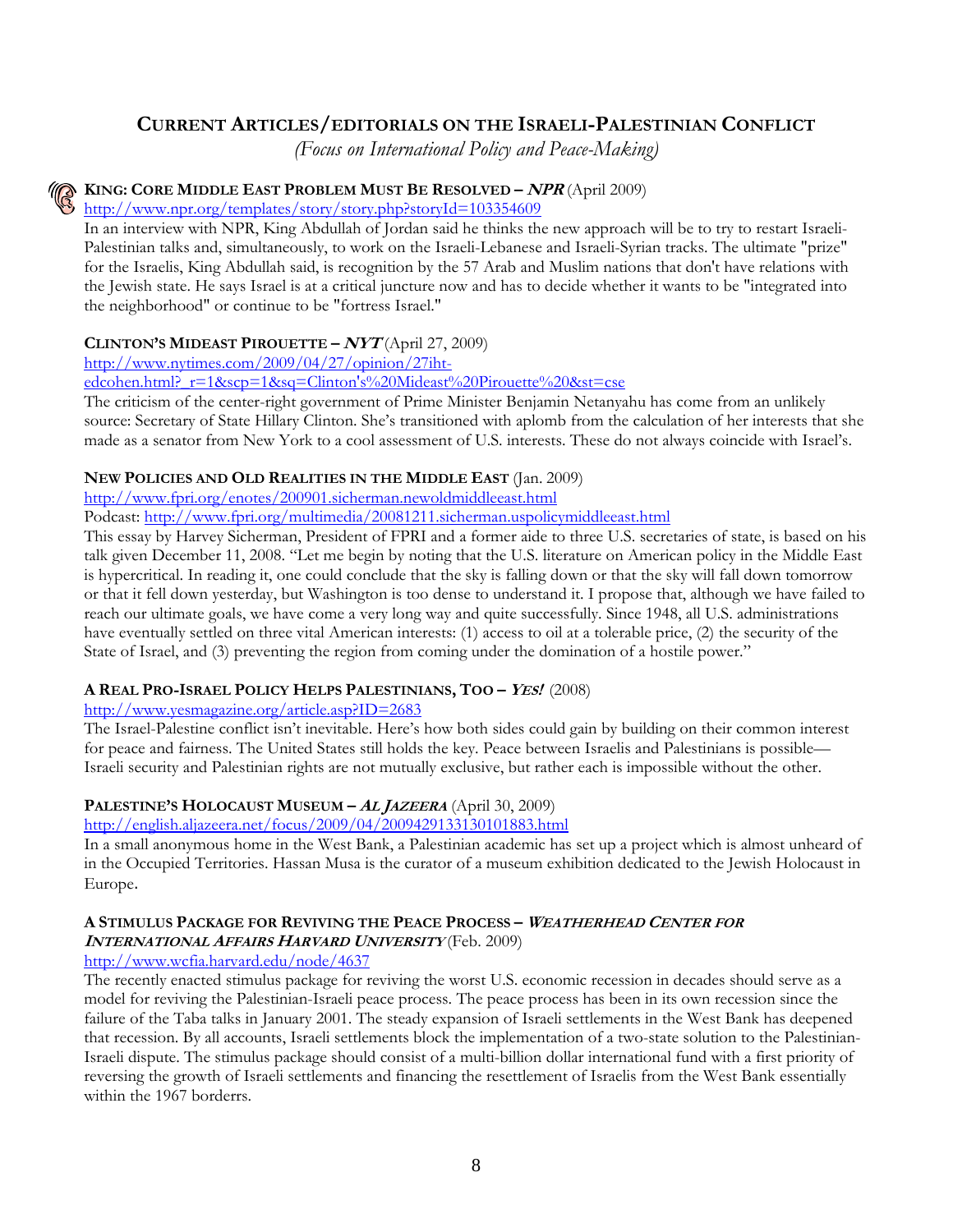# **ABRAHAMIC ALTERNATIVES TO WAR: JEWISH, CHRISTIAN, AND MUSLIM PERSPECTIVES ON JUST PEACEMAKING – USIP** (Oct. 2008)

http://www.usip.org/pubs/specialreports/sr214.html

Eight Muslim, eight Christian, and six Jewish scholars and leaders met from June 13 to 15, 2007, in N.Y., at a conference sponsored by the United States Institute of Peace and the Churches' Center for Theology and Public Policy. The purpose of the conference was to specify practices within each of the three Abrahamic traditions that could lay the groundwork for a nonviolent program to resolve global conflict and address injustice.

# THE CRISIS IN GAZA

# **THE GAZA CRISIS: KEY MAPS AND TIMELINES – BBC** (2008)

http://news.bbc.co.uk/2/hi/middle\_east/5122404.stm A day-by-day account of violence in Gaza and Israel since the offensive began on 27 December 2008.

# **ENDING THE WAR IN GAZA - MIDDLE EAST BRIEFING – <sup>I</sup>NTERNATIONAL <sup>C</sup>RISIS GROUP** (Jan. 2009)

http://www.crisisgroup.org/home/index.cfm?id=5838&l=1

The six-month ceasefire that expired on 19 December was far from ideal. Israel suffered through periodic rocket fire and the knowledge that its foe was amassing lethal firepower. Hamas endured a punishing economic blockade, undermining its hopes of ruling Gaza. A sensible compromise, entailing an end to rocket launches and an opening of the crossings should have been available. Without bilateral engagement, effective third party mediation or mutual trust, it inexorably came to this: a brutal military operation in which both feel they have something to gain.

# **AN ISRAELI PLAYGROUND, FORTIFIED AGAINST ROCKETS – NYT** (March 11, 2009)

http://www.nytimes.com/2009/03/12/world/middleeast/12israel.html?\_r=1&fta=y

A year ago, as Hamas rockets from Gaza rained down almost daily on this Israeli border town, Stanley M. Chesley, president of the Jewish National Fund, was on a solidarity visit here and realized that he saw no children playing outdoors. It was too dangerous.

# **GAZA CONFLICT: DETERRENCE AND THE OTHER MISSED POINTS** (Jan. 2009)

# http://www.fpri.org/enotes/200901.radu.gazaconflict.html

Michael Radu, co-Chair of FPRI's Center on Terrorism, Conterterrorism, and Homeland Security discusses his thoughts on the Gaza conflict. *The Israeli government, through Prime Minister Olmert, foreign minister Livni, or defense minister Barak, seems to agree that Israel's goal for the ongoing Cast Lead operation is to deter Hamas from continuing its campaign of regular missile bombings of southern and central Israel. If they mean it - and that is still unclear - they are dangerously misguided and misleading their public. Moreover, they are sending Israeli soldiers to their deaths for an illusory goal.*

# **FOCUS ON GAZA – <sup>A</sup>L JAZEERA** (April 30, 2009)

http://english.aljazeera.net/programmes/focusongaza/



# **REBUILDING GAZA**

http://english.aljazeera.net/programmes/focusongaza/2009/04/2009421121334638912.html Israel's war on Gaza left 4,000 homes destroyed and 17,000 damaged. Schools, hospitals, police stations, even the parliament building all need to be rebuilt.

# **RESTRUCTURING GAZA: LESSONS FROM LEBANON – USIP** (March 2009)

http://www.usip.org/pubs/usipeace\_briefings/2009/0309\_reconstructing\_gaza.html

*Reconstructing Gaza – Lessons from Lebanon:* argues that donors should avoid the temptation to adopt a mechanistic, one size fits all solution. "In the rush to rebuild what was destroyed, it should be remembered," writes Harris, "that the major catalysts for this conflict were political and economic. As such, the reconstruction effort must ensure that viable employment initiatives form part of the post-conflict stabilization plan." During this man-made humanitarian disaster, "if the underlying issues are not addressed, unfortunately renewed conflict would seem inevitable."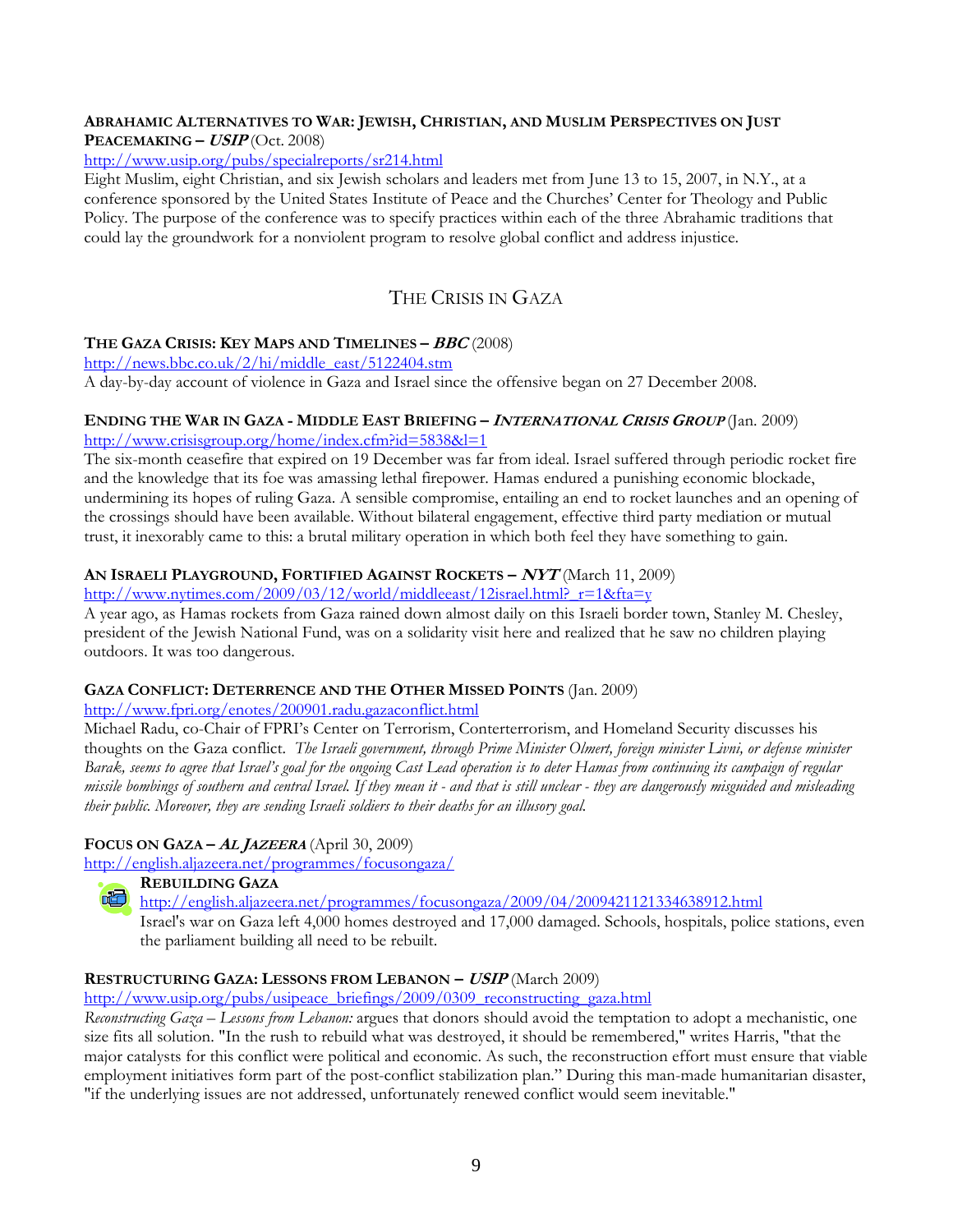# **ACTIVISTS SEEK PEACE IN GAZA – YES!** (2009)

## http://yesmagazine.org/article.asp?ID=3305

In the wake of the death and destruction that resulted from the Israeli assault on the Gaza Strip, there is a positive story that has received little attention: People of conscience from around the world are organizing to support human rights in Palestine. While there has been little sympathy in the international community for the extremist Hamas organization that came to power in the crowded Palestinian territory a year and a half ago, there has been widespread recognition that Palestine's civilian population should not be subjected to massacre. More than 1,300 Palestinians, close to half of whom were civilians, died during the Israeli assault in December and January, compared to 13 Israelis (three civilians).

# **ISRAELI SOLDIERS REFUSE TO SERVE IN GAZA**

http://www.yesmagazine.org/article.asp?id=3240 At a January 8th, 2009 protest in Tel Aviv, conscientious objectors speak out.

# $\mathcal{R}$ *IPPED* FROM THE HEADLINES:

WEEK OF MAY  $4^{TH}$ 

# **UN EXPERTS DISCUSS GAZA MISSION – BBC** (May 4, 2009)

# http://news.bbc.co.uk/2/hi/middle\_east/8032245.stm

UN investigators are beginning a week-long meeting in Geneva, ahead of a mission to Israel and the Gaza Strip. The team is mandated to investigate possible war crimes committed by Israel and Hamas last December and January.

# **ADDRESSING U.S., HAMAS SAYS IT GROUNDED ROCKETS – NYT** (May 4, 2009)

http://www.nytimes.com/2009/05/05/world/middleeast/05meshal.html

The leader of the militant Palestinian group Hamas said that its fighters had stopped firing rockets at Israel for now. He also reached out in a limited way to the Obama administration and others in the West, saying the movement was seeking a state only in the areas Israel won in 1967.

# **ISRAEL SAYS SECURITY VITAL TO PEACE – <sup>A</sup>L JAZEERA** (May 5, 2009)

http://english.aljazeera.net/news/middleeast/2009/05/200955745385707.html

The Israeli prime minister has said his government wants peace, but not at the cost of Israeli security.

# **ISRAEL PM MOOTS 'FRESH' APPROACH – BBC** (May 5, 2009)

http://news.bbc.co.uk/2/hi/middle\_east/8033827.stm The Israeli prime minister has said he is willing to resume peace talks with Palestinians without delay or preconditions.

# **U.S.: ISRAEL MUST BACK TWO-STATE DEAL – <sup>A</sup>L JAZEERA** (May 6, 2009)

http://english.aljazeera.net/news/americas/2009/05/20095516263485870.html

Joe Biden, the U.S. vice-president, has said that Israel should back a two-state peace agreement and stop constructing new Israeli settlements on occupied land.

# **UP FOR DISCUSSION – <sup>T</sup>HE <sup>E</sup>CONOMIST** (May 6, 2009)

http://www.economist.com/world/mideast-africa/displaystory.cfm?story\_id=13605611 America and Israel lay the ground for forthcoming talks.

# **UN BLAMES ISRAEL FOR GAZA ATTACKS – <sup>A</sup>L JAZEERA** (May 6, 2009)

http://english.aljazeera.net/news/americas/2009/05/200955143232389149.html

A United Nations inquiry into the war in Gaza has found that Israel was to blame for at least seven direct attacks on UN operations - including schools and medical centers.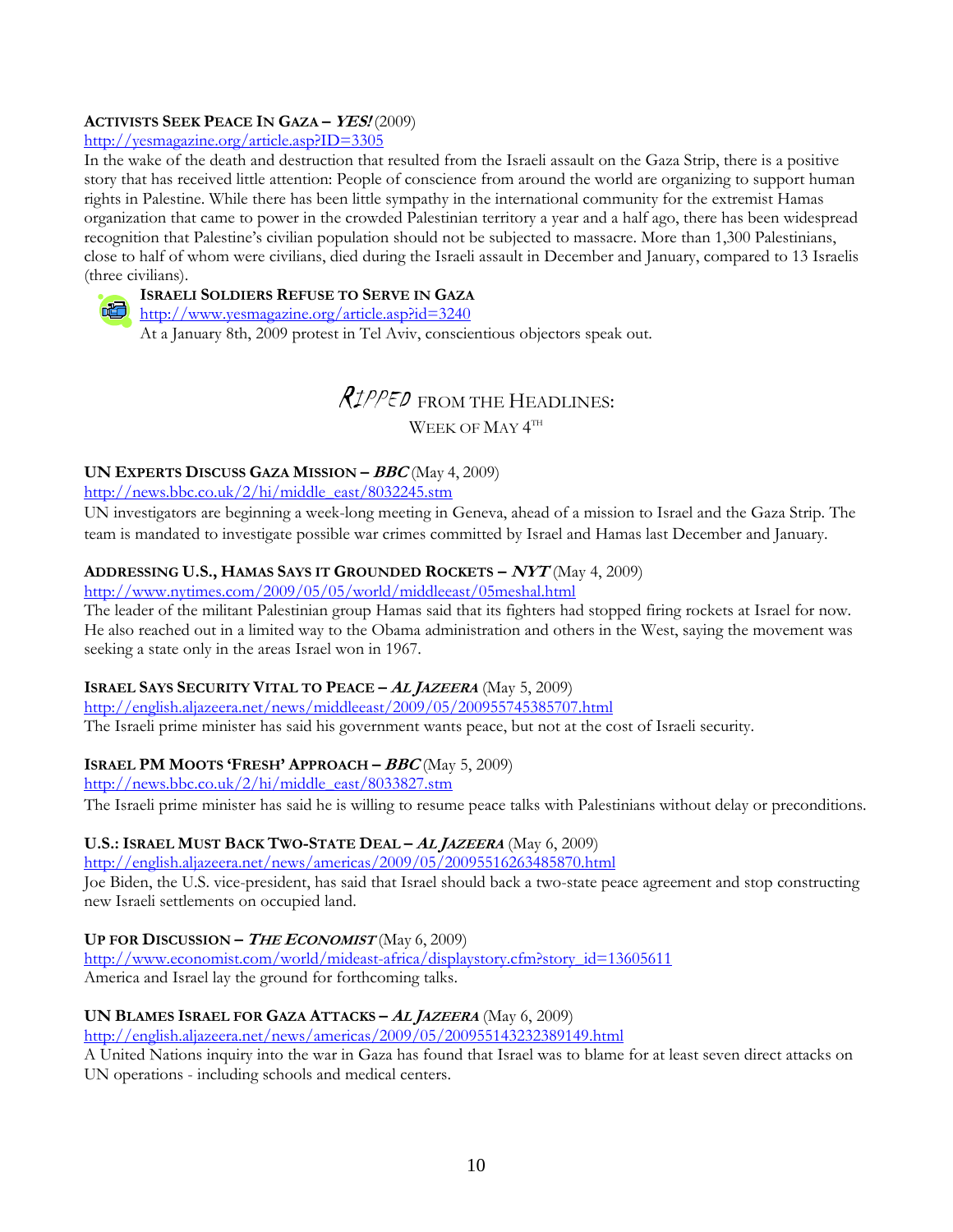# **FM LIBERMAN MEETS WITH GERMAN FM STEINMEIER – <sup>I</sup>SRAEL MINISTRY OF FOREIGN AFFAIRS** (May 8, 2009)

http://www.mfa.gov.il/MFA/About+the+Ministry/MFA+Spokesman/2009/Press+releases/FM-Liberman-meetswith-German-FM-Steinmeier-8-May-2009.htm

FM Liberman requested German support at the forthcoming meeting of the European Council on the upgrading of the European Union's relationship with Israel without linkage to the Palestinian issue.

# **PARKS FORTIFY ISRAEL'S CLAIM TO JERUSALEM – NYT** (May 9, 2009)

http://www.nytimes.com/2009/05/10/world/middleeast/10jerusalem.html?ref=world

Israel is quietly carrying out a \$100 million, multiyear development plan in some of the most significant religious and national heritage sites near the walled Old City as part of an effort to strengthen the status of Jerusalem as its capital.

# **IN U.S., A CHANGE IN TONE ON ISRAEL – NPR** (May 10, 2009)

http://www.npr.org/templates/story/story.php?storyId=103993050

Aaron David Miller, former State Department adviser on the Middle East, tells Guy Raz that the Bush administration gave Israel wide latitude. Biden's speech, Miller says, reflects a change in tone in the way Washington addresses Israel.

# **NETANYAHU: PEACE TALKS WILL BEGIN 'SOON' – JERUSALEM POST** (May 11, 2009)

http://www.jpost.com/servlet/Satellite?cid=1242029497309&pagename=JPost%2FJPArticle%2FShowFull Prime Minister Binyamin Netanyahu said in Sharm e-Sheikh on Monday that Israel wants to renew negotiations with the Palestinians as soon as possible, but stopped short of endorsing a two state solution.

# **RELATED REGIONAL ISSUES**

# **COLUMBIA UNIVERSITY: MIDDLE EAST AND ISLAMIC STUDIES**

# http://www.columbia.edu/cu/lweb/indiv/mideast/cuvlm/

Columbia University Library's website for Middle East and Jewish Studies is an excellent resource for teachers and students. This site offers bibliographic resources, a search engine, country-specific and regional information, a subject guide to the Middle East, information about religion, and links to online journals and newspapers.

# **MIDDLE EAST AND ISLAMIC STUDIES COLLECTION – <sup>C</sup>ORNELL UNIVERSITY**

http://www.library.cornell.edu/colldev/mideast/histmod.htm

Contains a wealth of documents on current, issues, history, and much more on the Middle East and Islam.



# **THE MIDDLE EAST REGION: FLAGS AND FACTS – <sup>N</sup>ATIONAL GEOGRAPHIC**

# http://www.nationalgeographic.org/xpeditions/lessons/01/gk2/iraqmap.html

In this lesson, students will learn basic facts about the Middle East by exploring maps of the region. They will use *National Geographic's Hot Spot: Iraq* Website to practice basic map skills by reading maps and drawing their own. Finally, they will learn basic information about the countries on their maps and label that information on their own maps, comparing what they have learned about the geography of the Middle East with the geography of the United States. (Grades K-2)



# **OIL AND WATER IN THE MIDDLE EAST REGION – <sup>N</sup>ATIONAL GEOGRAPHIC**

http://www.nationalgeographic.org/xpeditions/lessons/01/g68/iraqoil.html

In this lesson, students will explore the roles of oil and water in the Middle East, especially in Iraq. Students will use maps to look at the distribution of oil in the Middle East and discuss what it means for the different countries in the region. They will also examine how water has influenced the region historically (in the "fertile crescent" region between the Tigris and Euphrates rivers) and politically (for example, how Iraq's access to water is limited to one small part of its border). Finally, they will study specific aspects of Iraq's struggles with water, using satellite imagery to understand and illustrate the problem. (Grades 6-8)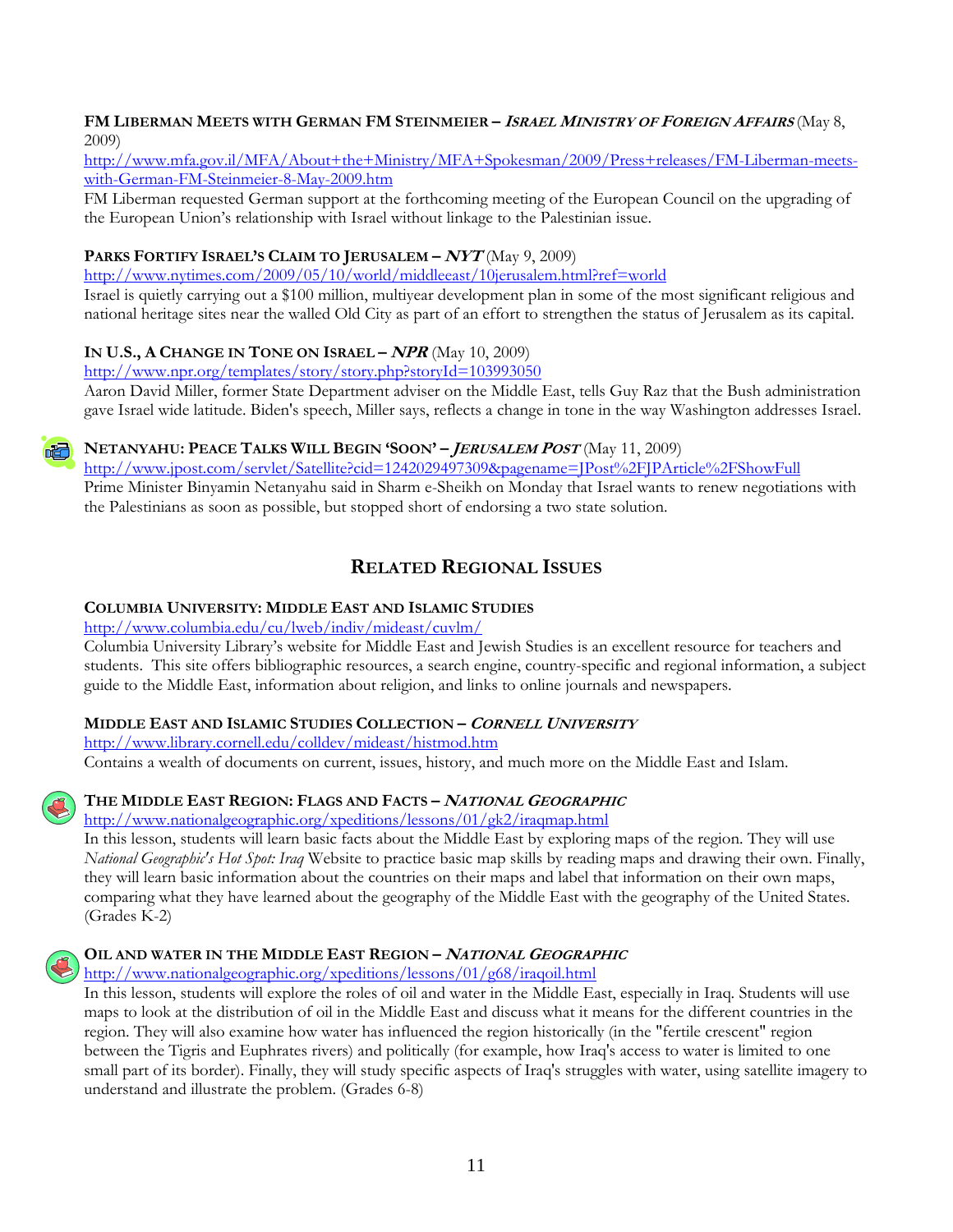# **MIDDLE EAST REALITY CHECK – NYT** (March 8, 2009)

# http://www.nytimes.com/2009/03/09/opinion/09cohen.html

Secretary of State Hillary Clinton grabbed headlines with an invitation to Iran to attend a conference on Afghanistan, but the significant Middle Eastern news last week came from Britain. It has "reconsidered" its position on Hezbollah and will open a direct channel to the militant group in Lebanon.

# **MAPPING PEACE BETWEEN SYRIA AND ISRAEL – USIP** (March 2009)

http://www.usip.org/pubs/specialreports/sr219.html

Although the Palestinian-Israeli "track" of the Arab-Israeli dispute remains at the heart of the conflict between Israel and its neighbors, the very complexity of that track (Jerusalem, refugees, borders, etc.) has led some to consider the Israeli-Syrian track to be relatively simple and straightforward. While simple it is not and straightforward it is only in relative terms, the Syrian-Israeli conflict can indeed be settled without prejudice to the central act of the Arab-Israeli drama.

# **THE IRANIAN VETO ON MIDEAST PEACE – CFR**

http://www.cfr.org/publication/18157/iranian\_veto\_on\_mideast\_peace.html?breadcrumb=%2Fpublication%2Fpubl ication\_list%3Fgroupby%3D0%26type%3Ddaily\_analysis%26filter%3D406

In the political calculus driving Israel's war with Hamas in Gaza, Iranian ambition has emerged as a critical--if not always clearly defined--variable. In Washington, President Bush has supported Israel's strike as necessary self-defense, though some analysts believe an Israeli defeat by Iran-supported Hamas would embolden Tehran and weaken prospects for U.S. diplomacy in the region. And while Israel publicly stresses the need to tackle Hamas rocket fire, analysts, including CFR's Steven A. Cook, note Israel's desire to reassert its dominance following the disastrous 2006 war with Hezbollah in Lebanon.

# **VENEZUELAN-PALESTINIAN TIES FORGED – <sup>A</sup>L JAZEERA** (April 28. 2009)

http://english.aljazeera.net/news/americas/2009/04/2009427234224190396.html

Nicolas Maduro, the Venezuelan foreign minister, and Riyad al-Maliki, his Palestinian counterpart, signed agreements creating diplomatic ties on Monday in Caracas.

# **ALIKE AND DIFFERENT: THE MIDDLE EAST AND THE UNITED STATES – <sup>N</sup>ATIONAL GEOGRAPHIC**

http://www.nationalgeographic.org/xpeditions/lessons/01/g35/iraqus.html

This lesson will ask students to examine the similarities and differences between the Middle East and their own city, state, and country. Students will practice basic map skills by examining maps of the Middle East at *National Geographic's Hot Spot: Iraq* website and maps of their own region, looking for similar features: rivers, lakes, cities, marshes, etc. They will look at a map of Baghdad and compare it to a map of their own city, a city they have visited, or any major U.S. city. Finally, they will fill in and label their own blank outline maps of the Middle East region and the United States. (Grades 3-5)

# **POPE DEPLORES 'IDEOLOGICAL MANIPULATION' – NYT** (May 9, 2009)

http://www.nytimes.com/2009/05/10/world/middleeast/10pope.html?ref=world

Visiting a mosque on the second day of his closely watched first visit to the Holy Land, Pope Benedict XVI on Saturday denounced the "ideological manipulation of religion" and called for greater understanding between the Christian and Muslim faiths.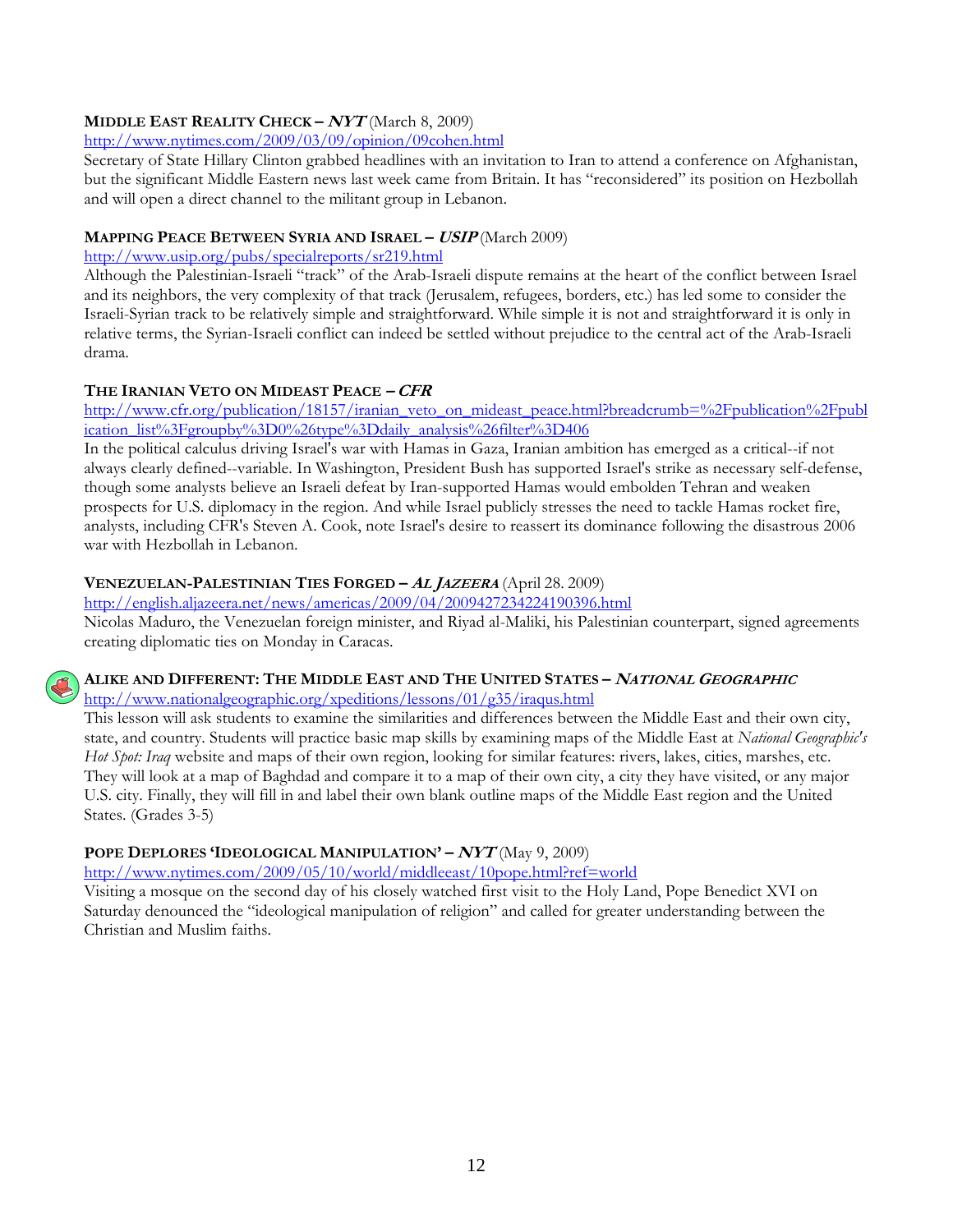# **PROPOSED SOLUTIONS**

*"It isn't enough to talk about peace. One must believe in it. And it isn't enough to believe in it. One must work at it.*" *Eleanor Roosevelt*

# **PEACE PLANS – <sup>F</sup>OUNDATION FOR MIDDLE EAST PEACE**

http://www.fmep.org/resources/reference/peace\_plans.html A list of links to peace plans dating from the Oslo Accords in 1993 to 2008.

# **THE JERUSALEM JOURNALS – NYT** (Oct. 2008)

http://video.nytimes.com/video/2008/10/17/world/1194823337790/jerusalem-journal.html

Teen concerts combat animosity between Arab and Jewish youth in Jerusalem amid recent violence.

# **POINTERS FOR THE OBAMA ADMINISTRATION IN THE MIDDLE EAST: AVOIDING MYTHS AND VAIN HOPES – <sup>C</sup>ARNEGIE ENDOWMENT** (Jan. 2009)

http://www.carnegieendowment.org/publications/index.cfm?fa=view&id=22662&prog=zgp&proj=zme

The incoming Obama administration is faced from its opening days with a difficult dilemma. The Israeli–Palestinian conflict has forced itself onto the diplomatic agenda, but there is no obvious path of action. On the one hand, the new U.S. leadership can pick up where the Bush administration left off, going through the motions of a peace process and whistling past the graveyard of past efforts. Alternatively, it can acknowledge that the ground has shifted so fundamentally that the diplomacy of the past two decades has died without leaving any legitimate heir.

# **PALESTINE AND ISRAEL: TIME FOR PLAN B – <sup>C</sup>ARNEGIE ENDOWMENT** (Feb. 2009)

http://www.carnegieendowment.org/publications/index.cfm?fa=view&id=22792&prog=zgp&proj=zme The bitter realities on the ground make an immediate and comprehensive solution to the Israeli–Palestinian conflict unattainable for now. A new diplomatic approach should be based on three steps: first, a properly negotiated ceasefire; second, a medium-term armistice; and finally, addressing the underlying causes of the conflict during the respite.



# **PROSPECTS FOR PEACE IN THE ISRAELI-PALESTINIAN CONFLICT – PBS**

http://www.pbs.org/newshour/extra/teachers/lessonplans/middle\_east/

In this lesson, students examine the root causes of the crisis between Israel and Palestine and analyze past and present attempts at peace.



#### **SIMULATION ON THE ISRAELI-PALESTINIAN CONFLICT – <sup>U</sup>NITED STATES INSTITUTE OF PEACE** http://www.usip.org/etc/tools\_resources/simulations/israeli\_conflict.pdf

This simulation focuses on a U.S.-led effort to bring together many elements of both Israeli and Palestinian society to hold discussions about the needs and interests of both sides before entering into formal negotiations. The simulation provides an opportunity to view this longstanding conflict from the perspectives of those immediately impacted by it: in particular, the communities of ordinary Israelis and Palestinians who have yet to see much benefit in their own lives from the peace process.

*Note: Although this simulation is dated (2000), it provides a good example of how teachers could adapt current issues into a simulation* 

*exercise*.

# **GUIDE ON USING SIMULATIONS**

http://www.usip.org/etc/tools\_resources/simulations/instructions.html  **TEN LESSONS TO GUIDE ARAB-ISRAELI PEACEMAKING** http://www.usip.org/newsmedia/lasensky\_kurtzer\_press/top\_ten.html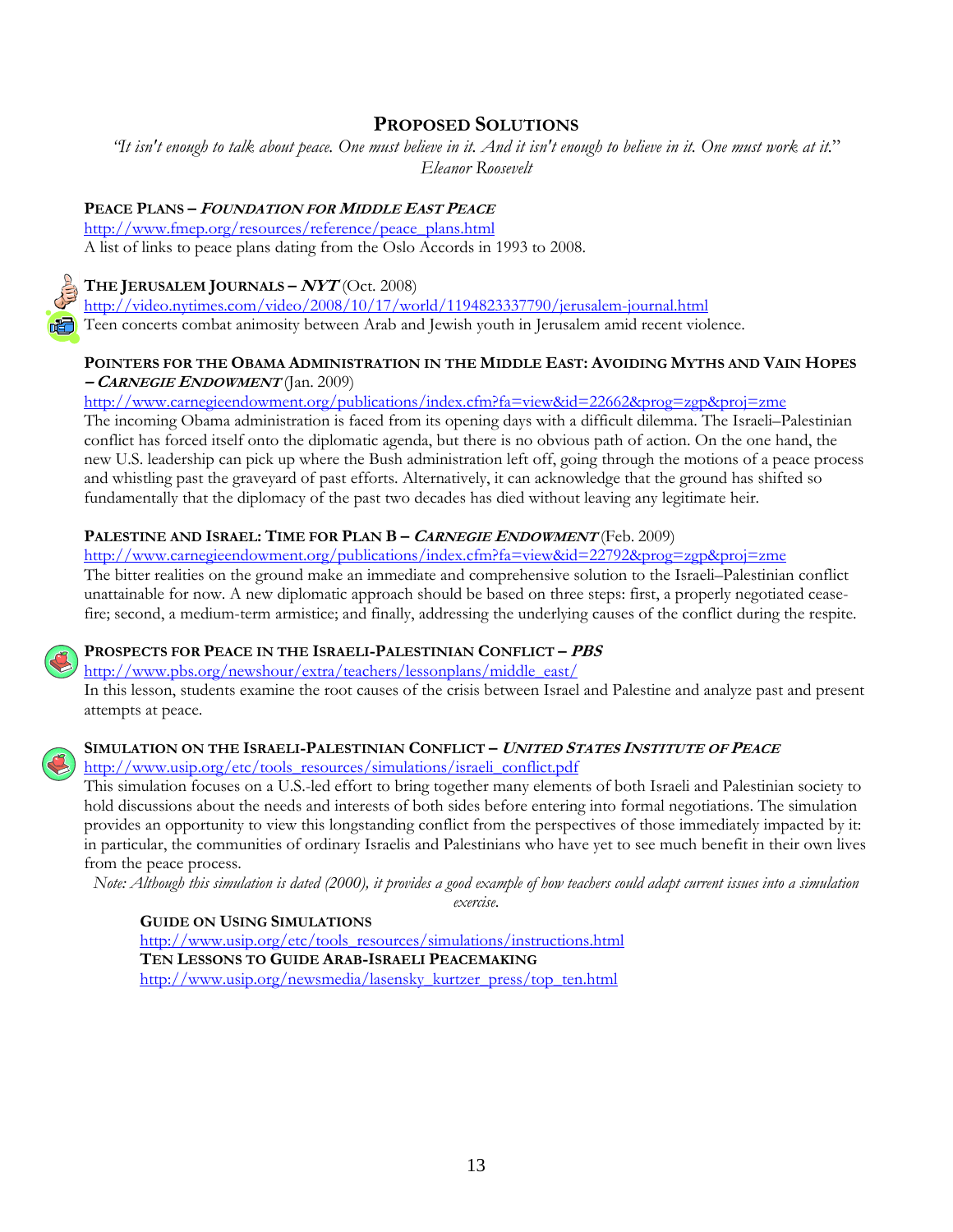# ONE-STATE SOLUTION

# **THE ONE STATE SOLUTION – NYT** (Jan. 2009)

http://www.nytimes.com/2009/01/22/opinion/22qaddafi.html?\_r=1&scp=7&sq=Palestine&st=cse

A just and lasting peace between Israel and the Palestinians is possible, but it lies in the history of the people of this conflicted land, and not in the tired rhetoric of partition and two-state solutions.

# **ISRAEL-PALESTINE: ONE-STATE SUPPORTERS MAKE A COMEBACK – IPS** (April 2009)

http://www.ipsnews.net/news.asp?idnews=46457

Many Palestinians and some important voices in what remains of Israel's now-battered peace camp have concluded that it is now impossible to win the 'two-state solution' envisaged by Bush and Obama. This has led to the reemergence in both communities of an old idea: that of a single bi-national state between the Jordan River and the Mediterranean, in which both Hebrew-speaking Jewish Israelis and Arabic-speaking Palestinians would have equal rights as citizens, and find themselves equally at home.

# TWO-STATE SOLUTION

# **SUNSET FOR THE TWO-STATE SOLUTION – <sup>C</sup>ARNEGIE ENDOWMENT** (May 2008)

http://www.carnegieendowment.org/events/?fa=eventDetail&id=1127

Carnegie Middle East expert, Nathan Brown suggests that there are two types of obstacles presently undermining the two-state solution. The first, which includes the settlements and checkpoints, is physical. The second, which precludes the emergence of a credible and legitimate Palestinian leadership, is institutional. The U.S. policy is currently focused on building a healthy paradigm in the West Bank, which would in turn provide a concrete incentive for Gazans to reject Hamas. It is not clear whether this policy is viable, especially because it does not address the question of how exactly Hamas can be forced out of the political equation. The future of the two-state option seems to be uncertain.

# **SAVING THE TWO-STATE SOLUTION – <sup>C</sup>ARNEGIE <sup>E</sup>NDOWMENT** (April 2009)

http://www.carnegieendowment.org/publications/index.cfm?fa=view&id=22969&prog=zgp&proj=zme Obama has declared support for the two-state solution. Even before finalizing the choice of an assistant secretary of state for the region, he has appointed a special envoy to deal with the conflict. But he has not made the hard decisions that would transform a rhetorical commitment into a policy, and Arabs are questioning his intentions.

# **ISRAEL POLICY FORUM (IPF)**

# http://www.israelpolicyforum.org/

*Israel Policy Forum* (IPF) develops policy, advocacy, commentary, and analysis in support of U.S. diplomacy in the Middle East. The mission of IPF is to promote active U.S. engagement to achieve a two-state solution to the Israeli-Palestinian conflict and peace and security for Israel with the Palestinians and the Arab states. IPF is an independent, American, nonpartisan, nonprofit organization that is committed to a strong and enduring U.S.-Israel relationship and to advancing the shared interests of the United States and the State of Israel.

## **A LAST CHANCE FOR A TWO-STATE ISRAEL-PALESTINE AGREEMENT: A BIPARTISAN STATEMENT ON U.S. MIDDLE EAST PEACEMAKING**

http://www.fmep.org/analysis/analysis/A-Last-Chance-for-a-Two-State-Israel-Palestine-Agreement.pdf/view The following recommendations for U.S. Middle East peacemaking were submitted to the administration of President Barack Obama by a bipartisan group of ten former senior government officials.

**The Fierce Urgency of Peace – NYT** (March 29, 2009)

http://www.nytimes.com/2009/03/26/opinion/26cohen.html

Follow-up article dated Nov. 2008, by Paul Volcker senior economic adviser to Obama, on the *Bipartisan Statement on U.S. Middle East Peacemaking,* which could become an essential template.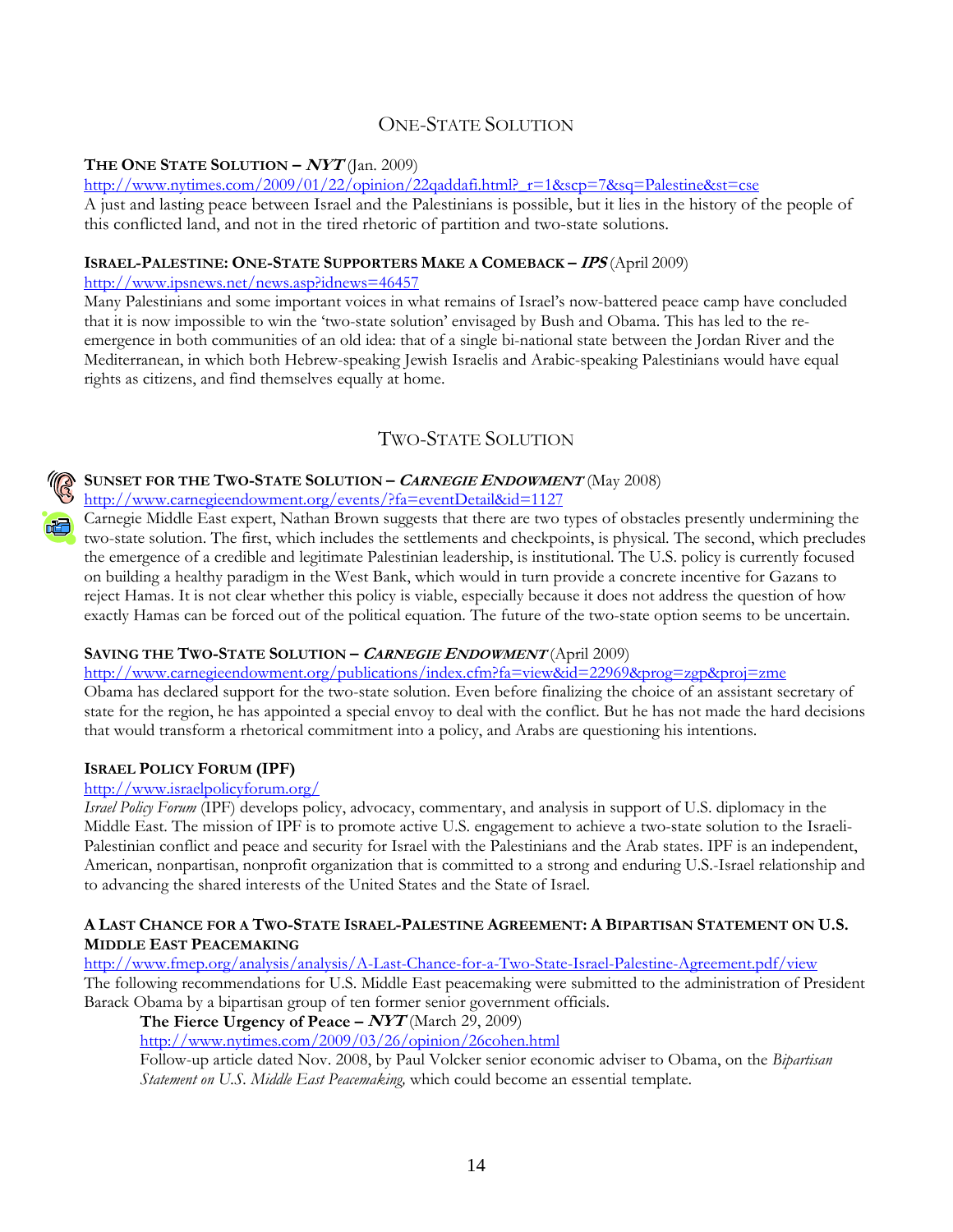# THE OVERLAPPING CONUNDRUM – THE SETTLEMENTS

# **A PROPOSAL TO SOLVE THE SETTLER AND REFUGEE PROBLEM - CFR**

http://www.cfr.org/publication/6135/proposal\_to\_solve\_the\_settler\_and\_refugee\_problems.html

Of all the problems confronting the peace process, none have proved more paralyzing than the continued expansion of Israeli settlements in the West Bank and Gaza, and the Palestinian position on the right of return of the 1948 refugees. Both the Israeli and Palestinian leaderships have avoided educating their communities on the real danger these problems pose, the former on the danger of tolerating settlements, the latter on the danger of clinging to a narrowly defined refugee rights. It is Israel's demographers who point to the quickly growing Palestinian population as the most powerful argument for supporting Palestinian independence.

# **REPORT ON ISRAELI SETTLEMENT IN THE OCCUPIED TERRITORIES – <sup>F</sup>OUNDATION FOR MIDDLE EAST <sup>P</sup>EACE** (March-April 2009)

# http://www.fmep.org/reports/archive/vol.-19/no.-2

An archive of bimonthly publications from the Foundation for Middle East Peace on the Israeli settlements. The current issue contains: *The Challenge Facing Obama; EU Report: Israel "Actively Pursuing the Illegal Annexation" of East Jerusalem; Settlement Timeline; CHART: Tenders for Settlement Construction, 2003-2008 (units); Shorts*.

# **ISRAELI SETTLEMENTS: BLOGGINGHEADS – NYT**

http://video.nytimes.com/video/2009/02/25/opinion/1194838157840/bloggingheads-israelisettlements.html?scp=3&sq=israel%20peace&st=cse

Are Israeli settlements in the West Bank a significant barrier to a Middle East peace deal? Israeli journalist Gershom Gorenberg debates the question with author and former Bush speechwriter David Frum.

# CONFLICT RESOLUTION TEACHER RESOURCES

# **THE THIRD SIDE**

.

# http://www.thirdside.org/

The Third Side offers a promising new way to look at the conflicts around us. The Third Side is the community in action protecting our most precious interests in safety and well-being. It suggests ten practical roles any of us can play on a daily basis to stop destructive fighting in our families, at work, in our schools, and in the world.

# **EXPLORING CULTURAL CONFLICTS: JOURNEY TOWARD PEACE**

http://www.plu.edu/wangcenter/doc/exploring-cultural.pdf Journeys Toward Peace is a K-12 class curriculum designed by Pacific Lutheran University in Tacoma, Washington. Materials are available in PDF format.



# **TEACHING PEACE: A GUIDE FOR THE CLASSROOM AND EVERYDAY LIFE**

http://www.wagingpeace.org/menu/programs/youth-outreach/peace-ed-book/teaching-peace.pdf This is a free online classroom guide about peace education. It is about hearing perspectives on how peace is taught, reading evidence that peace education is working, learning about the struggles and case studies and present-day evidence that nonviolence works and is not mere passivity as it is often mislabeled.



http://www.teach-nology.com/teachers/lesson\_plans/health/conflict/ This website contains a number of lesson plans about teaching conflict resolution in the classroom.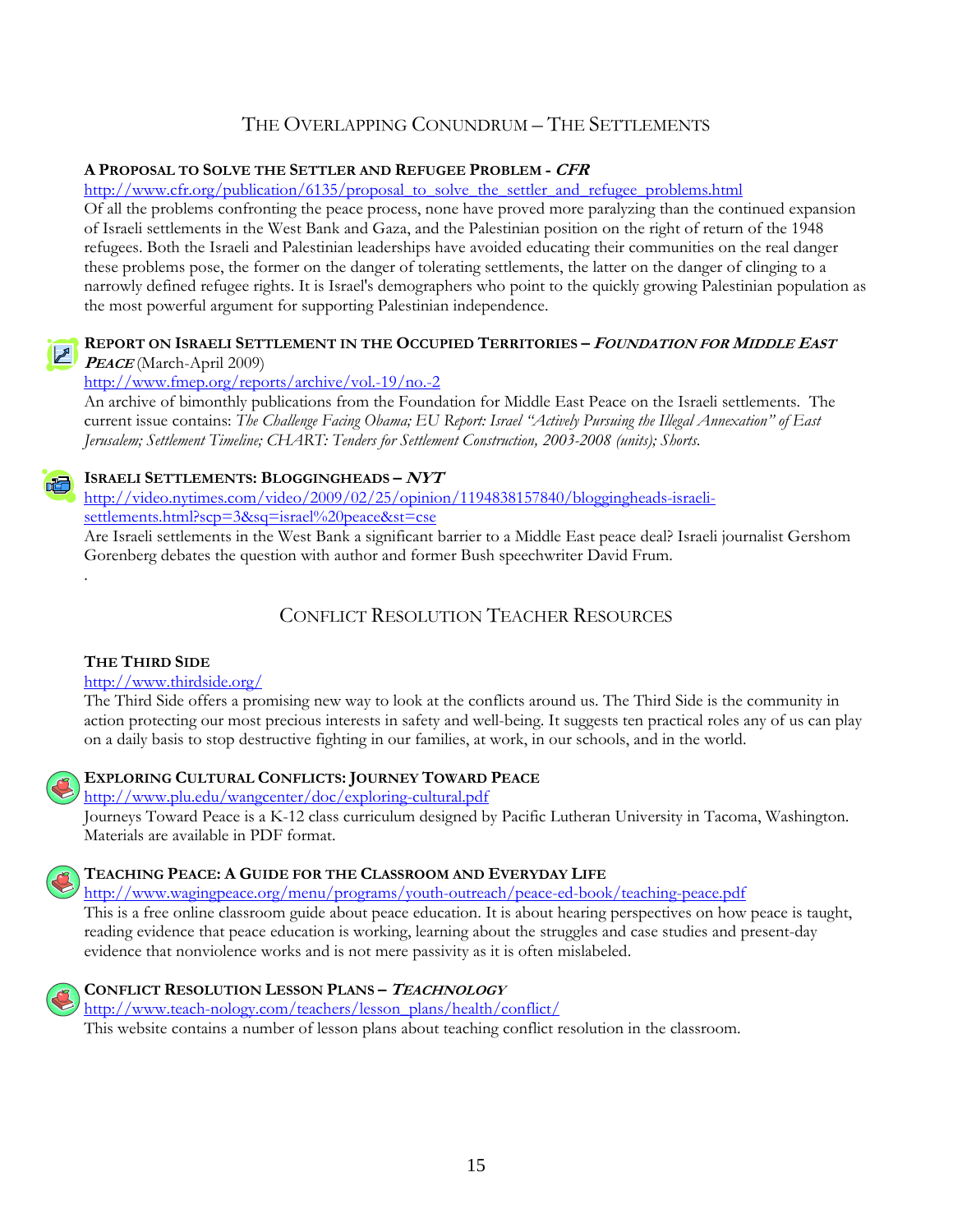

# **CONFLICT RESOLUTION LESSONS – <sup>T</sup>EACHER VISION**

http://www.teachervision.fen.com/conflict-resolution/lesson-plan/3038.html

Educators for Social Responsibility's mission is to make teaching social responsibility a core practice in education so that young people develop the convictions and skills needed to shape a safe, sustainable, democratic, and just world. This page includes conflict resolution lesson plans for a number of different grade levels.



#### **TEACHING FOR CHANGE**

# http://www.teachingforchange.org/

Established in 1989, Teaching for Change operates from the belief that schools can provide students the skills, knowledge, and inspiration to be citizens and architects of a better world — or they can fortify the status quo. By drawing direct connections to 'real world' issues, Teaching for Change encourages teachers and students to question and re-think the world inside and outside their classrooms, build a more equitable, multicultural society, and become active global citizens.

## **IDEALIST FOR TEACHERS**

# http://idealist.org/teachers/index.html

Idealist For Teachers offers resources and tools that can be used to help introduce young people to issues that nonprofit organizations pursue and to encourage them to get involved in their communities. On Idealist for Teachers you'll find a Volunteer Resource Center, free online lesson plans, and teaching materials offered by nonprofit organizations, and guides on how to find issue-specific resources on Idealist.

# **PEACE CORPS: WORLD WISE SCHOOLS**

# http://www.peacecorps.gov/wws/educators/

The Peace Corps World Wise Schools program includes a wide number of programs to enhance global education. There is a Correspondence Match program that puts teachers in touch with a currently serving Peace Corps Volunteer, lessons about cultures and countries worldwide, cross-cultural publications, award-winning videos, stories, folk tales, classroom speakers, and more. The program is designed to broaden perspectives in culture and geography and to encourage service.

#### **RIVERHOUSE EPRESS**

#### http://www.riverhouseepress.com/

Riverhouse ePress was established in 2004 by Dr. Ron Kraybill, a professor in the Conflict Transformation Program at Eastern Mennonite University. Its mission is to make high-quality, easy-to-read materials on peaceful resolution of conflicts is widely accessible to the public.

#### **TEACHING TOLERANCE** http://www.tolerance.org/teach/index.jsp

Founded in 1991 by the Southern Poverty Law Center, Teaching Tolerance provides educators with free educational materials that promote respect for differences and appreciation of diversity in the classroom and beyond.



#### **UNITED NATIONS CYBERSCHOOLBUS**

# http://cyberschoolbus.un.org/

The UN Cyberschoolbus is the online education component of the Global Teaching and Learning Project, whose mission is to promote education about international issues and the UN. The Global Teaching and Learning Project produces teaching materials and activities designed for educational use (primary through secondary school) and for training teachers. The vision of this project is to provide educational resources to students growing up in a world undergoing increased globalization.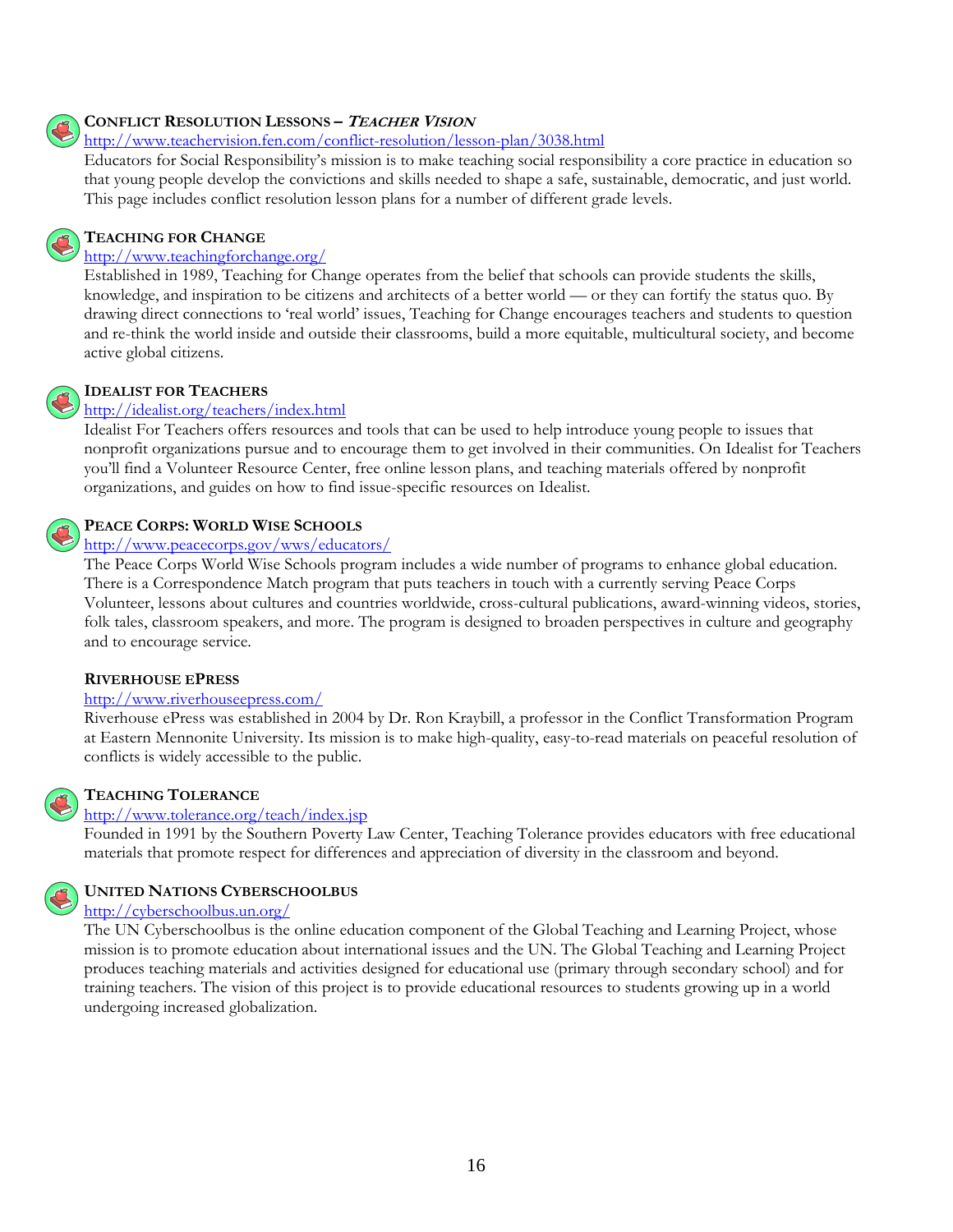# **CONFLICT RESOLUTION NETWORK (CRN)**

#### http://www.crnhq.org/

The CRN is dedicated to creating a conflict resolving community and to researching, developing, teaching, and implementing conflict resolution throughout national and international networks. The CRN is concerned with every area of conflict, with national and international issues, with local, state, and federal government, with the community, the workplace, and personal and intimate conflicts.

# **INTERNATIONAL FELLOWSHIP OF RECONCILIATION**

#### http://ifor.org/

IFOR has taken a consistent stance against war and its preparation throughout its history, since its 1919 inception. Perceiving the need for healing and reconciliation in the world, the founders of IFOR formulated a vision of the human community based upon the belief that love in action has the power to transform unjust political, social, and economic structures.

# **MEDIA LITERACY**

## **THE NEWS LITERACY PROJECT**

# http://www.thenewsliteracyproject.org/

The News Literacy Project is an innovative national program that is mobilizing journalists to help middle school and high school students sort fact from fiction in the digital age. The project's primary aim is to teach students the critical thinking skills they need to be smarter and more frequent consumers and creators of credible information across all media and platforms. Students are learning how to distinguish verified information from raw messages, spin, gossip and opinion and are being encouraged to seek news and information that will make them well-informed citizens and voters.

#### **CENTER FOR MEDIA LITERACY**

#### http://www.medialit.org/

The Center for Media Literacy (CML) is an educational organization that provides leadership, public education, professional development and educational resources nationally. Dedicated to promoting and supporting media literacy education as a framework for accessing, analyzing, evaluating, creating and participating with media content, CML works to help citizens, especially the young, develop critical thinking and media production skills needed to live fully in the 21st century media culture. The ultimate goal is to make wise choices possible.

#### **HUNTING THE INTERNET FOR QUALITY CONTENT – <sup>E</sup>DUCATION WEEK**

#### http://www.edweek.org/ew/articles/2009/03/26/26quality.h28.html

Teachers looking for lesson plans, worksheets, videos, and multimedia activities for their daily classes can find plenty of materials on the Internet. But with countless pages of content for even a single topic - such as the half-million that turn up in a general Web search for lessons on volcanoes - it's easy to get overwhelmed in the hunt for relevant and high-caliber online resources. This article provides useful how-to information regarding educational materials on the web.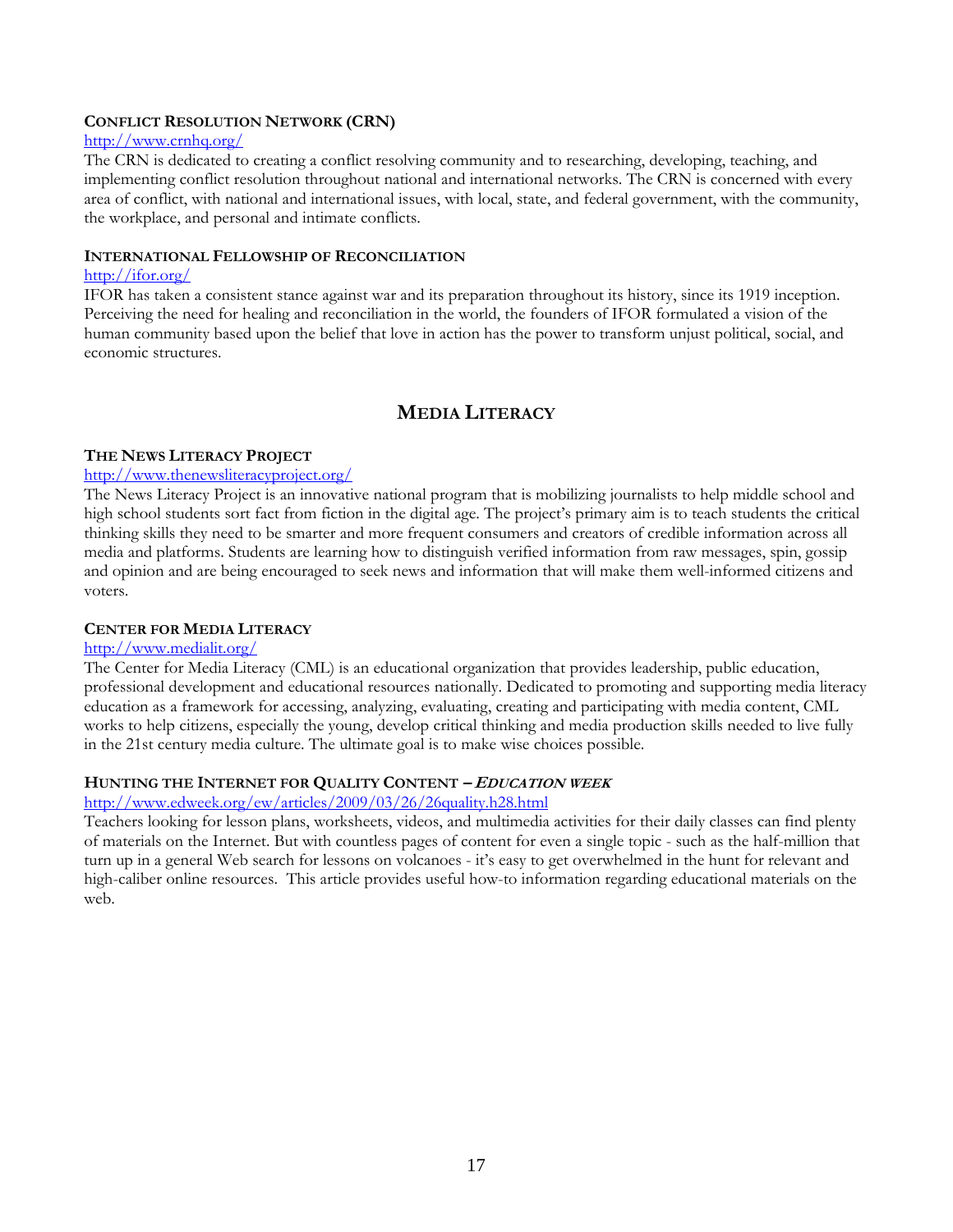# **NEWS SOURCES FROM THE MIDEAST**

(In alphabetical order)

#### **AL JAZEERA**

# http://english.aljazeera.net/

*Al Jazeera* English, the 24-hour English-language news and current affairs channel, is headquartered in Doha, the capital of Qatar. The organization is the world's first global English language news channel to be headquartered in the Middle East.

# **BITTERLEMONS.ORG**

## http://www.bitterlemons.org

*Bitterlemons.org* is a website that presents Israeli and Palestinian viewpoints on prominent issues of concern. It focuses on the Palestinian-Israeli conflict and peace process. It is produced, edited and partially written by Ghassan Khatib, a Palestinian, and Yossi Alpher, an Israeli. Bitterlemons.org is an internet newsletter that presents Palestinian and Israeli viewpoints on prominent issues of concern. Each edition addresses a specific issue or controversy. Bitterlemons.org maintains complete organizational and institutional symmetry between its Palestinian and Israeli sides. You can obtain a free subscription by visiting the homepage or by emailing subscribehtml@bitterlemons.org (HTML version) or subscribetext@bitterlemons.org (text version).

# **COMMON GROUND NEWS SERVICE**

## http://www.commongroundnews.org/index.php

*The Common Ground News Service* provides news, op-eds, features and analysis on a broad range of issues affecting Arab-Israeli & Muslim-Western relations. CGNews syndicates articles that are constructive, offer hope and promote dialogue and mutual understanding, to news outlets. CGNS has two email publications, one focused on the Israeli-Palestinian conflict, the other focused on the larger Middle East.

# **HA'ARETZ**

http://www.haaretz.com/ *Ha'aretz* is a liberal Israeli Newspaper published in English.  **HA'ARETZ FACEBOOK PAGE** http://www.facebook.com/group.php?gid=87935462526

# **INDEPENDENT MEDIA CENTER**

# http://dada.israel.indymedia.org/

*The Independent Media Center* is a grassroots organization committed to using media production and distribution as a tool for promoting social and economic justice. Indymedia is a collective of independent media organizations and hundreds of journalists offering grassroots, non-corporate coverage of major protests.

#### **INTEGRATED REGIONAL INFORMATION NETWORKS (IRIN)**

# http://www.irinnews.org/

IRIN's principal role is to provide news and analysis about sub-Saharan Africa, the Middle East and parts of Asia for the humanitarian community. IRIN is part of the UN Office for the Coordination of Humanitarian Affairs, but its services are editorially independent. Its reports do not necessarily reflect the views of the United Nations and its agencies, nor its member states.

# **ISRAEL MINISTRY OF FOREIGN AFFAIRS**

#### http://www.mfa.gov.il/mfa

*The Israel Ministry of Foreign Affairs* website offers a variety of links and information about Israel, including history, terrorism, foreign relations, treaties, government, culture, cuisine, etc. This is informative in providing a glimpse into the perspectives of the Israeli government.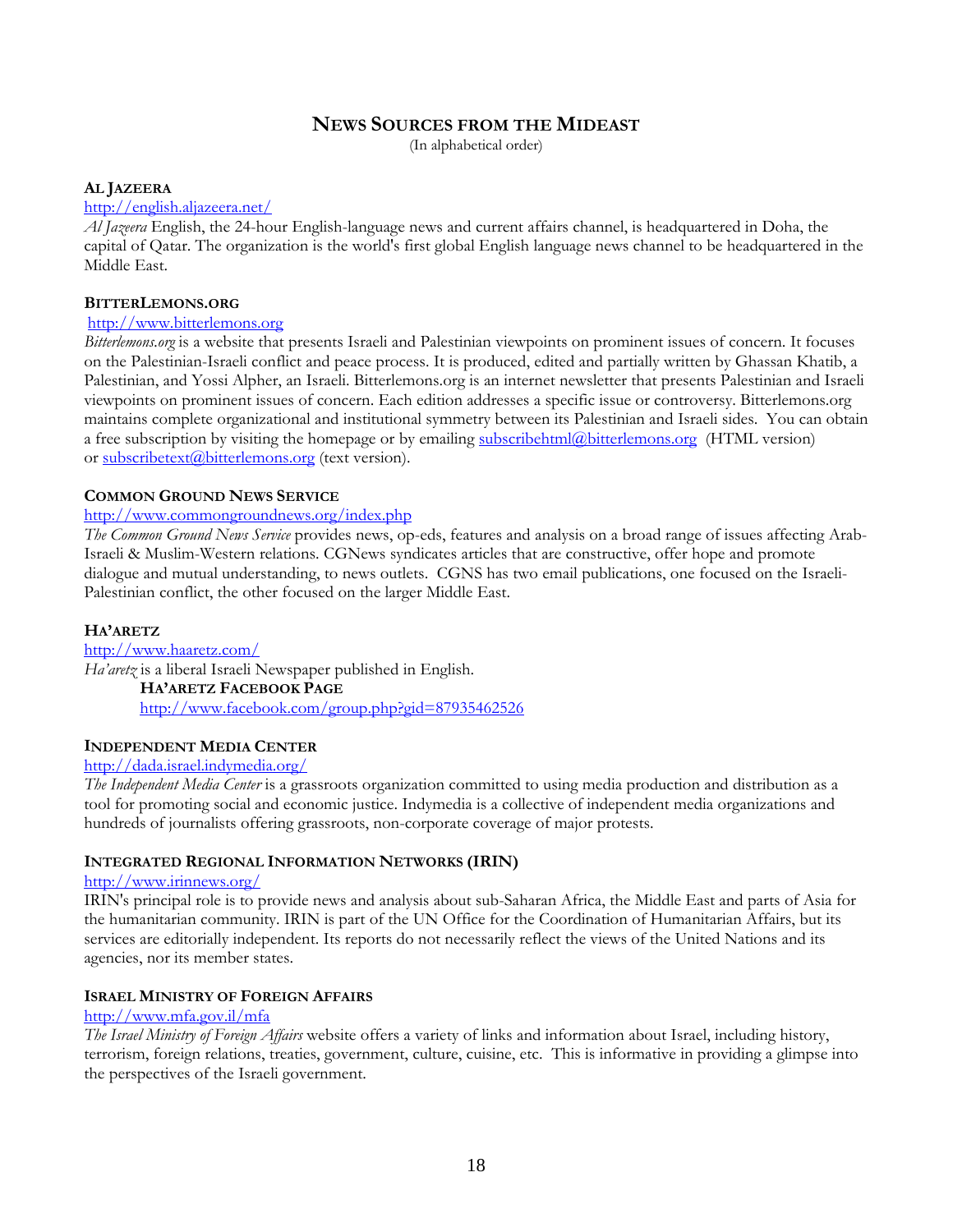# **B'TSELEM :THE ISRAELI INFORMATION CENTER FOR HUMAN RIGHTS IN THE OCCUPIED TERRITORIES**

# http://www.btselem.org/English/index.asp

*The Israeli Information Center for Human Rights in the Occupied Territories* was established in 1989 by a group of prominent academics, attorneys, journalists, and Knesset members. It endeavors to document and educate the Israeli public and policymakers about human rights violations in the Occupied Territories, combat the phenomenon of denial prevalent among the Israeli public, and help create a human rights culture in Israel.

# **JERUSALEM MEDIA AND COMMUNICATIONS CENTER**

# http://www.jmcc.org/index.php

JMCC was established in 1988 by a group of Palestinian journalists and researchers to provide information on events in the West Bank (including East Jerusalem) and the Gaza Strip. JMCC's Jerusalem and Ramallah offices provide a wide range of services to journalists, researchers, international agencies, individuals and organizations interested in obtaining reliable information on the Palestinian territory.

## **JERUSALEM POST**

# http://www.jpost.com/

Founded in 1932, the *Jerusalem Post* online archives offers readers access to articles published in the Jerusalem Post from 1989 to the present.

# **MIDEAST WEB/MIDEAST DIALOGUE MEDIA**

# http://www.mideastweb.org/

*MidEast Web* was started by people active in Middle East dialog and peace education efforts. The goal is to weave a world-wide web of Arabs, Jews and others who want to build a new Middle East based on coexistence and neighborly relations. The members and staff include distinguished educators, engineers, Web designers and other professionals experienced in dialog, peace education projects, and in promoting dialog and coexistence using the Internet. MidEast Web for Coexistence is a registered non-government organization in Israel.

# **ONEWORLD.NET**

# http://us.oneworld.net/places/middle-east

*OneWorld.net* is an online hub publishing news on global issues and providing support to non-profits helping to create a better world.

# **THE PALESTINE CHRONICLE**

#### http://www.palestinechronicle.com/

*The Palestine Chronicle* is an independent online newspaper that provides daily news, commentary, features, book reviews, photos, art, etc, on a variety of subjects. However, it's largely focused on Palestine, Israel, and the Middle East region. The Palestine Chronicle is a self-sustained project involving professionals and volunteers from around the world, all striving to highlight issues of relevance to human rights, national struggles, freedom, and democracy.

# **PALESTINE MEDIA CENTER GENERAL SECRETARIAT – PLO**

### http://www.palestine-pmc.com/details.asp?cat=6&id=147

*The Palestine Media Center* (PMC) is an independent official institution established in November 2001. "The decision to establish the PMC stemmed from the urgent need to provide a reliable and professional media source that will cater the media with accurate, timely, and informative news relevant to the Palestinian reality."

# **PALESTINIAN NATIONAL AUTHORITY – <sup>M</sup>INISTRY OF INFORMATION**

#### http://www.minfo.ps/English/index.php?pagess=home

The homepage of the Palestinian Ministry of Information includes documents, agreements, media links, who's who, and press releases.

# **PERMANENT MISSION OF ISRAEL TO THE UN**

http://israel-un.mfa.gov.il/mfm/web/main/missionhome.asp?MissionID=81&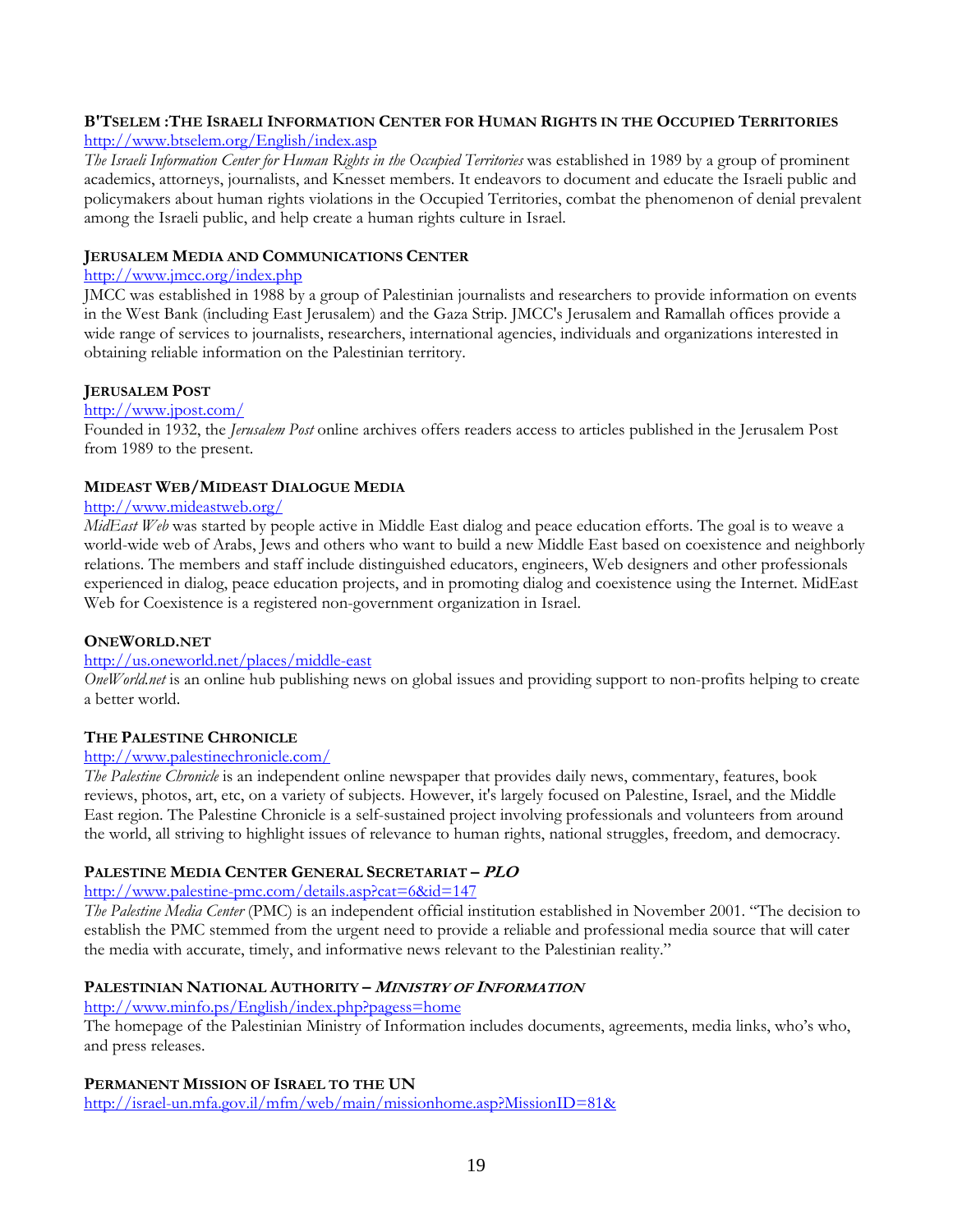# **NGOS INVOLVED IN ISRAELI-PALESTINIAN RELATIONS**

(In alphabetical order)

#### **AMERICANS FOR PEACE NOW (APN)**

#### http://www.peacenow.org/

*APN* is an American Jewish organization affiliated with Peace Now In Israel. APN is the premier voice for American Jews who support Israel and know that only peace will ensure Israel's security, prosperity, and continued viability as a Jewish, democratic state.

#### **COURAGE TO REFUSE**

#### http://seruv.org.il/english/default.asp

*Courage to Refuse* is a movement that has grown out of what the media referred to as *The Combatants' Letter* – a letter which was first published in January 2002 and was since then signed by hundreds of combat reserve soldiers in the Israel Defense Forces. The signers of the letter declare that they will not take part in any activity whose objective is to perpetuate the occupation, and hence they refuse to serve beyond the '67 borders. Over 280 of the signers have served prison terms for their refusal to serve in the occupied territories.

#### **FOUNDATION FOR MIDDLE EAST PEACE (FMEP)**

## http://www.fmep.org/

*The FMEP*, established in 1979, is a nonprofit organization that promotes peace between Israel and Palestine, via two states, that meets the fundamental needs of both peoples. FMEP offers speakers, sponsors programs, makes small grants, and publishes the *Report on Israeli Settlement in the Occupied Territories* containing analysis, commentary, maps, and other data on the Israeli-Palestinian conflict.

# **HANDS OF PEACE**

# http://www.hands-of-peace.org/

*Hands of Peace* is an interfaith organization that was formed in 2002 as a result of the combined efforts of Gretchen Grad of Glenview Community Church, Deanna Jacobson of B'Nai Jehoshua Beth Elohim Synagogue, and Nuha Dabousseh of the Islamic Cultural Center, all located in the Northwest suburbs of Chicago. Our goal is to begin the process of developing leadership skills in young people from both sides of the Israeli-Palestinian conflict so that one day they will play a positive role in promoting peace and reconciliation between their peoples. American teens play an important role in the program through their contributions during the dialogue sessions, their willingness to learn about the conflict, and their facilitating the development of personal relationships among the Middle East participants.

## **ARAB-ISRAELI CONFLICT – <sup>I</sup>NTERNATIONAL CRISIS GROUP**

# http://www.crisisgroup.org/home/index.cfm?id=1271&l=1

*The International Crisis Group* is an independent, non-profit, non-governmental organization, with over 110 staff members on five continents, working through field-based analysis and high-level advocacy to prevent and resolve deadly conflict. Crisis Group's approach is grounded in field research. Teams of political analysts are located within or close by countries at risk of outbreak, escalation or recurrence of violent conflict. Based on information and assessments from the field, Crisis Group produces regular analytical reports containing practical recommendations targeted at key international decision-makers. Crisis Group also publishes *CrisisWatch*, a 12-page monthly bulletin, providing a succinct regular update on the state of play in all the most significant situations of conflict or potential conflict around the world.

# **INTERNATIONAL RESCUE COMMITTEE (IRC)**

#### http://www.theirc.org/where/middleeast.html

*The International Rescue Committee* is a global network of first responders, humanitarian relief workers, healthcare providers, educators, community leaders, activists, and volunteers. They provide access to safety, sanctuary, and sustainable change for millions of people whose lives have been shattered by violence and oppression. The IRC provides emergency relief, relocates refugees, and rebuilds lives in the wake of disaster. Through 24 regional offices in cities across the U.S., they help refugees resettle in the U.S. and become self-sufficient.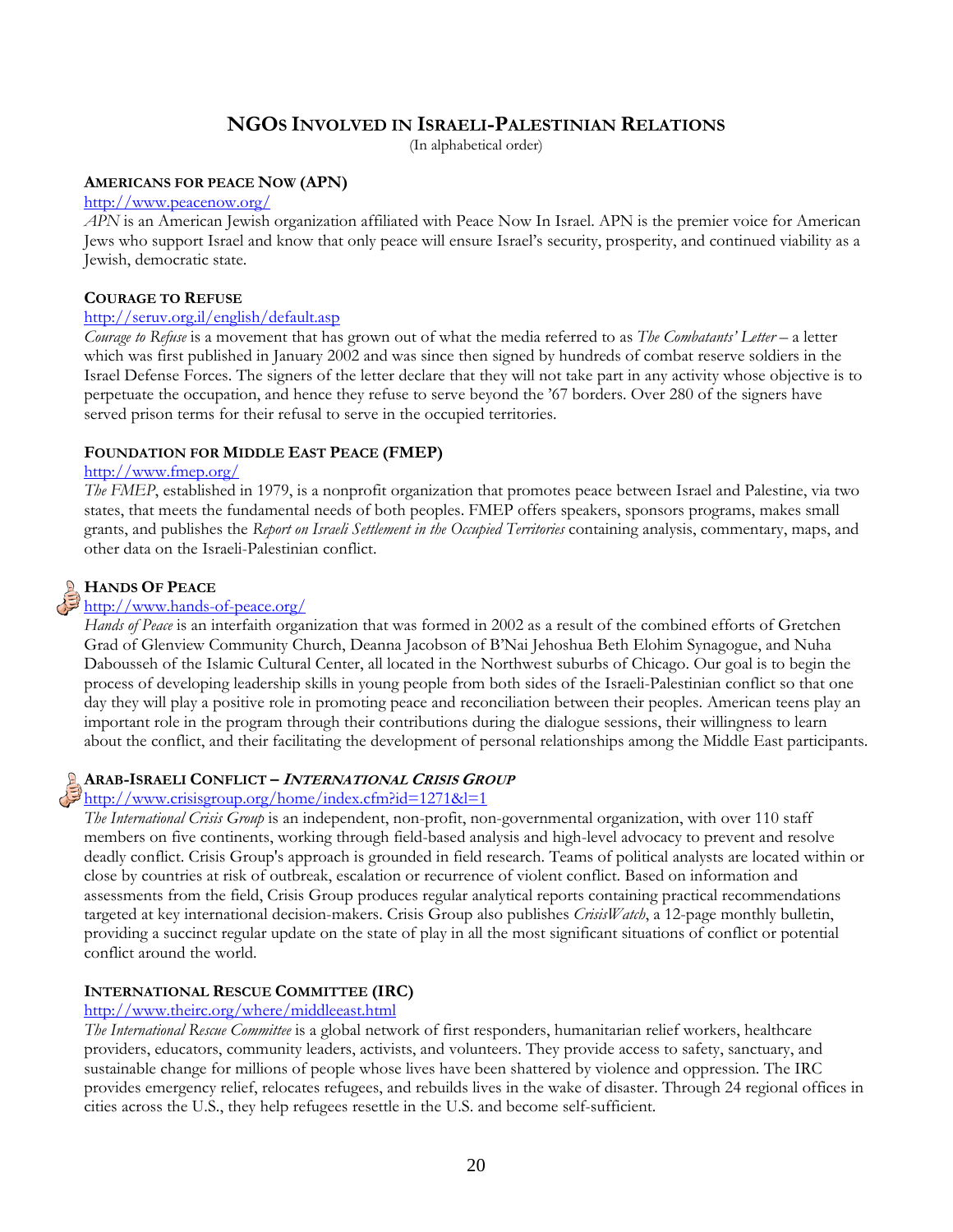#### **INTERNATIONAL SOLIDARITY MOVEMENT (ISM)**

#### http://palsolidarity.org/

*ISM* is a Palestinian-led movement committed to resisting the Israeli occupation of Palestinian land using nonviolent, direct-action methods and principles. Founded by a small group of activists in August, 2001, ISM aims to support and strengthen the Palestinian popular resistance by providing the Palestinian people with two resources, international protection and a voice with which to nonviolently resist an overwhelming military occupation force.

#### **ISRAEL-PALESTINE FORUM**

#### http://www.israelpalestineforum.com/

*The Israel-Palestine Forum* promotes dialogue among progressives about the Israeli-Palestinian conflict. IP Forum contains a discussion forum where people can present their ideas about the struggle for peace. It also contains a newsfeed with coverage of the Middle East from the world media and a blog feed containing blog writing about the Middle East. There is a Links section for those who wish to learn more about organizations working for peace in Israel, Palestine and the United States. Finally, there is an Essays section devoted to major, timely articles from the world media that cover a particular issue in depth.

# **JUST VISION**

## http://www.justvision.org/index.php

*Just Vision* is a nonprofit organization that informs local and international audiences about under-documented Palestinian and Israeli joint civilian efforts to resolve the conflict nonviolently. Using media and educational tools, they raise awareness in order to encourage civic participation in grassroots peace building. *Just Vision* increases awareness about Palestinian and Israeli non-violent, civilian-led efforts to build a base for peace in the Middle East. They create educational resources about the spectrum of grassroots Israeli and Palestinian peace efforts through documentary film and cutting-edge interactive curricula. They also connect Israeli and Palestinian civilians working for peace to one another, thereby breaking the isolation of these courageous leaders and laying the groundwork for a network for peace. Further work includes conducting strategic outreach to educate North American audiences about these efforts and about the value of peace work emanating from civil society, and providing interested audiences with nonpartisan channels for getting involved. *Just Vision* produced and released a feature documentary, *Encounter Point,* about Palestinian and Israeli civilians working to end the conflict.

#### **OASIS OF PEACE**

# http://nswas.org/rubrique22.html

Ne-vé shal-om / waah-at i-sal-aam: Hebrew and Arabic for *Oasis of Peace* [Isaiah 32:18]): A village, jointly established by Jewish and Palestinian Arab citizens of Israel, that is engaged in educational work for peace, equality, and understanding between the two peoples.

#### **PEACE NOW (SHALOM ACHSHAV)**

# http://www.peacenow.org.il/site/en/homepage.asp?pi=25

*Peace Now* is the largest extra-parliamentary movement in Israel, the country's oldest peace movement and the only peace group to have a broad public base. A particularly important ongoing project of *Peace Now* is its Settlement Watch, which monitors – and protests, the building of settlements, including housing tenders, expropriation of lands, budget allocations, and the like, along with studying settlers' attitudes regarding possible evacuation (and compensation) in the West Bank and East Jerusalem.

# **SEEDS OF PEACE**

# http://www.seedsofpeace.org/

The mission of *Seeds of Peace* is to empower leaders of the next generation. Treaties are negotiated by governments. Peace is made by people. *Seeds of Peace* is doing what no government can. It is sowing the seeds of peace among the next generation of leaders. It is educating them to develop empathy, respect, and confidence. It is equipping them with communication and negotiation skills. It is enabling them to see the human face of their enemies. By empowering them to emerge as tomorrow's leaders, *Seeds of Peace* is working to forge the personal relationships so critical to peacemaking and reconciliation.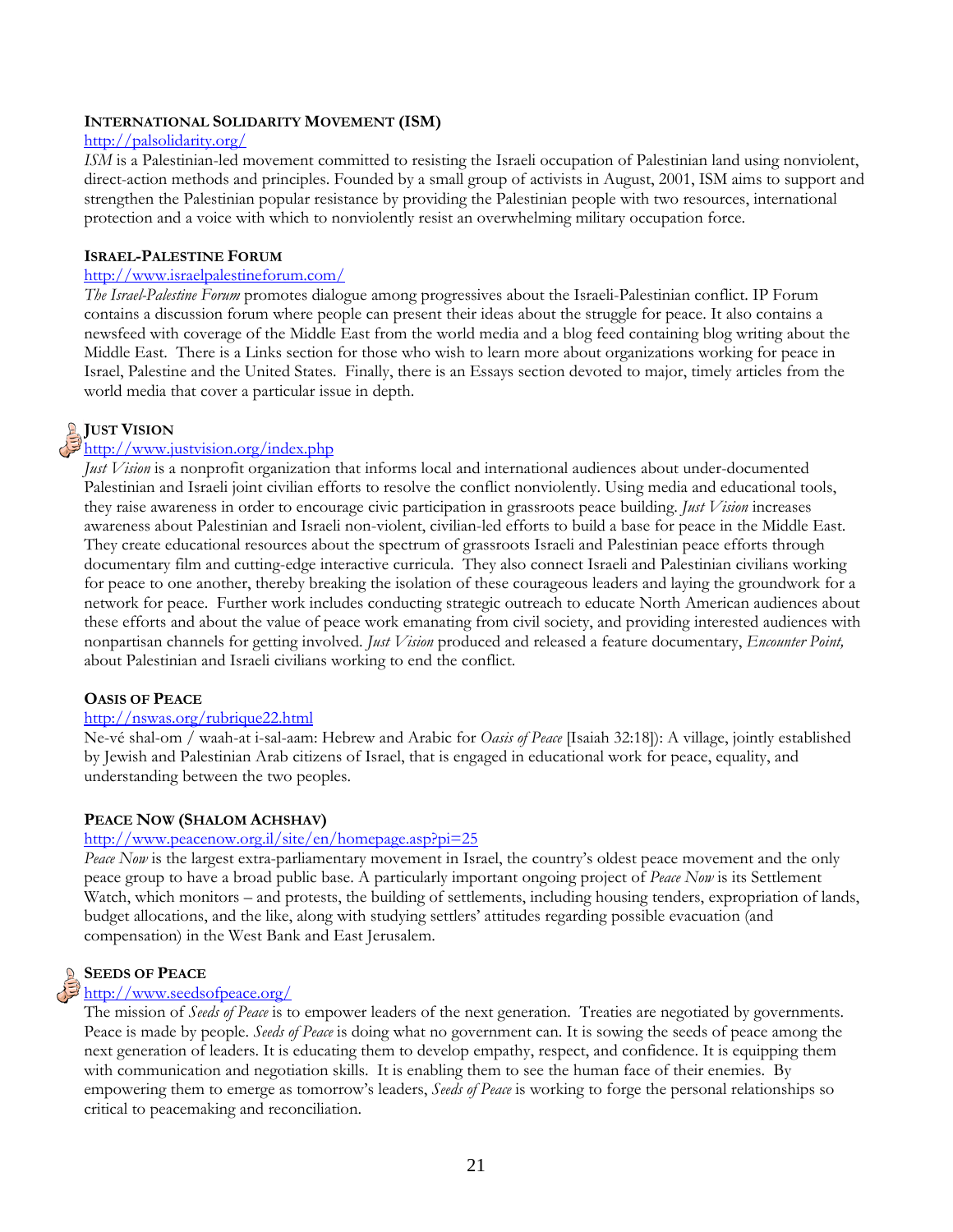# **OLIVE BRANCH YOUTH MAGAZINE**

#### http://www.seedsofpeace.org/node/1830

Since 1996, *Seeds of Peace* has been producing the *Olive Branch* magazine as a means for Seeds to sustain communication and share experiences with each other and their communities throughout the school year. The magazine is researched, written, edited, and produced by *Seeds of Peace* Graduates, allowing them to react to current events, share experiences, and maintain open and active dialogue.



# **SULHA PEACE PROJECT**

#### http://sulha.com/ http://sulha.com/video.asp

Due to the Israeli–Arab conflict, Arabs and Jews in Israel and Palestine have very few opportunities to meet one another as equal human beings. This lack of personal contact causes mistrust, prejudice and perpetuates stereotypes. *The Sulha Peace Project*, a grassroots organization, inspired by the indigenous process of mediation ("Sulha"), aims to rebuild trust, restore dignity, and move beyond the political agenda. Working primarily on the grassroots level, they prepare people for peace from the "bottom-up" with corresponding peacemaking efforts undertaken at the governmental and diplomatic level.

# **ARAB-ISRAELI RELATIONS – <sup>U</sup>NITED STATES INSTITUTE OF PEACE (USIP)**

# http://www.usip.org/arab\_israeli/index.html

Arab-Israeli relations have deteriorated to their lowest point in a generation, with intensifying and widening violence. However, the severity of the problems may drive the parties to reconsider long-stagnant issues and create opportunities for new efforts to resolve the conflict. In order to seize on the prospects for renewing negotiations, *USIP* is conducting both policy-relevant analysis and innovative programming in support of local initiatives to build support for peace.

# **UTAHNS FOR A JUST PEACE IN THE HOLY LAND**

# http://jphl.org/

*Utahns for a Just Peace in the Holy Land* is a coalition of peace advocates, civil and human rights advocates, faith based individuals, and others who promote peace with justice in Israel and Palestine. We believe that a true and lasting peace in the region cannot be imposed; instead peace must be based on justice as already set forth by international law and United Nations Resolutions.

# **LOCAL ORGANIZATIONS & RESOURCES**

(In alphabetical order)

# **AMERICAN JEWISH COMMITTEE - SEATTLE CHAPTER (AJC)**

# http://www.ajcseattle.org/site/c.gjJSJ9MSIwE/b.2382921/k.847D/Seattle\_Chapter.htm

*The AJC's* guiding principles are that: the rights of Jews are best protected when the rights of all people are protected; Confrontations between people and groups often occur due to a lack of knowledge and understanding; Positive relationships with political, religious and communal leaders, built on mutual respect and understanding, often can overcome conflict; Steps should be taken to diffuse confrontation through mediation before relations become strained; The most effective work is often done behind the scenes and through diplomatic means rather than in the public eye. *The AJC* fosters positive relationships, forms partnerships and coalitions across the spectrum of racial, religious, and ethnic groups on issues of mutual concern, and develops programs to educate and inform.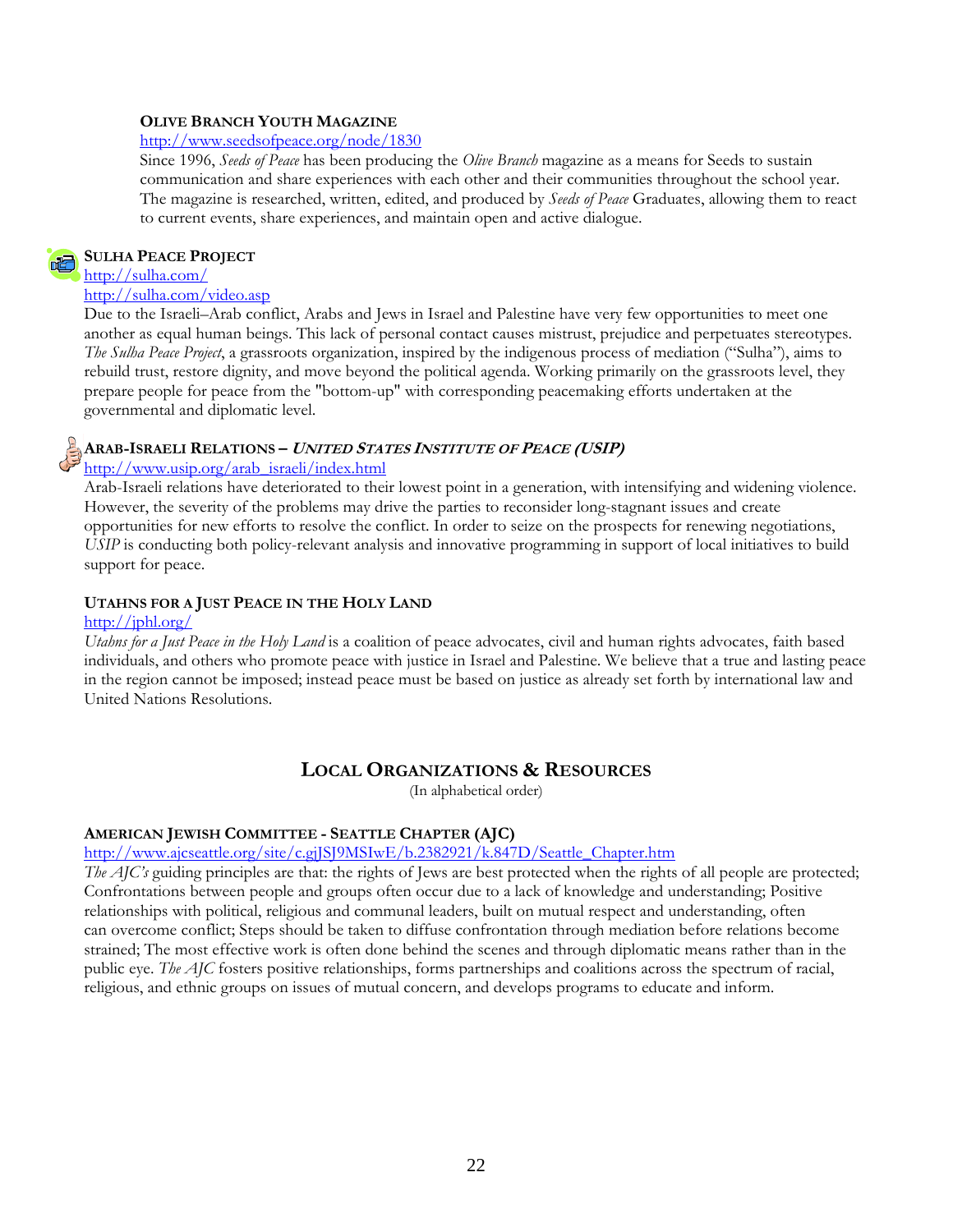# **ARAB AMERICAN COMMUNITY COALITION (AACC)**

#### http://www.theaacc.org/index.php

*The AACC* was formed to combat the rampant hate crimes and malicious harassment that were occurring against Arab and Muslim Americans post 9/11. As a result, the AACC set up a 24-hour hotline and began to educate the community. The AACC is run entirely by volunteers, committed hard-working and often overworked members from the Arab community. And nearly four years after its inception, the AACC is still working tirelessly for all people's civil rights receiving phone calls and requests from across the U.S. and Canada.

## **ARAB CENTER OF WASHINGTON (ACW)**

#### http://www.arabcenter.net

*The Arab Center of Washington (ACW)* is a cultural organization dedicated to promoting the rich and vibrant Arab culture in Washington State.

#### **BRIDGES TO UNDERSTANDING**

#### http://www.bridgesweb.org/

*Bridges to Understanding* uses digital technology and the art of storytelling to empower and unite youth worldwide, enhance cross-cultural understanding and build global citizenship.

#### **COMPASSIONATE LISTENING PROJECT**

# http://www.compassionatelistening.org

*The Compassionate Listening Project* teaches powerful skills for peacemaking in families, communities, on the job, and in social change work locally and globally. The Project's curriculum grew out of its many years of reconciliation work on the ground in Israel and Palestine. The Project adapted its trainings and began to teach in the U.S. in 1999. The Project now offers trainings and workshops worldwide for everyday peace-building, as well as an Advanced Training and Facilitator Certification program.

#### **FIND COMMON GROUND**

#### http://www.findcommonground.org

*Find Common Ground* is an organization dedicated to bringing people together from both sides of the Israeli/Palestinian conflict to listen and to educate. Through events, presentations, and discussions, the group strives to engage the American populace in a new and deeper way to inform and involve our community and its leaders to move toward a solution in the Middle East.

#### **INTERFAITH COUNCIL OF WASHINGTON**

#### http://www.interfaithcouncil.com

*The Interfaith Council of Washington* began as an informal group of people from fifteen religious traditions who organized a "Peace Through Harmony" Interfaith Service in 1986. Their purpose was to increase understanding between members of different faiths and within the larger community.

#### **ISLAMIC SCHOOL OF SEATTLE**

# http://www.islamicschoolofseattle.com/

*The Islamic School of Seattle* offers preschool through high school education in a nurturing Islamic environment. Classrooms are mixed-age, child-centered and organized for cooperative, active learning. Instruction for children two and-a half through nine is bilingual and Montessori based and Arabic instruction continues through all school years.

#### **JEWISH VOICE FOR PEACE**

#### http://www.jewishvoiceforpeace.org/

*Jewish Voice for Peace* is a diverse and democratic community of activists inspired by Jewish tradition to work together for peace, social justice, and human rights. They support the aspirations of Israelis and Palestinians for security and self-determination*. Jewish Voice for Peace-Seattle* is building an inclusive, vibrant Jewish community where there is space for secular, religious, multiracial, and queer Jews.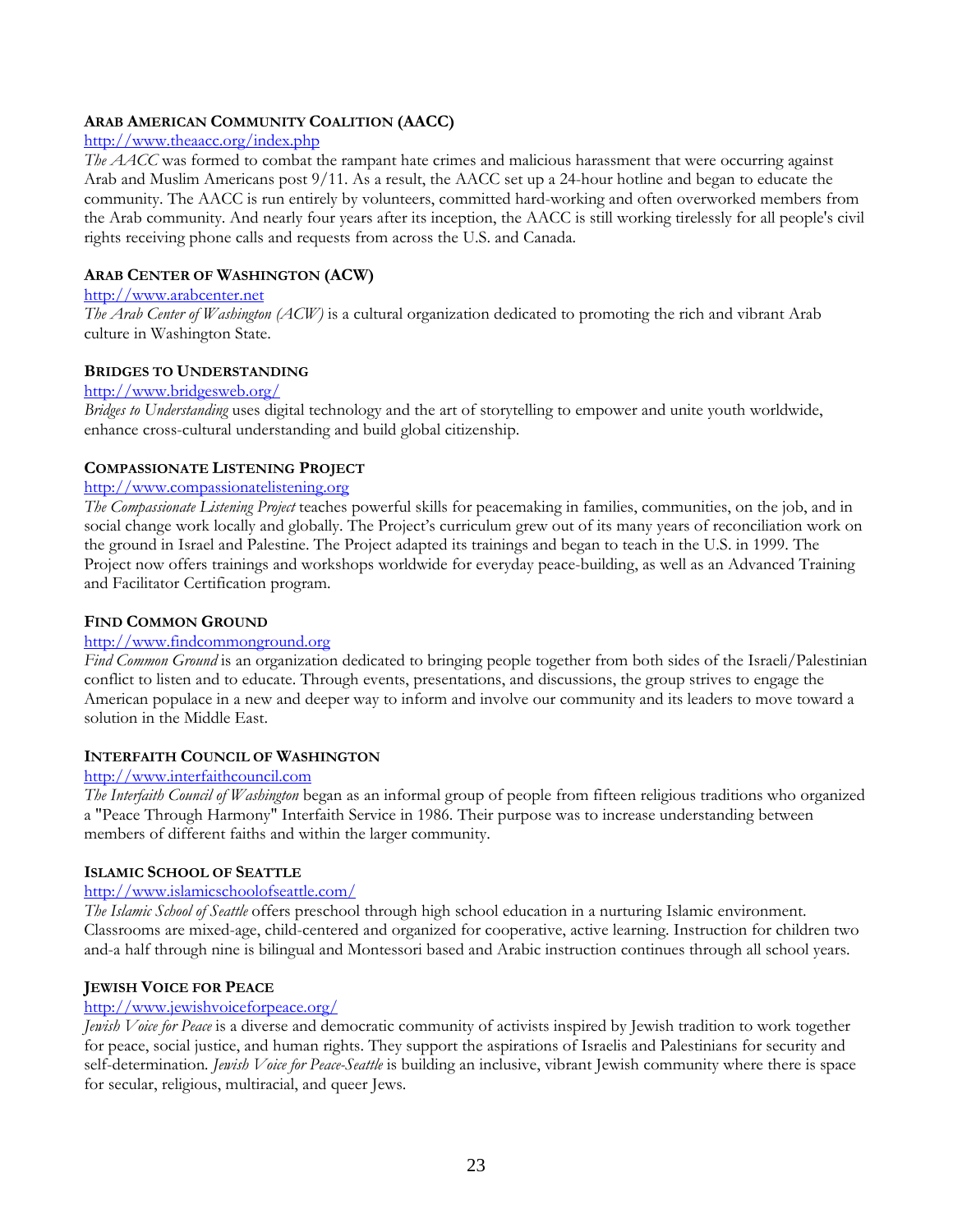# **KADIMA RECONSTRUCTIONIST JEWISH COMMUNITY**

http://www.kadima.org/ *Kadima* is Seattle's progressive reconstructionist community integrating celebration, study, and work for social justice.

# **THE MIDDLE EAST PEACE CAMP (AN ARAB & JEWISH CHILDREN'S SUMMER CAMP)**

http://www.middleeastpeacecamp.org/

Building a community of Arabs, Jews, and friends based on peace, justice, and compassion through recreation, education, and leadership development. 2009 Summer camp dates: June 29-July 3.

## **MIDDLE EAST PEACE SCULPTURE**

#### http://www.peacesculpture.org/

A cooperative Arab-Jewish children's project led to the creation of this peace sculpture, now permanently installed in the Peace Garden at Seattle Center, in the shadow of the Space Needle. Under the direction of project founder Amineh Ayyad, Palestinian-American, and local Iraqi Artist Sabah Al-Dhaher, Arab and Jewish children came together for many weeks to create this sculpture.

# **THE OLYMPIA-RAFAH SISTER CITY PROJECT (ORSCP)**

## http://orscp.org/olympia/?page\_id=2

*The Olympia-Rafah Sister City Project* finds its origins in the aspirations of Rachel Corrie, a young human rights activist from Olympia, WA, who was killed while attempting to protect a family's home from demolition in the Gazan city of Rafah on March 16, 2003. The Project actively promotes and fosters friendships between the people of Olympia, Washington and Rafah, Palestine, for the purpose of strengthening cross-cultural awareness and understanding, international cooperation, justice, and peace.

## **RACHEL CORRIE FOUNDATION FOR PEACE AND JUSTICE**

# http://rachelcorriefoundation.org/site/

*The Rachel Corrie Foundation* was established by members of Rachel's family and community to continue the kind of work that she began and hoped to accomplish. Rachel Corrie was killed in the Gaza Strip in Palestine on March 16, 2003, trying to prevent the demolition of a Palestinian family's home. They conduct and support programs that foster connections between people, that build understanding, respect, and appreciation for differences, and that promote cooperation within and between local and global communities.



# **ISRAEL/PALESTINE FILM SERIES – <sup>F</sup>ILM VIDEO DIGITAL – <sup>D</sup>UKE UNIVERSITY**

#### http://fvd.aas.duke.edu/screensociety/Israel-Palestine.php

The films in this series attempt to rethink conventional presumptions about the Palestinian-Israeli conflict. Taken together, they explore modes of violence that are not simply directed externally, at the other party, but also internalized and interiorized. Collectively, they explore the ways that violence takes a daily and often cultural form in the everyday lives of Israelis and Palestinians, shaping their dreams, visions, interactions, and the very formation of their identities.

*\*\*Items starred in the list below were shown at this festival\*\**

# **MIDDLE EAST : PEACE AND CONFLICT RESOLUTION – <sup>B</sup>ULLFROG FILMS**

http://www.bullfrogfilms.com/subjects/peaceconflictresolution.html

This is a link to the *Bullfrog Films* catalogue of videos about peace and conflict resolution. http://bullfrogfilms.com/subjects/middleeast.html

This is a link to the *Bullfrog Films* catalogue of videos about conflict in the Mideast.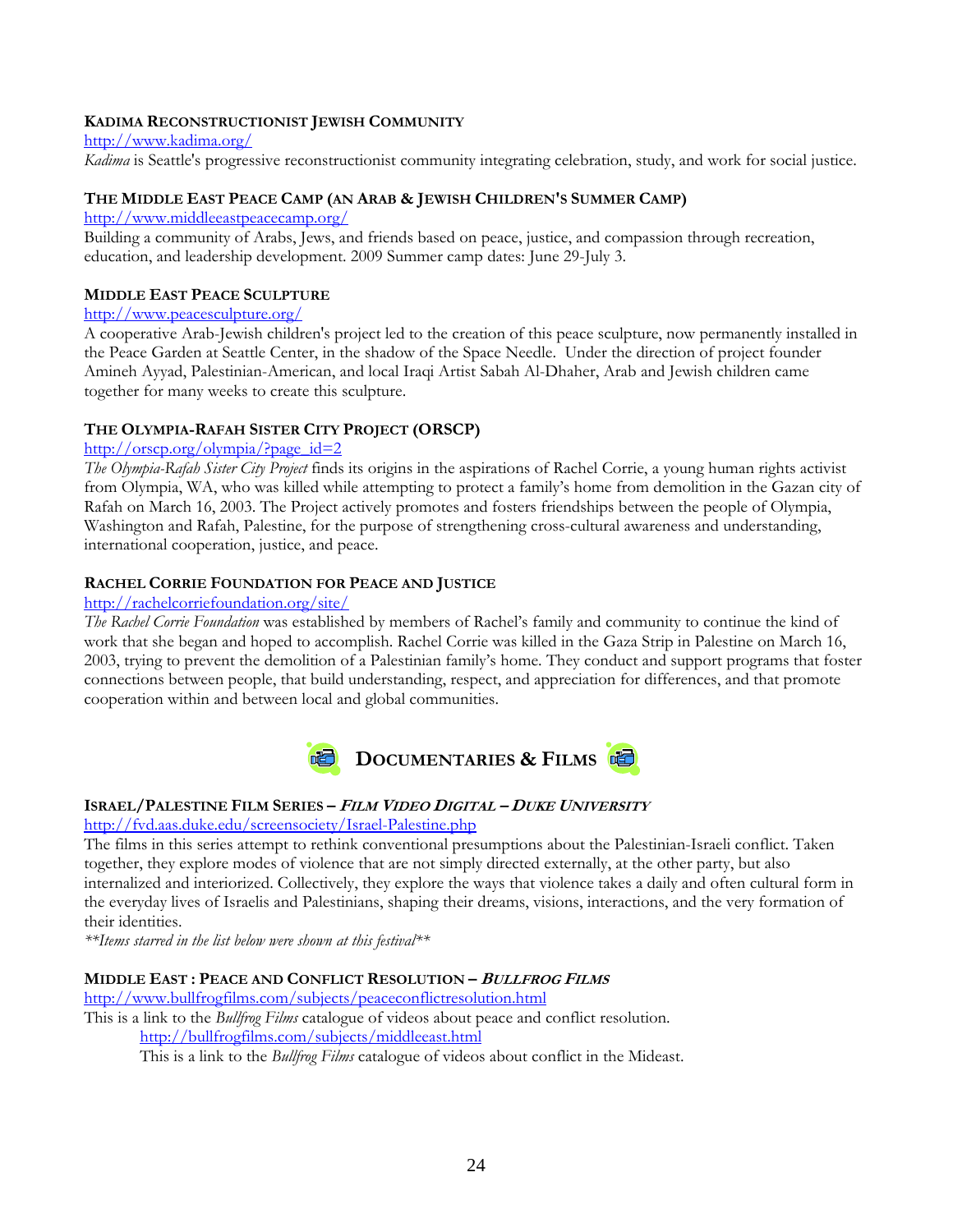# **2009 SEATTLE INTERNATIONAL FILM FESTIVAL**

# **DEFAMATION (ISRAEL)** (2009)

# http://www.siff.net/festival/film/detail.aspx?id=29006&FID=123

Two generations after the Holocaust, what does anti-Semitism look like? In his continuing exploration of modern Israeli life, director Yoav Shamir (*Checkpoint, Flipping Out*) travels the world in search of the most modern manifestations of the "oldest hatred" and comes up with some surprising revelations. Shamir was inspired to investigate the meanings behind the phrase after being called anti-Semitic in a film review. His exploration includes interviews with Abraham Foxman, the president of the Anti-Defamation League, and with controversial historian Norman Finkelstein. Shamir joins scholars giving a lecture on their book *The Israel Lobby and U.S. Foreign Policy*. He tags along on a field trip with Israeli teenagers to the Polish concentration camp Auschwitz. He talks to New York Orthodox Jews and their African American neighbors, rabbis, professors, and even his grandmother in Israel. Defamation is a thorny, provocative, surprising, and humorous film that questions our perceptions and explores the boundaries between legitimate criticism and anti-Semitism.

**Screenings**: June 9, 2009 7:00 PM - Uptown Cinema & June 11, 2009 7:00 PM - Harvard Exit

# **LAILA'S BIRTHDAY (Palestine)** (2008)

# http://www.siff.net/festival/film/detail.aspx?id=28827&FID=123

Showing the confusion, frustration, absurdity, and coping mechanisms of life in contemporary Ramallah through the eyes of a taxi driver, wry, comic drama Laila's Birthday is strong political entertainment leavened with finely tooled irony. The protagonist is former judge Abu Laila who is forced by financial considerations to drive his brother-in-law's cab. A proud intellectual with a by-the-book sense of law and order, Abu is constantly aggrieved by the chaos and lack of courtesy that surrounds him. From passengers not fastening their seatbelts to disputes over smoking in the cab, Abu survives the course of one long day, as a series of passengers and their destinations highlight internal Palestinian political divisions and persistent problems caused by Israel. Although symbolizing something more serious, these encounters feature sardonic dialogue and excellent comic timing. By the film's pitch-perfect ending, Abu isn't exactly ready to accept Allah's justice over situations that are created by man, but he's become more skilled in the art of accommodation.

**Screenings**: May 25, 2009 1:15 PM & June 2, 2009 7:30 PM - Pacific Place Cinema

(Films in chronological order from most recent release date)

# **ARAB LABOR – TV SHOW** (2008- 2009)

#### http://www.linktv.org/arablabor (clips)

This popular sitcom follows a Palestinian-Israeli family in Israel. It deals with some of the very serious tensions that exist within Israeli society in humorous way.

# **ISRAEL'S NEXT WAR – <sup>F</sup>RONTLINE** (2009)

#### http://www.pbs.org/wgbh/pages/frontline/shows/israel/

Veteran Israeli filmmaker Dan Setton previously produced Frontline's "Shattered Dreams of Peace," an examination of Israeli-Palestinian peace negotiations from the time of the Oslo Peace Accord in 1993 through the outbreak of the Second Intifada. Now, as momentum for peace builds once again, Setton has turned his focus to one group who might play the role of spoiler - not Palestinian suicide bombers, but a small group of Israeli extremists who have become more active and organized in recent years.

Watch the full 60-minute program on-line: http://www.pbs.org/wgbh/pages/frontline/shows/israel/view/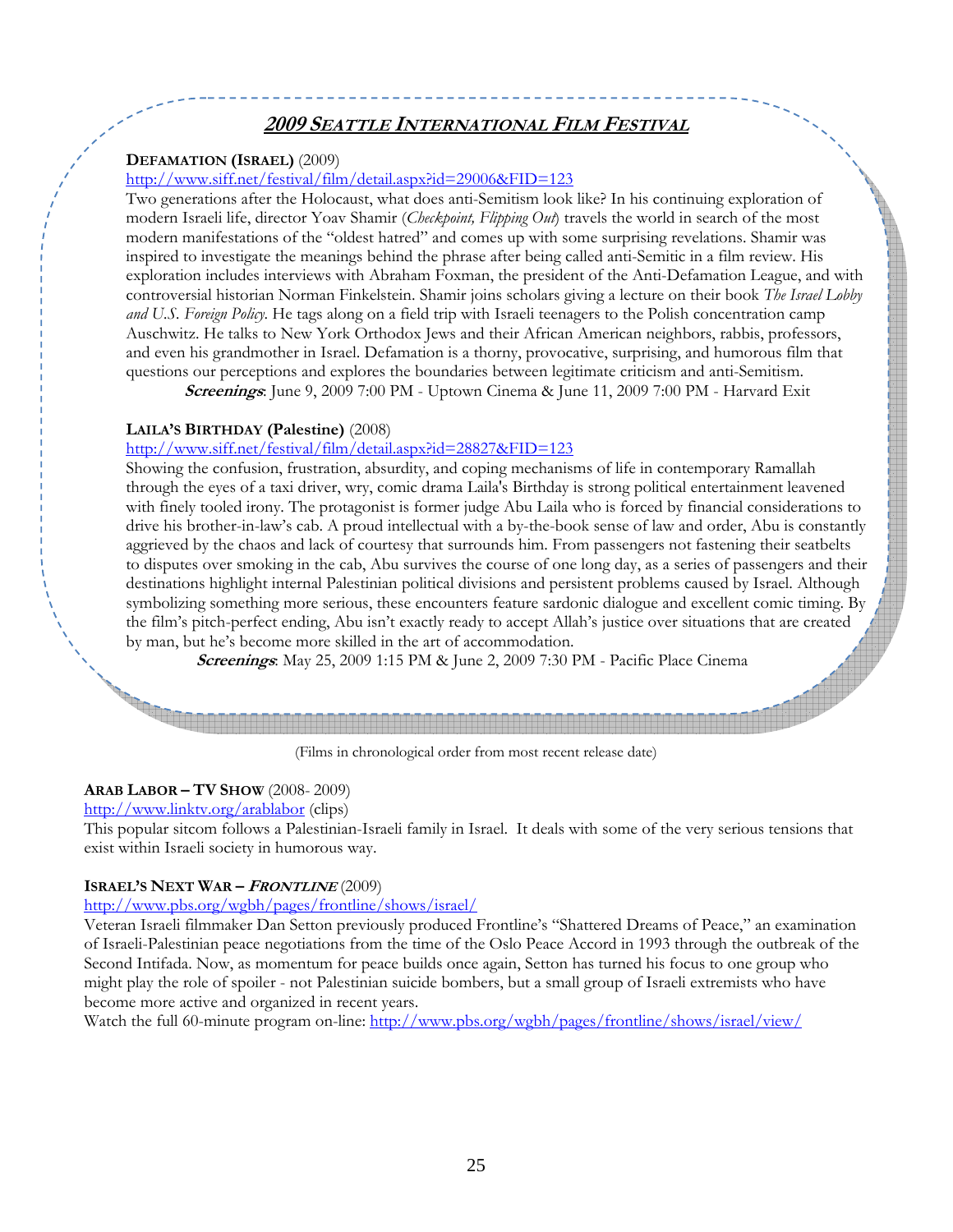

# **9 STAR HOTEL – <sup>P</sup>OINT OF VIEW (POV) PBS** (2008)

# http://www.pbs.org/pov/pov2008/9starhotel/

Ido Haar's film documents the lives of a group of young Palestinian men working illegally as construction laborers in the Israeli city of Modi'in. Caught between Israeli security laws and a Palestinian Authority they see as having failed them, they work for Israeli contractors by day while hiding from police by night. Watch the film online, use the vast array of resources to accompany the film, and download the discussion guide.

# **RACHEL** (2008)

# http://www.tribecafilm.com/filmguide/Rachel.html

An insightful and provocative exploration into the complexities of political solidarity, *Rachel* is the story of Rachel Corrie, a 22-year-old American member of the International Solidarity Movement, who died trying to prevent an Israeli army bulldozer from destroying Palestinian homes in the Gaza Strip in 2003.

# **Q & A WITH THE DIRECTORY OF 'RACHEL' – <sup>S</sup>EATTLE TIMES** (April 4, 2009)

http://seattletimes.nwsource.com/html/movies/2009131950\_tribeca26.htmlhttp://seattletimes.nwsource.co m/html/movies/2009131950\_tribeca26.html

# **JERUSALEM JOURNAL** (Short Clip 2008))

http://video.nytimes.com/video/2008/10/17/world/1194823337790/jerusalem-journal.html Teen musical concerts combat animosity between Arab and Jewish youth in Jerusalem amid recent violence.

# **THE KITE – <sup>G</sup>LOBAL LENS** (2008)

# http://www.globalfilm.org/bluescreen/films/the\_kite.htm

In *The Kite,* sixteen-year-old Lamia must cross a border between Lebanon and Israel to marry a man she has never met. Neither she nor her betrothed are eager to consummate a marriage to a stranger; a matter further complicated by Lamia's surprising admission that she is in love with the Israeli soldier guarding the border.

# **ON THE WAY TO SULHA** (Short Clip 2008)

# http://sites.google.com/site/sulhapeaceproject/

On August 26-28, 2008 the *Sulha Peace Project* organized its seventh annual gathering for thousands of Arabs, Jews, Israelis, Palestinians, secular and religious, young and old to share their pain, to dance, to pray, to learn about each other, and ultimately to coexist for three days and three nights just a few miles outside of Jerusalem.

# **ENCOUNTER POINT – JUST VISION** (2006)

# http://www.encounterpoint.com/index.php

# http://www.justvision.org/en/home

"If you lost your loved ones, if you spent ten years in prison, if conflict drove you from your home... Would you seek revenge? Or struggle for peace? A true story about the everyday leaders who refuse to sit back as the Israeli-Palestinian conflict escalates."As part of Just Vision's efforts to publicize grassroots non-violent peace building, they released an award-winning feature documentary film, *Encounter Point*, to sold-out audiences in theaters and festivals around the world. For two years, the Just Vision crew followed the stories of ordinary people who feel driven to work for an end to bloodshed and occupation in favor of peace.



# **PORTRAITS**

# http://www.justvision.org/en/profile

Interactive primary source resource, for educators, researchers, students, or journalists, featuring in-depth interviews and a timeline of the conflict through the lens of dozens of people committed to ending it.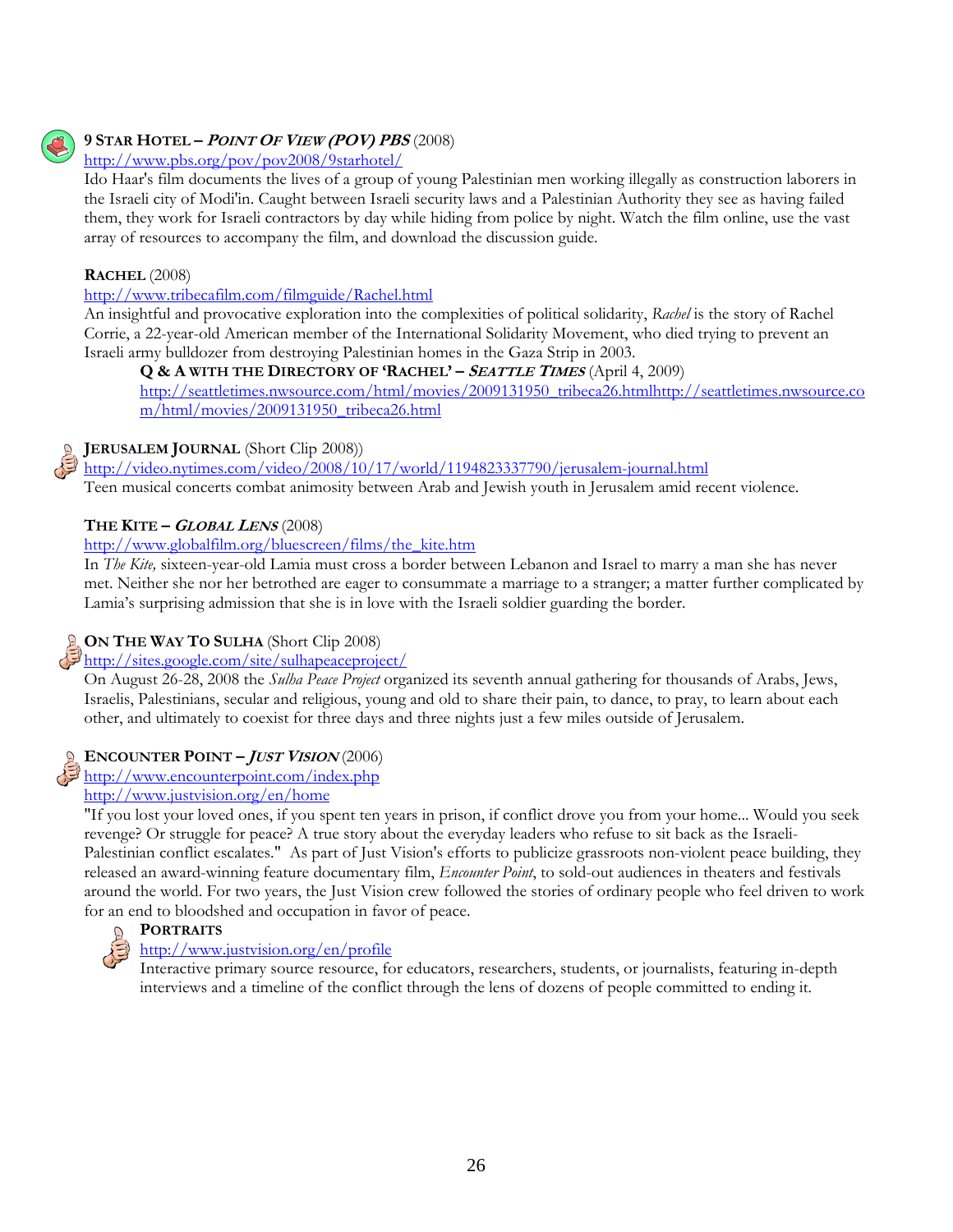## **FORGIVENESS** (2006) *\*\*Duke\*\**

# http://fvd.aas.duke.edu/screensociety/Israel-Palestine.php

#### (dir. Udi Aloni, 97 min, in English)

On April 9, 1948, a Jewish militia entered the Palestinian village of Deir Yassin and killed over 100 villagers. Soon after, a mental hospital was built on the ruins. The first patients to be committed were Holocaust survivors. A legend says that to this day, the survivors have been communicating with the ghosts of the village.

## **SEARCHING FOR PEACE IN THE MIDDLE EAST – <sup>F</sup>OUNDATION FOR MIDDLE EAST PEACE** (2006)

### http://www.fmep.org/searching\_for\_peace\_in\_the\_middle\_east.html

This 30-minute film, by Landrum Bolling and sponsored by the Foundation for Middle East Peace, is a vivid, compassionate portrayal of the Israeli-Palestinian conflict. Through the voices of Israeli and Palestinian citizens of diverse backgrounds, it reveals their hopes and fears and explores the issues that divide them. It also describes in a compelling way a broad common ground of yearning for peace, pointing the way toward a resolution of this tragic conflict that would meet the deepest needs of both societies. To receive a free copy of this DVD, email the FMEP at info@fmep.org, call (202) 835-3650, or write to FMEP, 1761 N Street NW, Washington D.C. 20036.

# STORM OF EMOTIONS - **INDEPENDENT LENS** (2006)

# http://www.pbs.org/independentlens/stormofemotions/index.html

When Israel completed its withdrawal from the Sinai desert in 1982 following a peace agreement with Egypt, many people chose Gush Katif, a bloc of Israeli settlements in the Gaza Strip, as their new home. But when the Israeli government ordered the evacuation of Gaza in August 2005 as part of its disengagement plan, the decision resulted in massive political and social turmoil. *Storm of Emotions* documents the historic moment of this evacuation, one of the most complex and provocative missions to ever be undertaken by Israel's police forces. The film focuses on the police forces as it accompanies police crews during the disengagement process and follows participants including a religious policeman, a policewoman, senior officers, and more.

# **PARADISE NOW** (2005) *\*\*Duke\*\**

# http://fvd.aas.duke.edu/screensociety/Israel-Palestine.php

# (dir. Hany Abu-Assad, 90 min, Arabic with English subtitles)

On a typical day in the West Bank city of Nablus, where daily life grinds on amidst crushing poverty and the occasional rocket blast, we meet two childhood best friends, Saïd (Kais Nashef) and Khaled (Ali Suliman), who pass time drinking tea, smoking a hookah, and working dead-end menial jobs as auto mechanics. Saïd's day takes a turn for the better when a beautiful young woman named Suha (Lubna Azabal) brings her car in for repairs. From their spirited interaction, it is apparent that there is a budding romance growing between them. But then Saïd is approached by middle-aged Jamal (Amer Hlehel), a point man for an unnamed Palestinian organization who informs Saïd that he and Khaled have been chosen to carry out a strike in Tel Aviv. They were chosen for this mission as a team, because each had expressed a wish that if either is to die a martyr, the other would want to die alongside his best friend.

# **WAITING (ATTENTE)** (2005) *\*\*Duke\*\**

# http://fvd.aas.duke.edu/screensociety/Israel-Palestine.php

(dir. Rashid Masharawi, 90 min, in Arabic with English subtitles)

Ahmad, a film director, tells people he is leaving home to settle abroad - far from Palestine. But first he picks up a rock from the ground and tucks it into his bag. Reluctantly, he accepts one last job: to audition actors for the new National Palestinian Theatre, a dream project still under construction with unreliable funding. Since any search for Palestinian talent would be incomplete without a tour of refugee camps in Jordan, Syria and Lebanon, Ahmad (Mahmoud Massad) journeys across borders, from camp to camp, in the company of a celebrity TV journalist, Bissan (Areen Omari), and her cameraman, "Lumière" (Yousset Baroud) - both unemployed since their Gaza television station was bombed. Humor comes with a dash of irony, like when a straight-faced Bissan delivers a rapid series of optimistic news clichés about their region for a sound check. Everywhere, they are greeted by long lines of camp residents: The would-be actors hope that the chosen ones will get to return to Palestine. One young woman claims to have been an extra in a crowd that marched down the street shouting "Free Palestine!"-making her far more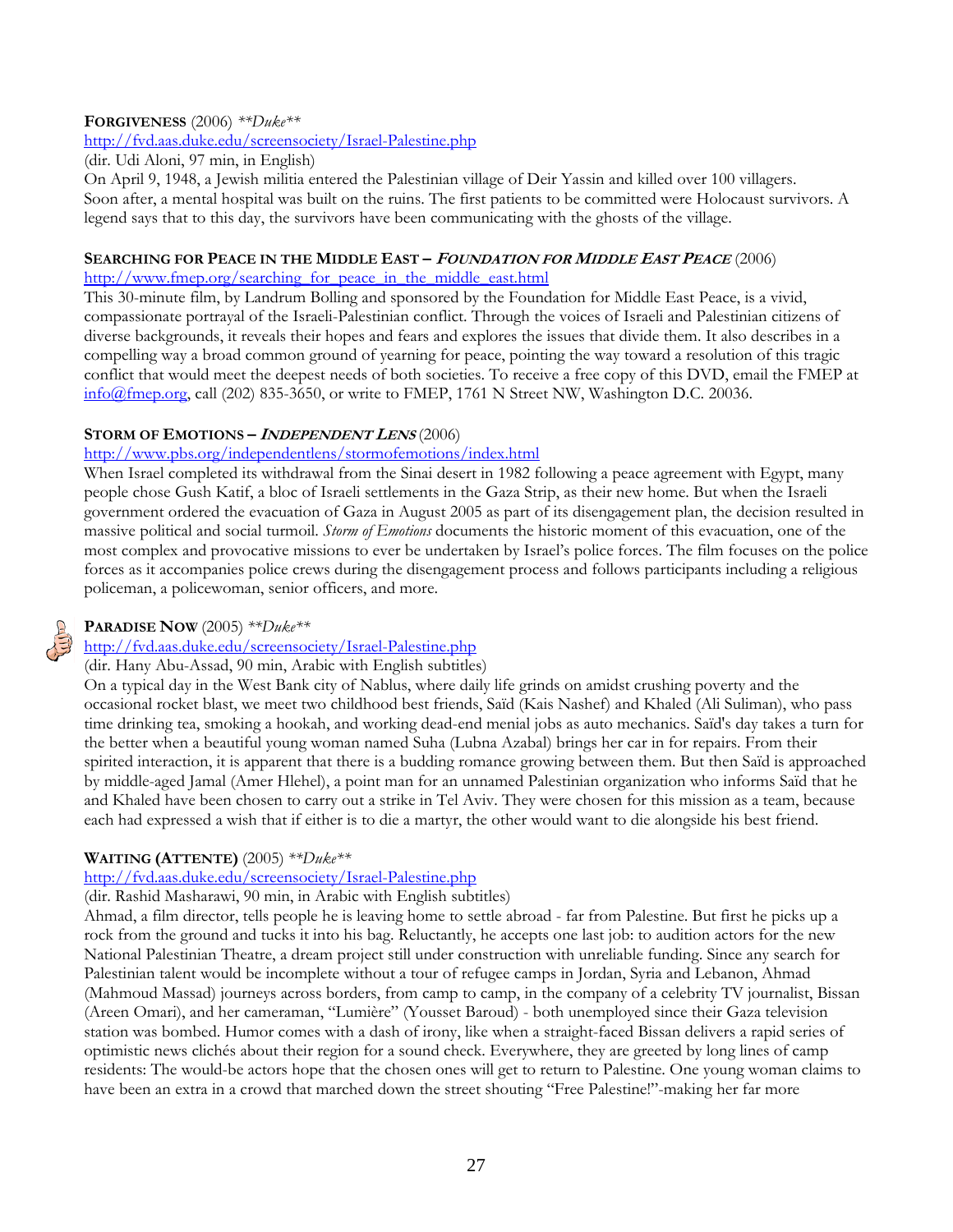experienced than most. Ahmed directs them to perform a familiar action, one at the heart of their lives: to wait. Sometimes funny and often painful, they wait before the camera.

# **ATASH (THIRST)** (2004) *\*\*Duke\*\**

http://fvd.aas.duke.edu/screensociety/Israel-Palestine.php

(dir. Tawfik Abu Wael, 100 min, Arabic with English subtitles)

It has been ten years since Abu Shukri and his family, have settled in a valley, in the middle of nowhere, far away from their hometown. Completely independent, they live on charcoal they produce. Only the father and the son are in contact with the outside world. The father goes to the village to sell the charcoal whereas the son runs off to the village school. The mother and her two daughters incessantly burn wood. Abu Shukri, the father, brought them to this place against their will and they know that the reason why they left the village is also the reason why they can never return. The father decides to build a pipeline to bring fresh water to their rustic home. The running water awakens their instinct of freedom and marks the beginning of the family's explosive tragic downfall.

#### **SEEDS** (2004)

#### http://www.seedsofpeace.org/media/filmsandbooks

*Seeds* is an intimate and candid documentary of the incredible stories and experiences at the heart of Seeds of Peace and it shows exactly how it feels to come from a region of conflict surrounded by hatred and violence and learn to coexist with "The Enemy." It is a fascinating first-person testament that reveals how, with effort and determination, a peaceful future may be achieved. Principal photography occurred during sessions held in the summer of 2002.

# **THE LIFE AND DEATH OF ASEL ASLEH** (2000/2002)

Seeds of Peace graduates have produced two documentary short films on the life and death of Arab-Israeli Seed of Peace Asel Asleh, a leader in life and victim of the eruption of Israeli-Palestinian violence in the fall of 2000. The second film produced in 2002 won first place at the 2003 International Student Film Festival. **PEACE OF MIND** (1997)

Israeli and Palestinian Seeds of Peace graduates jointly produced the award-winning documentary video Peace of Mind in 1997-98 under the direction of professional staff from the Global Action Project.

#### **PROMISES** (2003)

#### http://www.promisesproject.org/index.html



*Promises* follows the journey of one of the filmmakers, Israeli-American B.Z. Goldberg. B.Z. travels to a Palestinian refugee camp and to an Israeli settlement in the West Bank, and to the more familiar neighborhoods of Jerusalem where he meets seven Palestinian and Israeli children. Though the children live only 20 minutes apart, they exist in completely separate worlds; the physical, historical, and emotional obstacles between them run deep. *Promises* explores the nature of these boundaries and tells the story of a few children who dared to cross the lines to meet their neighbors. Rather than focusing on political events, the seven children featured in *Promises* offer a refreshing, human and sometimes humorous portrait of the Palestinian-Israeli conflict.

Curriculum: http://www.pbs.org/pov/pov2001/promises/intheclassroom.html; http://www.pbs.org/pov/pov2001/promises/guide/pdf

#### **REBUILDING HOPE** (Film Series 2003)

http://rebuildingalliance.org/films.php#gaza

*Rebuilding Hope* is a film series by Tamer Mansour, Ron Eggleton, and voiced over by Cindy Corrie, Rachel's Mother. This series includes two episodes recounting the rebuilding of the Nasrallah family's house, the family that Rachel Corrie sought to protect when she was killed.

#### **FIFTY YEARS WAR – <sup>S</sup>TORYVILLE BBC** (2001)

http://www.bbc.co.uk/bbcfour/documentaries/storyville/fifty\_years\_war.shtml

Norma Percy's acclaimed series tells the inside story of the conflict in the Middle East and the efforts to bring peace to the region.

**CHRONICLE OF A DISAPPEARANCE** (1996) *\*\*Duke\*\**

http://fvd.aas.duke.edu/screensociety/Israel-Palestine.php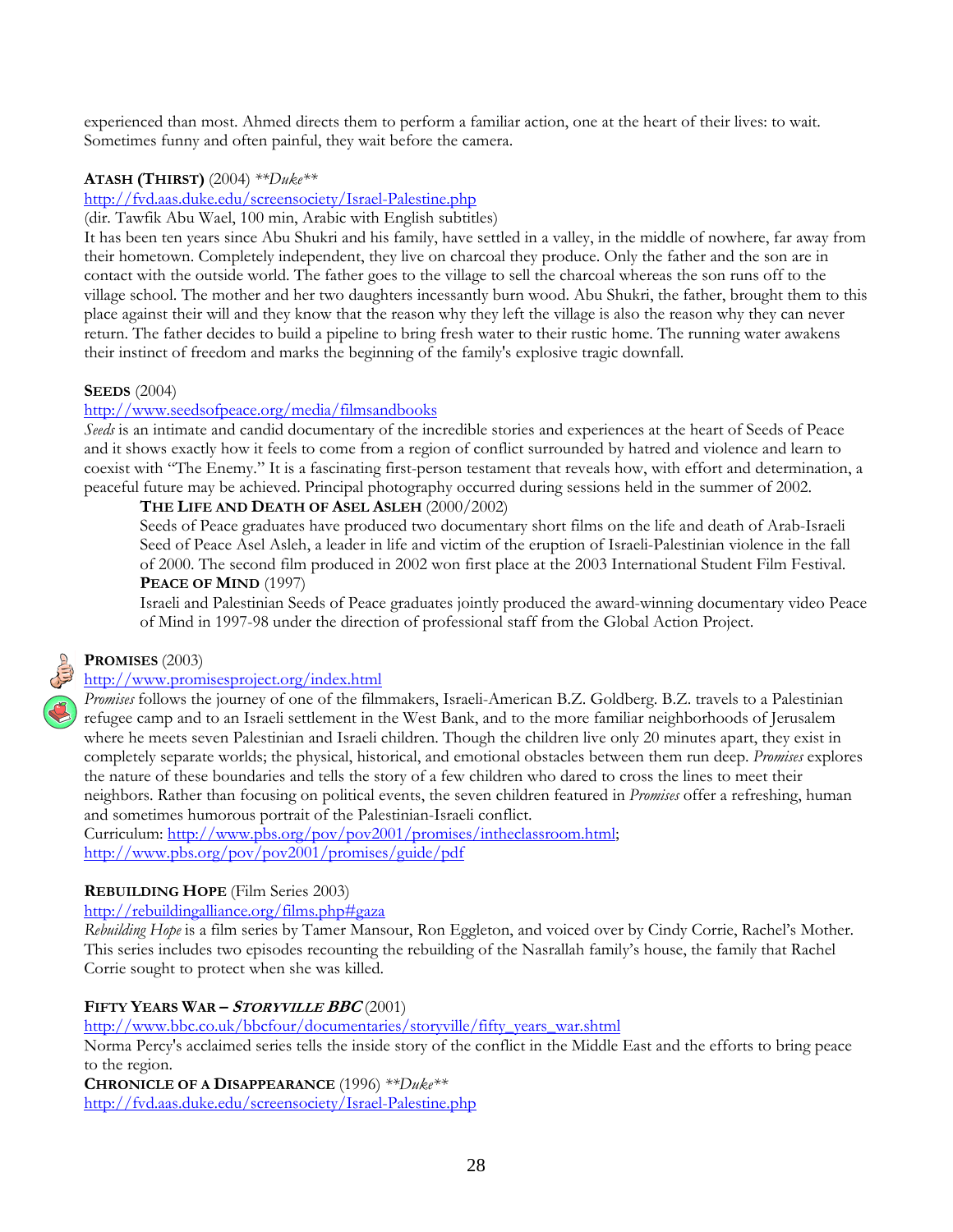(dir. Elia Suleiman, 88 min, in Arabic, Hebrew, French & English with English subtitles)

Like a meditative Jacques Tati, Elia Suleiman plays the protagonist E.S. in this thought provoking absurdist comedy about Palestinian identity, E.S. returns to the land of his birth in an attempt to find his roots. But his journey becomes a search for roots by a man whose culture has been uprooted. The film explores the effects of ghettoization and marginalization on the Palestinian psyche. E.S. experiences the rift between his native place and himself. He begins to inquire into his sense of belonging, his role as the insider/outsider.

#### **LIFE ACCORDING TO AGFA** (1992) \*\*\**not suitable for children under 18*\*\*\*

http://fvd.aas.duke.edu/screensociety/Israel-Palestine.php

(dir. Assi Dayan, 100 min, Hebrew with English subtitles)

1992's most talked-about and award-winning Israeli movie is a well-made drama with a subtle comic edge. The complex Israeli social and political fabric is captured in a Tel Aviv pub owned by a middle aged woman who, along with her patrons, is looking for love. The apocalyptic end finally brings "peace" to the decadent city. Artistically shot in black-and-white, the story details the intertwining lives of those who frequent a small coffee-house/bar.

# **PEACE CHILD ISRAEL** (Short Clips)

# http://www.mideastweb.org/peacechild/multimedia1.html

Peace Child Israel was co-founded in 1988 by David Gordon and Yael Drouyannoff to teach coexistence using theater and the arts. We educate for democratic values, tolerance and mutual respect. Arab and Jewish teens work with counterparts from around the country to create original dramas about coexistence. The plays, in Arabic and Hebrew, are performed for family, friends and the public at-large.

#### **Six Actors in Search of a Plot**

http://www.youtube.com/watch?v=NqJjfpSjcPo&feature=channel\_page

**Song "We Brought Peace Upon Us"** 

http://www.youtube.com/watch?v=iWI-Zr8qRtc&feature=channel\_page

See *New York Times* (2/5/09) related article entitled Musical Show of Unity Upsets Many in Israel http://www.nytimes.com/2009/02/25/world/middleeast/25israel.html

# **BOOKS**

(These book reviews are excerpted directly from the Amazon site)

# **\* Indyk, Martin. Innocent Abroad: An Intimate Account of American Peace Diplomacy in the Middle East. Simon and Schuster, 2009.**

http://www.amazon.com/Innocent-Abroad-Intimate-American-Diplomacy/dp/1416594299/ref=pd\_sim\_b\_1 Missteps and missed opportunities proliferate in this gripping insider history of Middle Eastern diplomacy during the Clinton administration. Indyk, former ambassador to Israel, examines the contradictions inherent in Clintons Iraq policy with a remarkable level of self-criticism and brings a nuanced perspective to his analysis of Iraqs alleged WMD programs and the reasons for and against war. The book emphasizes Clintons initial strategic focus on Syrian-Israeli relations, and the authors discussion of Syria runs parallel to his central narrative about the Israel-Palestine conflict, which traces the tumultuous eight years from the hopeful handshake between Yitzhak Rabin and Yasser Arafat in 1993 through the beginning of the second intifada. The author achieves an impressive balance of scale, packing a tremendous amount of anecdotal information throughout, creating a portrait of diplomacy that reveals the influence of countless small details, from ceremonial gifts to friendly kisses, on world affairs. At the same time, the book surveys the enduring challenges that plagued the Clinton team's efforts to bring peace to the region, making insightful connections between the history in which the author participated and the present state of the region.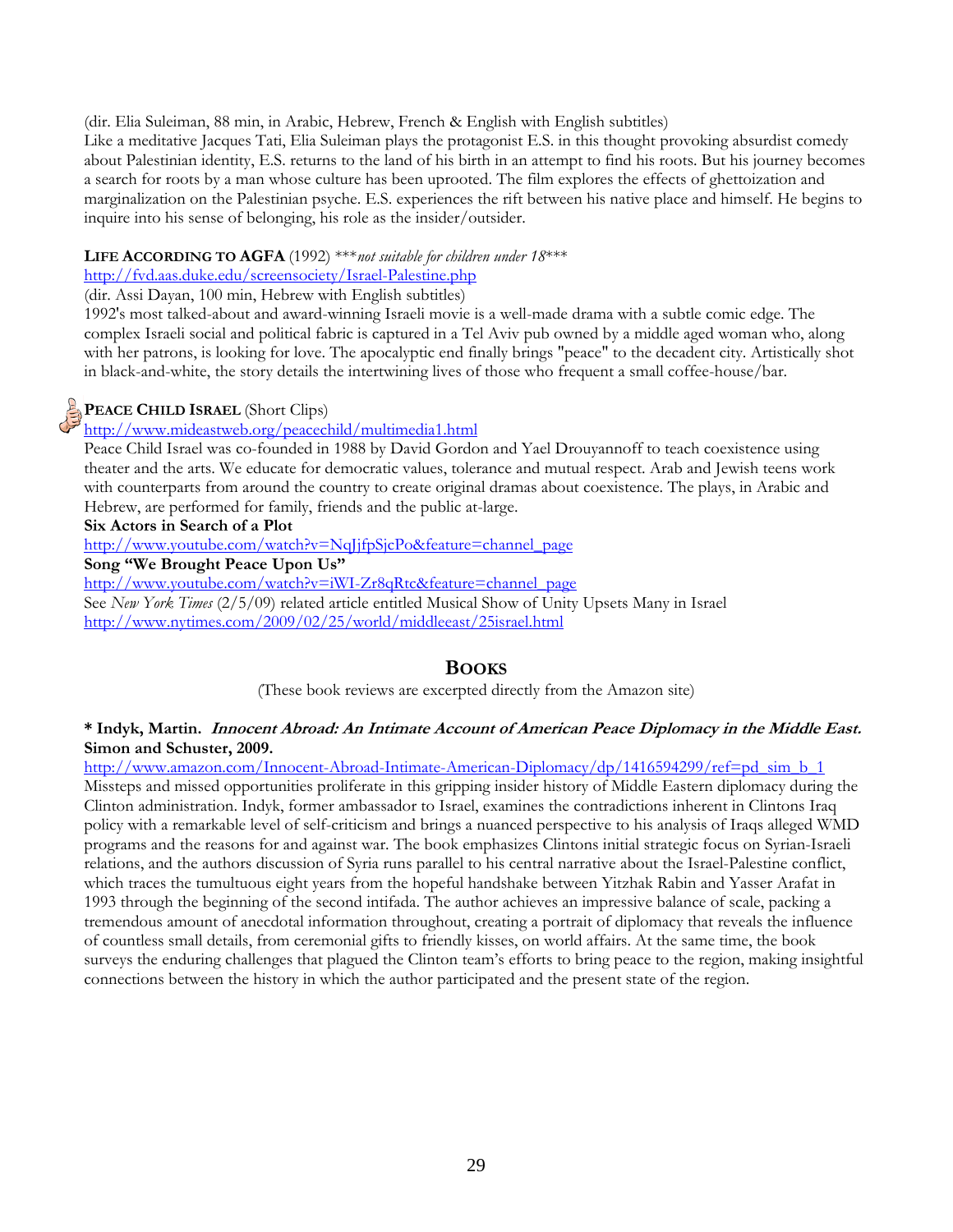# **\* Miller, Aaron David. The Much Too Promised Land: America's Elusive Search for Arab-Israeli Peace. Bantam, 2008.**

http://www.amazon.com/Much-Too-Promised-Land-Arab-

Israeli/dp/0553384147/ref=sr\_1\_1?ie=UTF8&s=books&qid=1241724736&sr=1-1

In this extraordinary account of 20 years on the front lines of Arab-Israeli peacemaking, career diplomat Miller provides an impressively candid appraisal of Middle East peace efforts. Drawing from his extensive experience and 160 interviews with presidents, advisers and negotiators, he apportions censure and praise with an even hand, sparing not even his failures or those of his colleagues. Miller evinces genuine compassion for both sides in the conflict (stressing that Americans cannot fully understand the life-and-death stakes in the struggle between Israelis and Palestinians), while maintaining a detachment that allows him to draw hard conclusions. Miller says that though the two sides hold ultimate responsibility for their shared fate, American involvement is imperative and calls for the tough-love approach of Kissinger and Carter, arguing compellingly that such engagement is now more vital to our national interests, and to our security, than at any time since the late 1940s. Although occasionally paternalistic, Miller's writing is both approachable and deeply smart; this and his absolute failure to take sides mean that this work will doubtlessly influence and enrage—and certainly inspire.

## **\* Kurtzer, Daniel C. & Scott B. Lasensky. Negotiating Arab-Israeli Peace: American Leadership in the Middle East. United States Institute of Peace Press, 2008.**

http://www.amazon.com/Negotiating-Arab-Israeli-Peace-American-Leadership/dp/1601270305/ref=pd\_sim\_b\_7 In Negotiating Arab-Israeli Peace, Daniel C. Kurtzer and Scott B. Lasensky provide a peerless example of sound public-policy analysis, in which American national interests are the paramount value pursued. Practitioners, scholars and students are unlikely to see anything like it in literature on the Arab-Israeli conflict. The indictment of America's failures jumps off every page. The author s hard-hitting, no-nonsense descriptions of U.S. failures in exploiting opportunities, of U.S. inability to create openings for peace, and of U.S. neglect of the terrible costs to the people of the region who suffer from a lack of peace, are a reminder that America's impotence has significantly eroded our national interests in the region. This is not a patient, soft-spoken, diplomatic treatise on the niceties of how to negotiate peace treaties. Rather, it is closer to an indictment of how a great country like the United States, with all its resources and strengths, cannot match its power with sophisticated leadership necessary to bring all parties of the Arab-Israeli conflict to an agreement. To be sure the reader does not miss the point, the authors use the word failure and its synonyms over 172 times throughout the text.

\*\**See* http://www.crisisgroup.org/home/index.cfm?id=5860&l=1 *for a recent review of the above three books*\*\*

# **Haass, Richard N. Restoring the Balance: A Middle East Strategy for the Next President. Brookings Institute, 2008.**

http://www.amazon.com/Restoring-Balance-Strategy-President-Relations/dp/0815738692/ref=pd\_sim\_b\_2 The next U.S. president will need to pursue a new strategic framework for advancing American interests in the Middle

East. The mounting challenges include sectarian conflict in Iraq, Iran's pursuit of nuclear capabilities, failing Palestinian and Lebanese governments, a dormant peace process, and the ongoing war against terror. Compounding these challenges is a growing hostility toward U.S. involvement in the Middle East. The old policy paradigms, whether President George W. Bush's model of regime change and democratization or President Bill Clinton's model of peacemaking and containment, will no longer suit the likely circumstances confronting the next administration in the Middle East. In "Restoring the Balance," experts from the Saban Center at the Brookings Institution and from the Council on Foreign Relations propose a new, nonpartisan strategy drawing on the lessons of past failures to address both the short-term and long-term challenges to U.S. interests.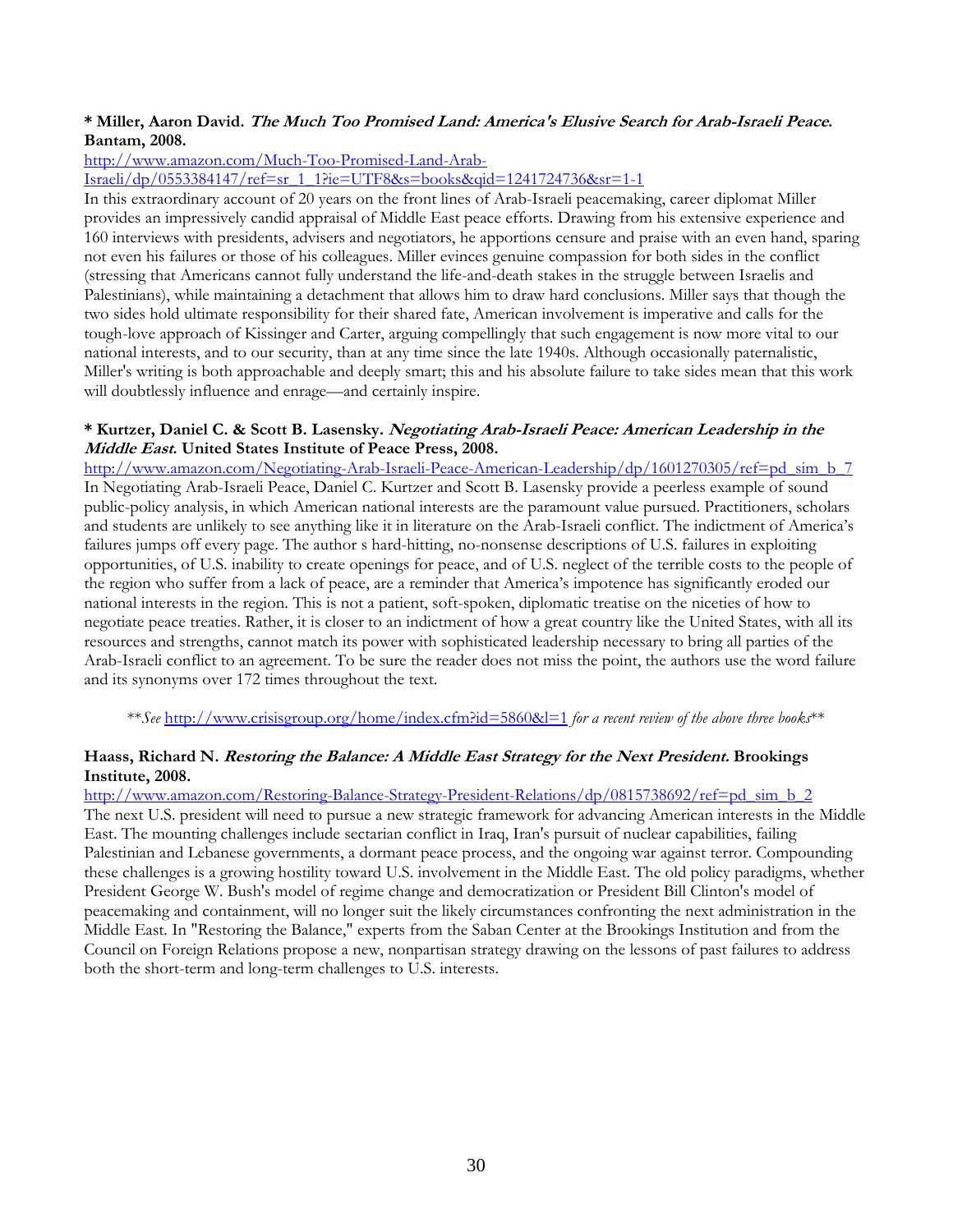# **Tyler, Patrick. A World of Trouble: The White House and the Middle East--from the Cold War to the War on Terror. Farrar, Straus and Giroux, 2008.**

http://www.amazon.com/World-Trouble-Middle-East-Terror/dp/0374292892/ref=pd\_sim\_b\_7

In this epic, remarkably readable history of U.S. involvement in the Middle East from Eisenhower to Bush II, Washington Post reporter Tyler uses an up-close, journalistic style to depict the power struggles and compromises that have defined the past half-century. Tyler focuses on key turning points in U.S.–Middle East relations and documents the conversations and real-time decision-making processes of the presidents, cabinet members and other key figures. Readers are treated to an intimate view of Eisenhower's careful, steady diplomacy during the Suez crisis, Kissinger's egocentric and fateful decision to fully arm Israel in the October war of 1973 while Nixon struggled through the Watergate scandal, and the tangled web of communication and intentional deceit during the Reagan administration that led to the Iran-Contra scandal. Tyler makes the issues and relationships clear without resorting to oversimplification or ideological grandstanding, and his journalistic instincts steer him toward direct quotation and telling anecdotes rather than generalization. Readers in the market for an examination of how leadership has embroiled the U.S. in the Middle East are well-advised to consult this riveting text.

# **Luxenberg, Alan H. The Palestine Mandate and the Creation of Israel, 1920-1949 (The Making of the Middle East). Mason Crest, 2007.**

http://www.amazon.com/Palestine-Mandate-Creation-Israel-1920- 1949/dp/1422201708/ref=sr\_1\_1?ie=UTF8&s=books&qid=1241726451&sr=1-1 This young adult book examines the events that led to the establishment of the state of Israel.

# **Carter, Jimmy. Palestine: Peace not Apartheid. Simon & Schuster, 2007.**

http://www.amazon.com/Palestine-Peace-Apartheid-Jimmy-

Carter/dp/B001SARCHA/ref=sr\_1\_1?ie=UTF8&s=books&qid=1241726919&sr=1-1

The term "good-faith" is almost inappropriate when applied to the Israeli-Palestinian conflict, a bloody struggle interrupted every so often by negotiations that turn out to be anything but honest. Nonetheless, thirty years after his first trip to the Mideast, former President Jimmy Carter still has hope for a peaceful, comprehensive solution to the region's troubles, delivering this informed and readable chronicle as an offering to the cause. An engineer of the 1978 Camp David Accords and 2002 recipient of the Nobel Peace Prize, Carter would seem to be a perfect emissary in the Middle East, an impartial and uniting diplomatic force in a fractured land. Not entirely so. Throughout his work, Carter assigns ultimate blame to Israel, arguing that the country's leadership has routinely undermined the peace process through its obstinate, aggressive and illegal occupation of territories seized in 1967. He's decidedly less critical of Arab leaders, accepting their concern for the Palestinian cause at face value, and including their anti-Israel rhetoric as a matter of course, without much in the way of counter-argument. Carter's book provides a fine overview for those unfamiliar with the history of the conflict and lays out an internationally accepted blueprint for peace.

# **Rotberg, Robert I. Israeli and Palestinian Narratives of Conflict: History's Double Helix. (Indiana Series in Middle East Studies). Indiana University Press, 2006.**

http://www.amazon.com/Israeli-Palestinian-Narratives-Conflict-

Historys/dp/0253218578/ref=sr\_1\_1?ie=UTF8&s=books&qid=1244566277&sr=1-1

This book creates a dialogue among Palestinian and Israeli authors, who examine opposing versions of the historical narratives in the context of contemporary Israeli-Palestinian relations. In hard-hitting essays the contributors debate the two justifying and rationalizing constructions, laying bare the conflict's roots and the distorted prisms that fuel it. Israeli and Palestinian Narratives of Conflict is an invaluable resource for anyone seeking to make sense of today's headlines.